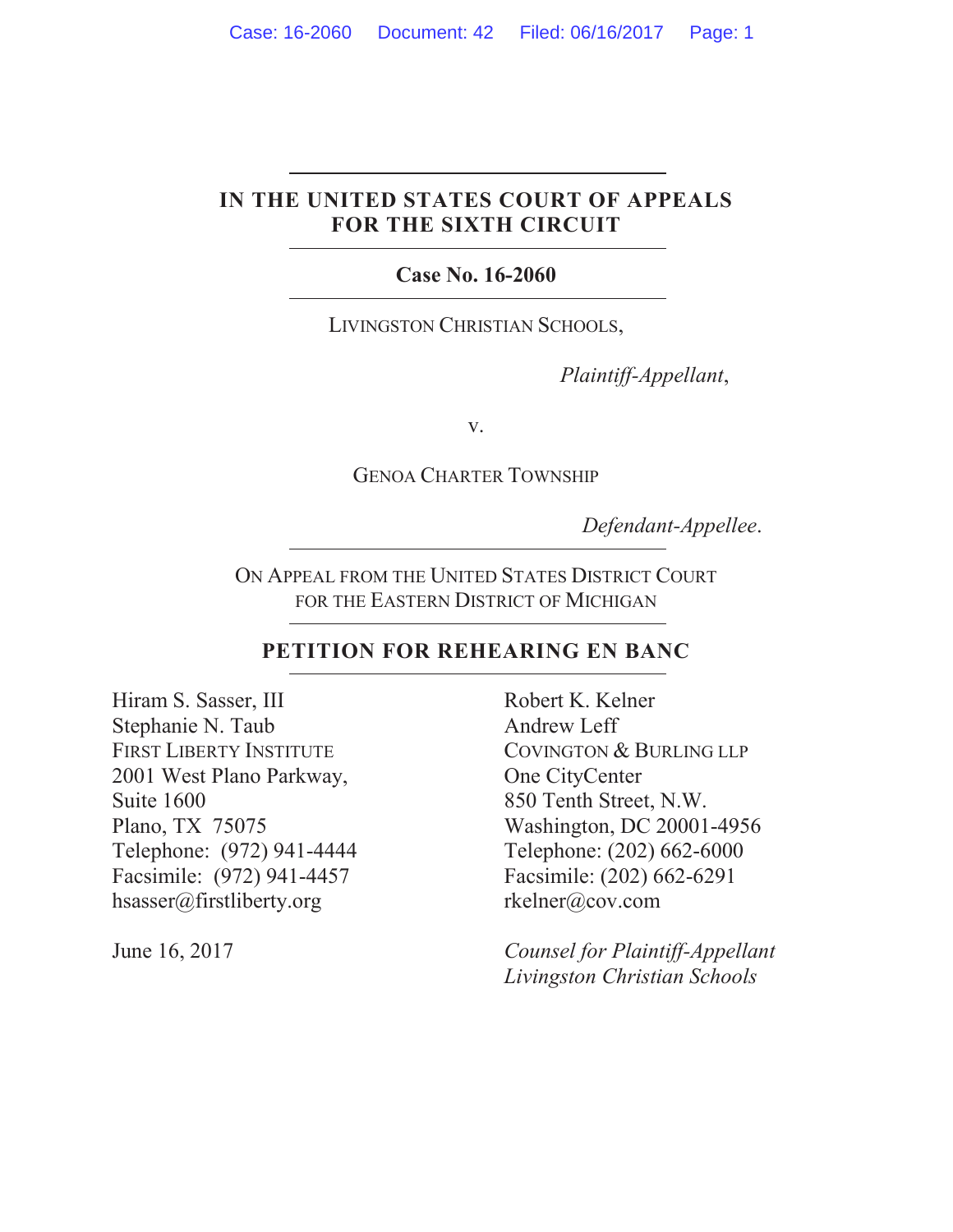# **CORPORATE DISCLOSURE STATEMENT**

Pursuant to Sixth Circuit Rule 26.1, Plaintiff-Appellant Livingston Christian Schools makes the following disclosure:

1. Livingston Christian Schools is not a subsidiary or affiliate of a publiclyowned corporation; and

2. There is no publicly-owned corporation, not a party to this appeal, that has a financial interest in the outcome.

 $-$ i $-$ 

# June 16, 2017 /s/ Robert K. Kelner

Robert K. Kelner Andrew Leff COVINGTON & BURLING LLP One CityCenter 850 Tenth Street, N.W. Washington, DC 20001-4956 Telephone: (202) 662-6000 Facsimile: (202) 662-6291 rkelner@cov.com

Hiram S. Sasser, III Stephanie N. Taub FIRST LIBERTY INSTITUTE 2001 West Plano Parkway, Suite 1600 Plano, TX 75075 Telephone: (972) 941-4444 Facsimile: (972) 941-4457 hsasser@firstliberty.org

*Counsel for Plaintiff-Appellant Livingston Christian Schools*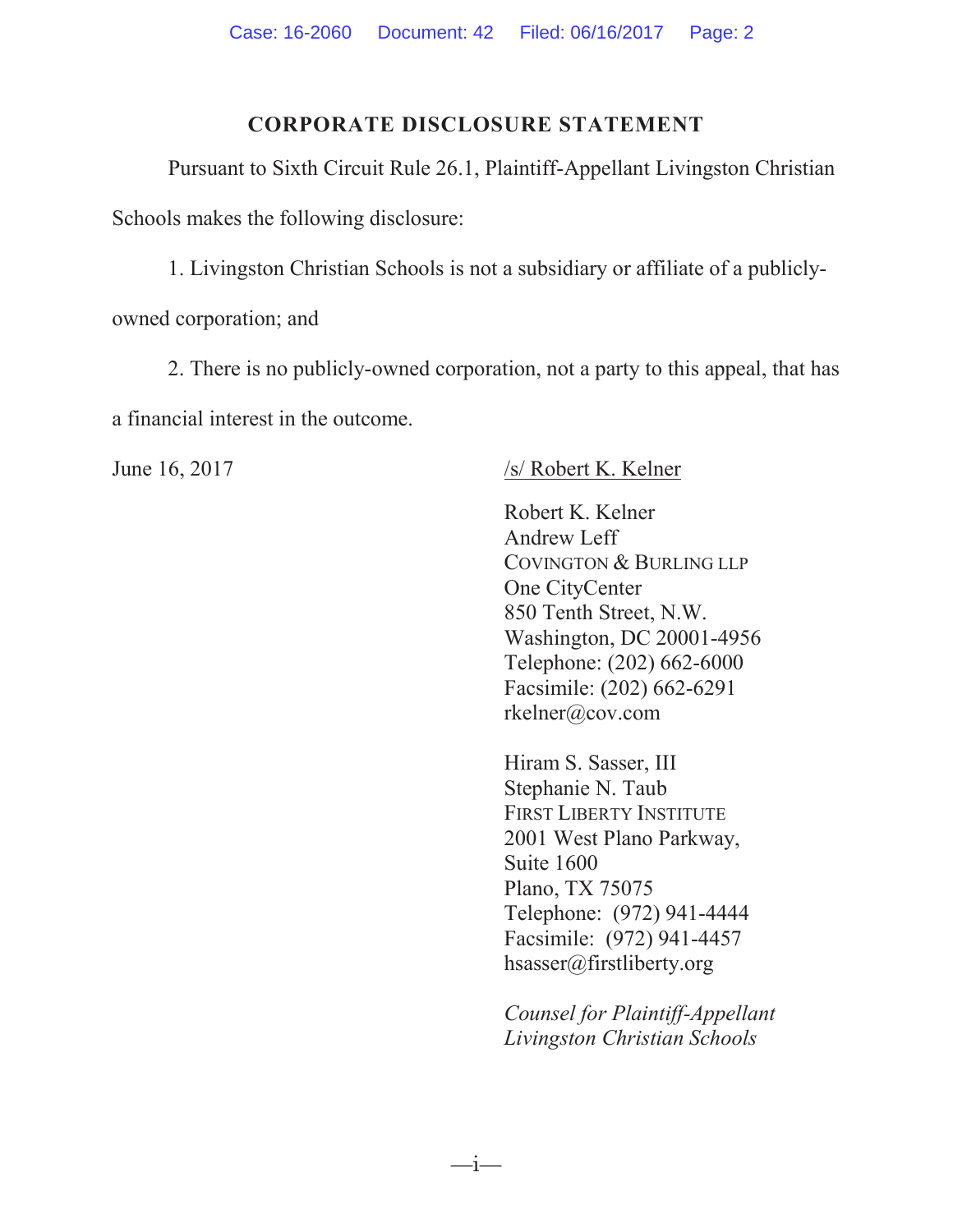# **TABLE OF CONTENTS**

| Ι.   | RLUIPA's Purpose Is to Protect Religious Institutions from Land Use                                                                                                                                     |                                                                  |  |  |
|------|---------------------------------------------------------------------------------------------------------------------------------------------------------------------------------------------------------|------------------------------------------------------------------|--|--|
| II.  | The Panel Erred By Ruling That Courts May Not Consider Evidence<br>Probative of Religious Animus When Determining Whether a Land                                                                        |                                                                  |  |  |
|      | A.                                                                                                                                                                                                      | Every Circuit Presented with Evidence of Subtle Discrimination   |  |  |
|      | <b>B.</b>                                                                                                                                                                                               | The Panel Erred in Deviating from Other Circuits' Settled Law 12 |  |  |
| III. | While the Panel Is Dismissive of "Arbitrary" Geographic Boundaries,<br>the Supreme Court Confirms That Geographic Boundaries Are<br>Relevant to Inquiries Similar to the Substantial Burden Analysis 14 |                                                                  |  |  |
|      |                                                                                                                                                                                                         |                                                                  |  |  |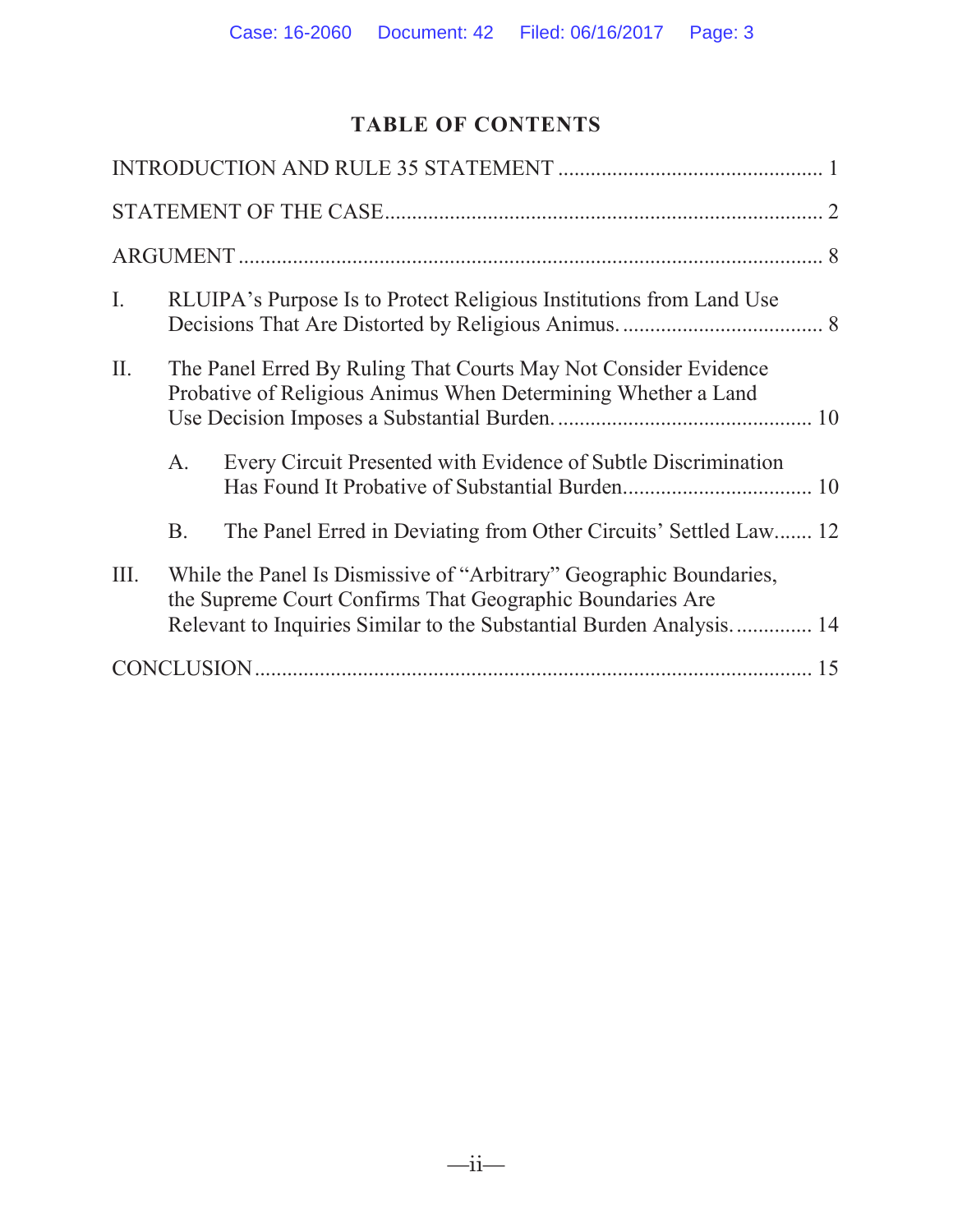# **TABLE OF AUTHORITIES**

# **Page(s)**

# **Cases**

| Barr v. City of Sinton,                                                       |
|-------------------------------------------------------------------------------|
| Bethel World Outreach Ministries v. Montgomery County Council,                |
| Fortress Bible Church v. Feiner,                                              |
| Guru Nanak Sikh Soc'y of Yuba City v. County of Sutter,                       |
| Islamic Ctr. of Miss., Inc. v. City of Starkville,                            |
| Midrash Sephardi, Inc. v. Town of Surfside,                                   |
| Petra Presbyterian Church v. Vill. of Northbrook,                             |
| Roman Catholic Bishop of Springfield v. City of Springfield,                  |
| Schad v. Borough of Mt. Ephraim,                                              |
| Sts. Constantine And Helen Greek Orthodox Church, Inc. v. City of New Berlin, |
| Westchester Day School v. Village of Mamaroneck,                              |
| <b>Statutes</b>                                                               |
| Religious Land Use and Institutionalized Persons Act, 42 U.S.C. §             |

2000cc *et seq.*............................................................................................1, 10, 13

 $\frac{1}{\text{ii}-}$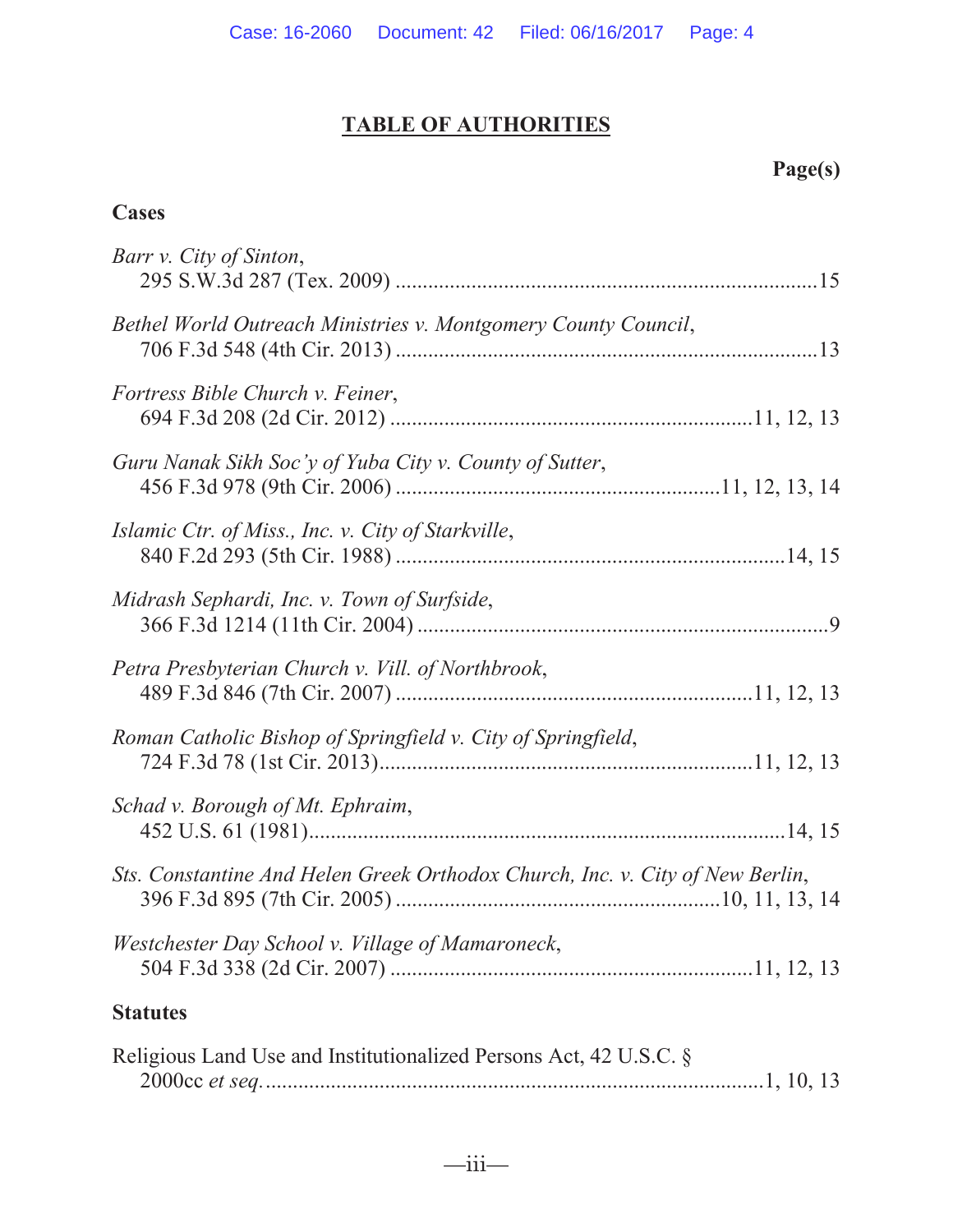# **Other Authorities**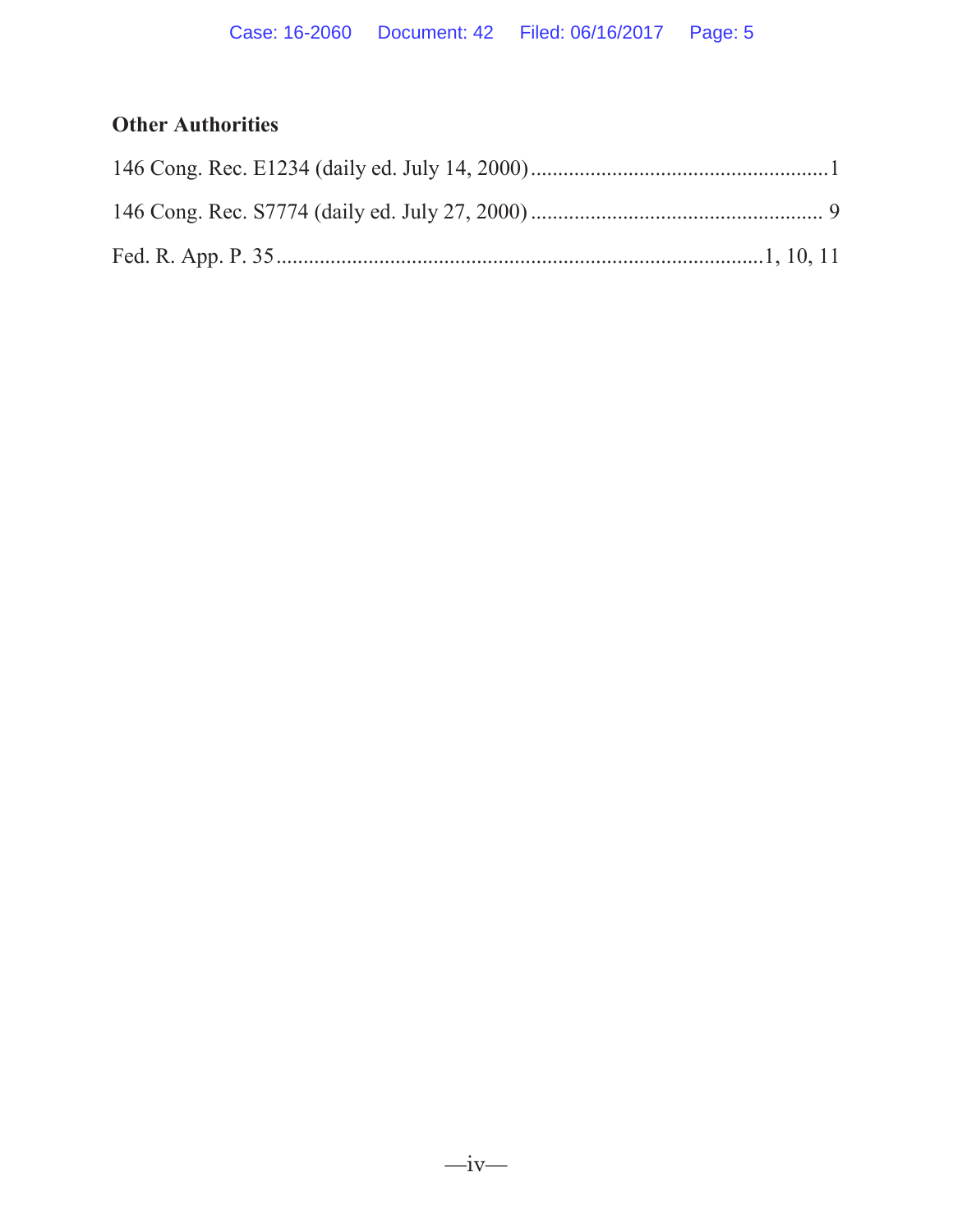## **INTRODUCTION AND RULE 35 STATEMENT**

This case is about whether evidence of religious animus and an effective exclusion of a religious institution from a jurisdiction can be considered in a substantial burden analysis.

The purpose of the Religious Land Use and Institutionalized Persons Act ("RLUIPA"), 42 U.S.C. § 2000cc *et seq.*, is to "protect the free exercise of religion from unnecessary government interference." 146 Cong. Rec. E1234, E1235 (daily ed. July 14, 2000) (statement of Rep. Charles T. Canady). The panel's decision in this case thwarts this goal by unduly restricting the type of evidence a court may consider when analyzing whether a local or state government has imposed a "substantial burden" on religious exercise, contrary to settled law in every other circuit to address this issue.

Under RLUIPA, a religious institution is entitled to relief if it establishes that a local government used its land use permitting process to impose a substantial burden on the institution's religious exercise, and did so in a manner that was not narrowly tailored to serve a compelling governmental interest. *See* 42 U.S.C. §  $2000cc(a)(1)$ . Other circuit courts have treated evidence that the land use decision was motivated by religious animus as relevant to whether the decision imposed a substantial burden. The panel in this case rejected that view and disregarded record evidence suggesting that the adverse decision by Genoa Charter Township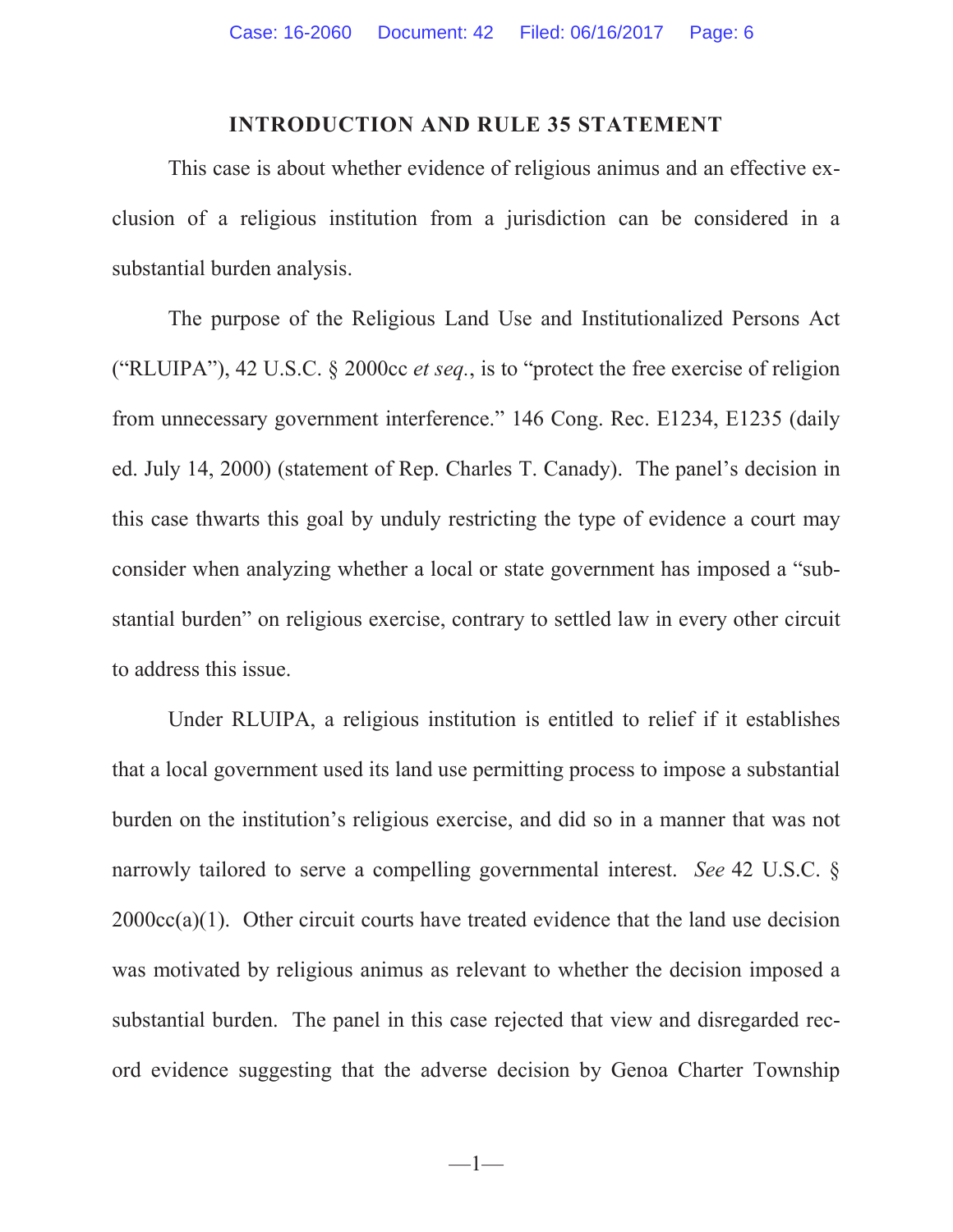reflected religious animus. The panel also held that a land use decision allowing religious exercise to take place only outside the jurisdiction of the decision-making body does not constitute a substantial burden under RLUIPA. The Court should rehear this case *en banc* to correct the panel's errors and to align the law of this circuit with that of all other circuits that have considered these questions.

## **STATEMENT OF THE CASE**

Livingston Christian Schools ("LCS"), a non-denominational Christian school serving students from pre-kindergarten through high school, was incorporated in 2005 to provide religious, Christian education to children in Livingston County, Michigan. *See* LCS Articles of Incorporation, RE 4-3, Page ID # 144. LCS struggled financially, however, because its facility in Pinckney, Michigan was too far from the population centers in Livingston County from which it drew prospective students. The school's financial distress eventually threatened its survival as a religious institution. Indeed, as its Treasurer Scott Panning testified, "the LCS Board determined in late-2012 that LCS would end in dissolution if the school remained in Pinckney on a long-term basis." Declaration of Scott Panning, RE 43-2, Page ID # 1246. LCS determined that its "only means of survival" as a "faithbased school in Livingston County was to relocate the school to the Brighton or Howell area that is more-populated, contains many more churches of various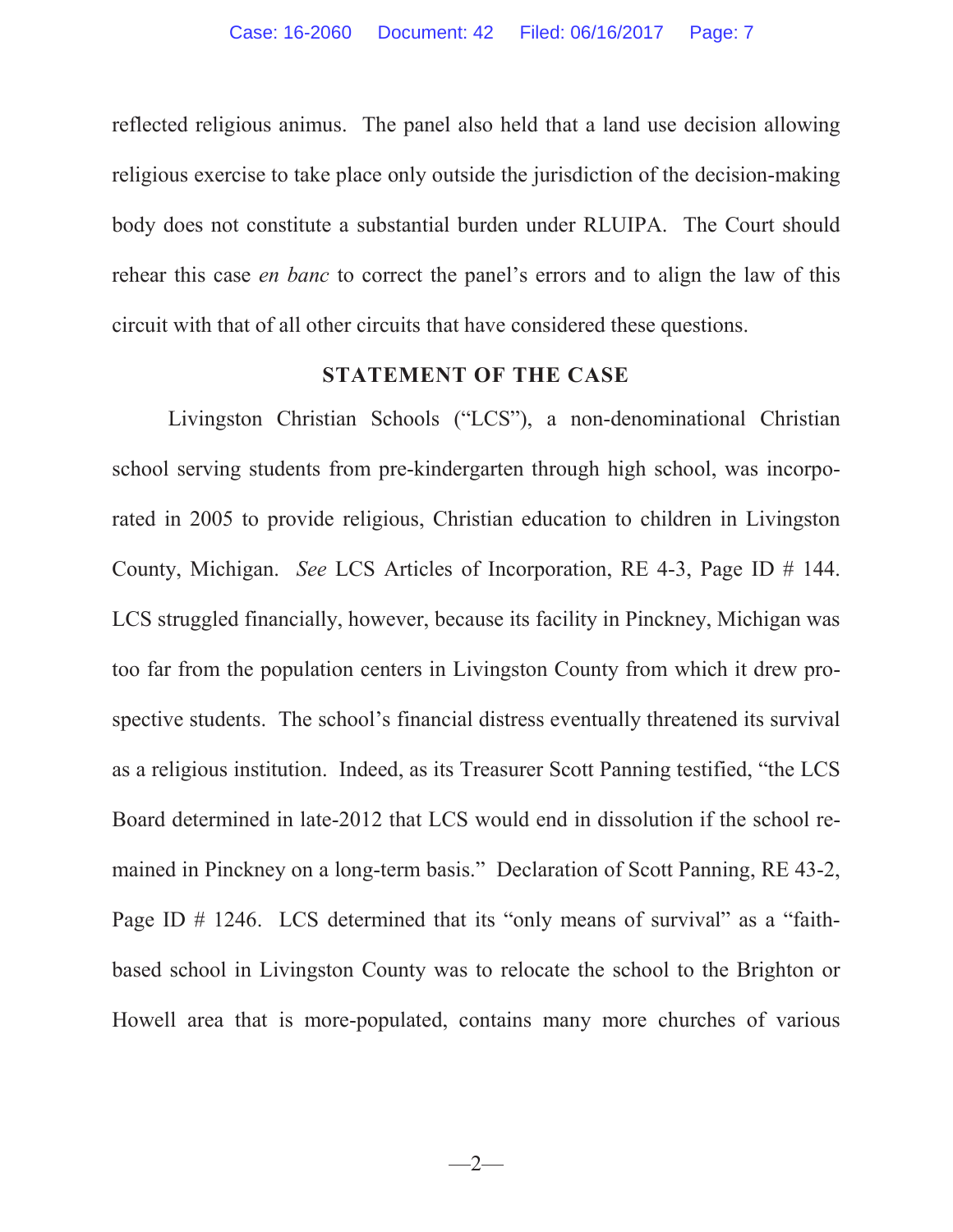Christian faiths from which to attract students, and which possesses greater access to the interstate and major commuter roads." *Id.*

LCS accordingly began to search for potential sites "that would be suitable for the relocation of the school operations." Declaration of Scott Panning, RE 43- 2, Page ID # 1246. LCS considered relocating to a former elementary school, numerous churches in the Brighton area, and several vacant buildings. *Id.*, Page ID # 1247-1248. But after a diligent search, only one viable location was identified: a building owned by the Brighton Nazarene Church ("BNC") in Genoa Charter Township (the "BNC Property"). *Id.*, Page ID # 1248.

On November 25, 2014, LCS entered into a written lease agreement with BNC to relocate LCS's operations to the BNC Property for the 2015-2016 school year. *Id.; see also* Lease Agreement, RE 43-4, Page ID # 1258. No new facilities would need to be built. Lease Agreement, RE 43-4, Page ID # 1258. At that time, LCS was unaware, however, that BNC would need additional zoning approvals from the Township before LCS could occupy its new space. Declaration of Scott Panning, RE 43-2, Page ID # 1248. Indeed, BNC was not informed until early 2015 that an amendment to BNC's then-existing "special use permit" would be required for the proposed school. Transcript of Deposition of Kelly VanMarter, RE 43-7, Page ID # 1315. BNC applied for an amendment on March 18, 2015 (the "Application"). Special Land Use Application, RE 43-8, Page ID # 1320.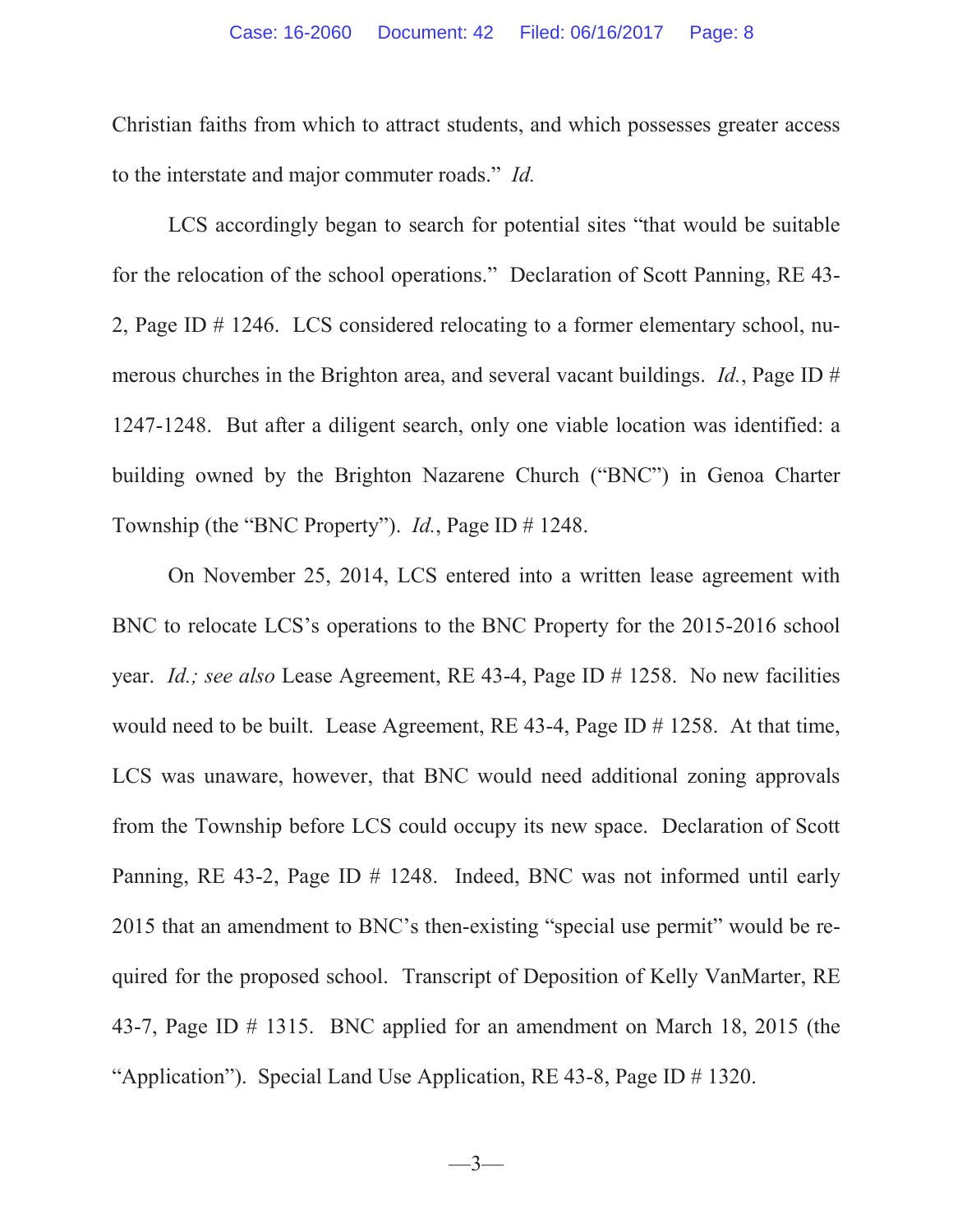Under the Township's ordinance, a special use application and supporting technical reviews are submitted to the Township's Planning Commission, which determines whether the application should be approved or denied, and then forwards the application to the Township Board for final action. *See* Genoa Charter Township Zoning Ordinance, RE 43-6, Page ID # 1277-79 (Sections 19.02.03, 19.03). Accordingly, along with the Application, BNC submitted two traffic studies performed by Boss Engineering ("Boss") and Fleis & VandenBrink ("F&V"), who determined that LCS "will have minimal impact on Brighton Road" and "no impact" on the nearby traffic signals. Traffic Impact Studies, RE 43-9, Page ID # 1329.

The Township then engaged LSL Planning ("LSL"), the Township's professional planning consultants since before 2003, and Tetra Tech, the Township's civil and traffic engineering firm, for a "Technical Review" of the Application and the attached studies. *See generally* LSL Planning Report dated July 8, 2015, RE 43-12; Tetra Tech Report, RE 43-13. LSL "reviewed the [application] in accordance with the applicable provisions of the Genoa Township Zoning Ordinance" and concluded that the Application met all relevant standards – namely, that it was "consistent with" the "overall goal" of the Township's Master Plan. *See* LSL Planning Report, RE 43-12, Page ID # 1375-77. Likewise, Tetra Tech agreed with the Boss and F&V findings and informed the Township that it had no objection to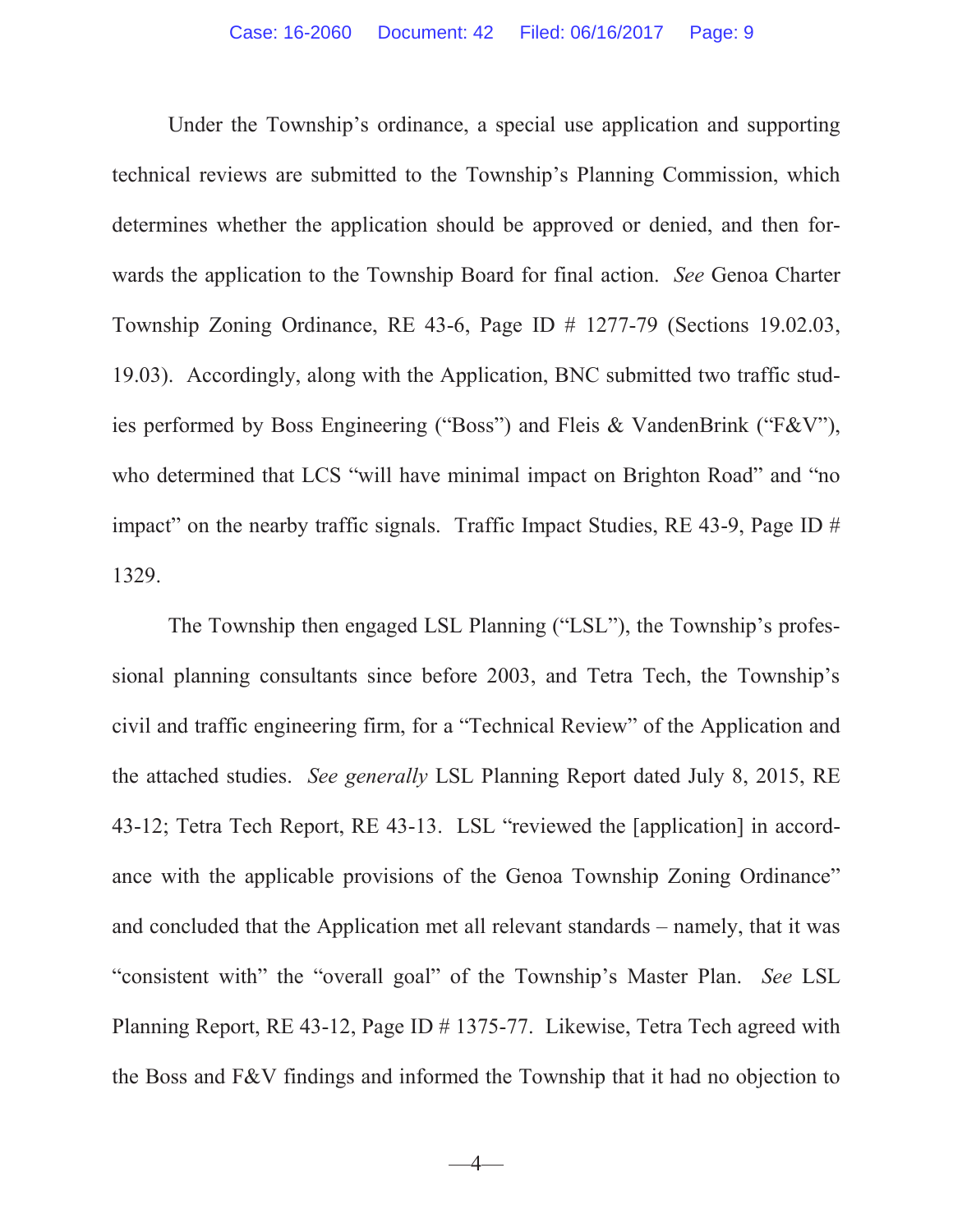LCS's occupancy of the BNC Property so long as LCS implemented the on-site traffic management measures proposed as part of the Application. *See* Tetra Tech Report, RE 43-13, Page ID # 1381-1382. And Michael Goryl of the Livingston County Road Commission concluded that LCS would have a "relatively minor impact on Brighton Road." Letter from Michael Goryl, RE 43-10, Page ID # 1359. In sum, all experts and engineers who assessed LCS's Application agreed that LCS operations on the BNC Property would neither disrupt the neighborhood nor conflict with the Township's Master Plan.

So did the Planning Commission, which determined that the Application was consistent with the zoning ordinance and recommended approval, subject to conditions. July 13, 2015 Planning Commission Meeting Minutes, RE 43-14, Page ID # 1386. According to Kelly VanMarter, the Assistant Township Manager, in every prior case in which the Planning Commission recommended approval of a special use permit, the Township Board had approved that recommendation. Transcript of Deposition of Kelly VanMarter, RE 43-7, Page ID # 1318. But not LCS's Application. Instead, for the first time ever, the Township Board denied the Application regardless of the Planning Commission's recommendation. Genoa Board Meeting Minutes, July 20, 2015, RE 43-17.

Initially, no explanation was offered for the Board's irregular action. A week later, the Board voted again to deny the special use permit, and this time Ms.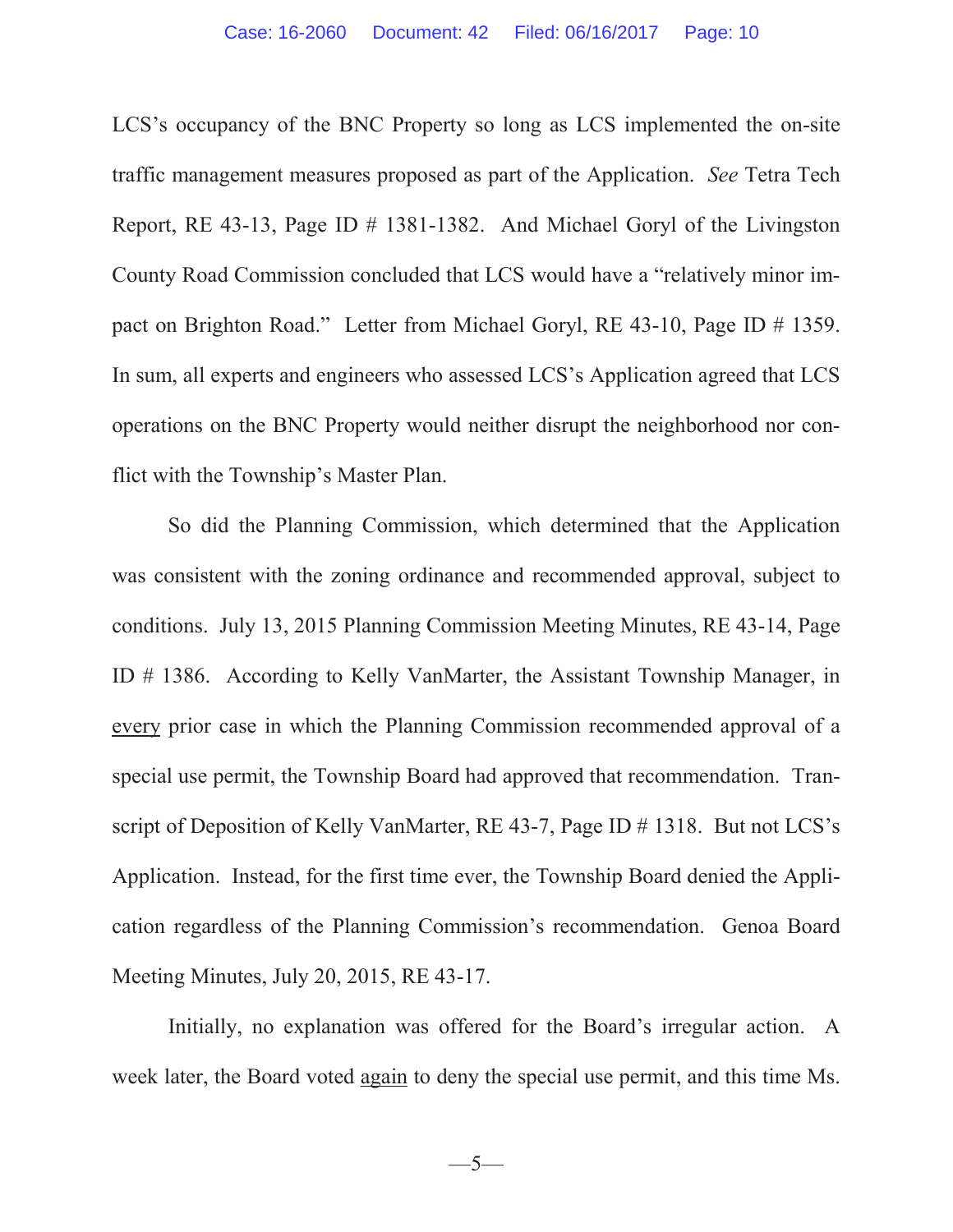VanMarter drafted a post-hoc rationalization that the Board approved. *See* Transcript of Deposition of Kelly VanMarter, RE 43-7, Page ID # 1310-1312; Genoa Board Meeting Minutes, August 3, 2015, RE 43-18, Page ID # 1410-1412. Among the post-hoc grounds for denying LCS's permit was a third party's use of the BNC parking lot for an unapproved secular driving school. Yet the Township has since assured the driving school that no action would be taken to curtail its secular use of the property. *See* Transcript of Deposition of Kelly VanMarter, RE 43-7, Page ID # 1305, 1309-1310; Genoa Board Meeting Minutes, August 3, 2015, RE 43-18, Page ID # 1410, 1412.

Without an adequate long-term facility, LCS has been forced to make do with a short-term lease from Whitmore Lake Public Schools – at a building outside Livingston County (the "Whitmore Lake Property"), even though LCS's mission is to serve Livingston County. Declaration of Scott Panning, RE 43-2, Page ID # 1249. This is not a suitable long-term solution, however, because Whitmore Lake School District intends to re-occupy the building for public school use sometime in the near future, and LCS's lease also overlaps with several others at the Whitmore Lake Property, which poses a security risk. Declaration of Ted Nast, RE 43-3, Page ID # 1253-54. This instability has harmed LCS's enrollment, according to the testimony of LCS Principal Ted Nast. *Id.*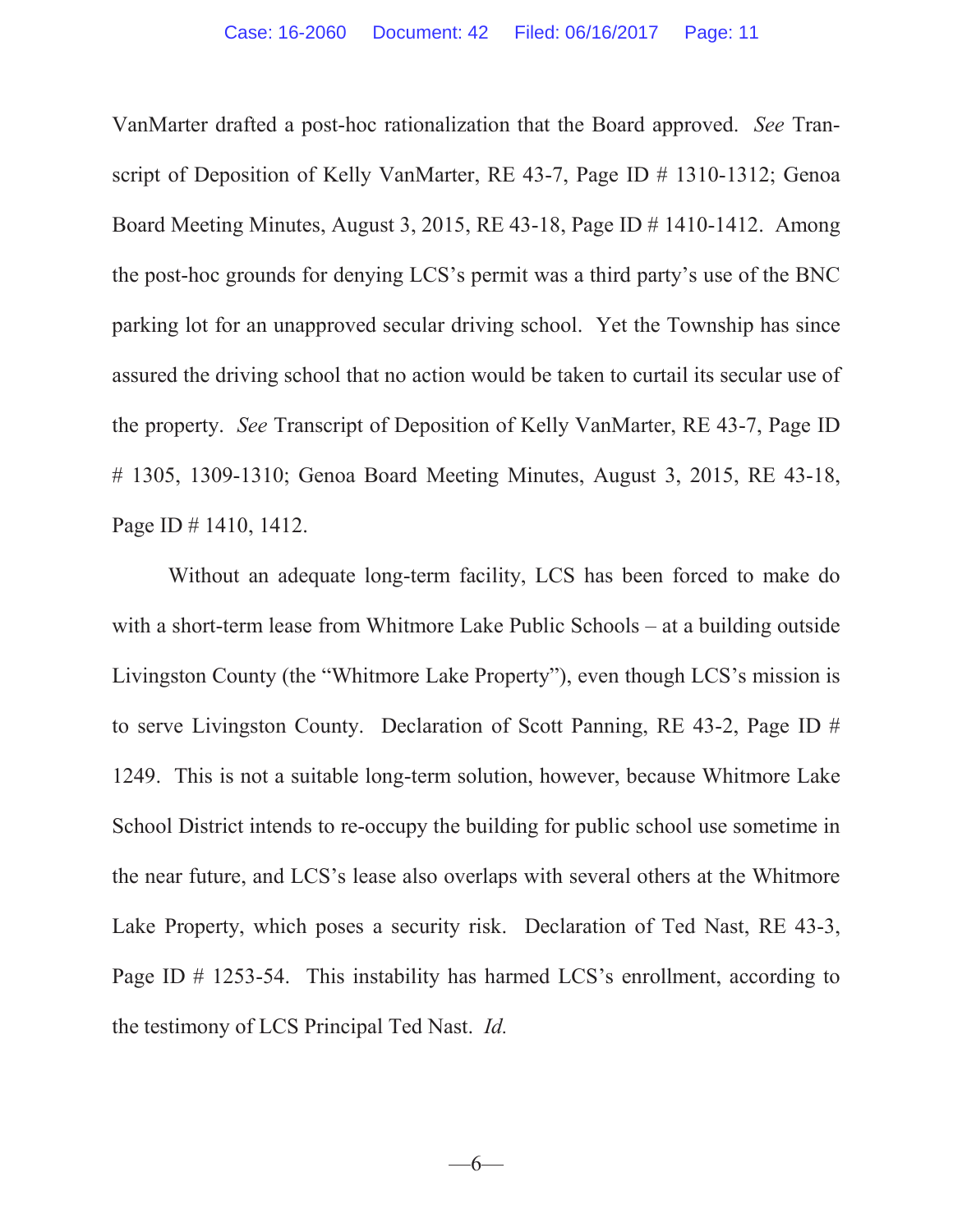Thus, as a direct result of the Township's denial of the Application for LCS to relocate to the BNC Property, LCS lost 15 returning students, as well as 18 new students who had planned to attend LCS for the 2015-2016 school year. *Id.*, Page ID # 1256. According to Principal Nast, "LCS is expecting an additional decrease in enrollment if LCS is unable to move into the BNC [Property] for school operations on a full-time basis." *Id.* LCS's survival is very much in doubt if it cannot move to the BNC Property.

With its religious mission at stake, LCS brought suit under RLUIPA in the Eastern District of Michigan on August 7, 2015. *See* Complaint, RE 1. LCS's motion for a temporary restraining order was denied. Opinion and Order Denying Plaintiff's Emergency Motion for Temporary Restraining Order, RE 22. The Township's motion for summary judgment was granted on the ground that the Township had not imposed a "substantial burden," within the meaning of RLUIPA. Order Granting Township's Motion for Summary Judgment, RE 47. LCS appealed, arguing that case law in this and other circuits compelled the contrary conclusion: that LCS imposed a substantial burden by "doom[ing] LCS to operate out of inadequate facilities as its student population continues to dwindle." Appellant's Brief, D. 25, Page ID # 32. A panel of this Court held that the Board did not impose a substantial burden on LCS—notwithstanding evidence that denial of the permit threatened LCS's ability to carry on its religious mission, that by acting in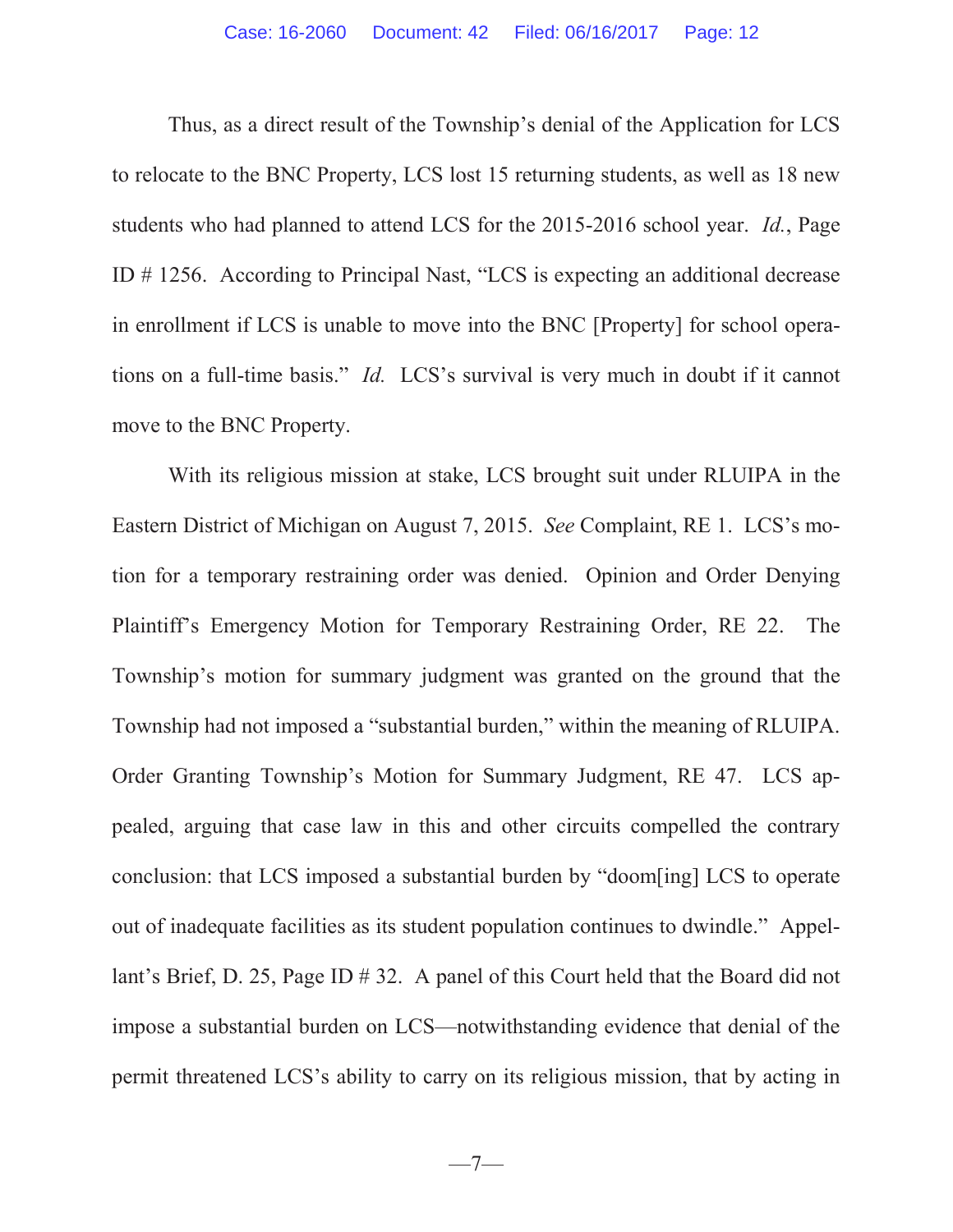disregard of the Township's own Planning Commission and all of its experts the Board had acted arbitrarily and capriciously, and that the Township denied LCS's permit while allowing an unapproved secular activity to continue on the very same property. *See* Opinion Affirming the Judgment of the District Court, D. 41-2.

## **ARGUMENT**

This Court should grant *en banc* review because the panel decision "conflicts with the authoritative decisions of other United States Courts of Appeals that have addressed the issue" of whether a court may consider evidence of discrimination against, or hostility toward, religion under the "substantial burden" prong of RLUIPA. Every other court of appeals to consider this question has held, contrary to the panel in this case, that such evidence may be considered. Those other courts of appeal correctly concluded that evidence a land use decision was influenced by religious animus supports a finding that the decision imposed a substantial burden within the meaning of RLUIPA.

# **I. RLUIPA's Purpose Is to Protect Religious Institutions from Land Use Decisions That Are Distorted by Religious Animus.**

RLUIPA was enacted specifically to protect religious institutions from unfair treatment by state and local governments. Indeed, its sponsors, Senators Edward Kennedy and Orrin Hatch, recognized that government hostility to religion is more subtle than in the past: "More often, discrimination lurks behind such vague and universally applicable reasons as traffic, aesthetics, or 'not consistent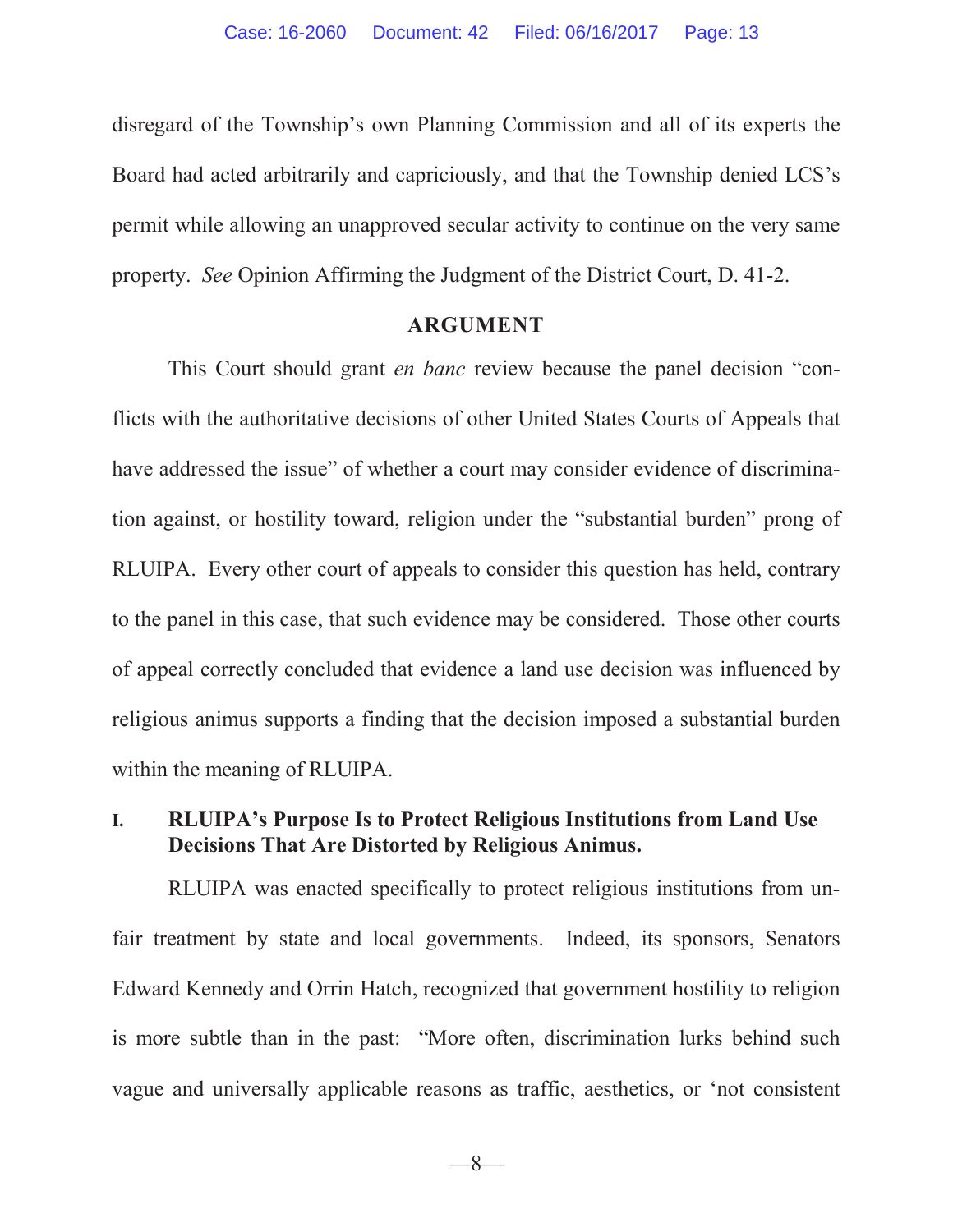with the city's land use plan." 146 Cong. Rec. S7774 (daily ed. July 27, 2000). Following hearings on obstacles facing religious institutions nationwide, Senators Kennedy and Hatch found "a widespread practice of individualized decisions to grant or refuse permission to use property for religious purposes. These individualized assessments readily lend themselves to discrimination, and they also make it difficult to prove discrimination in any individual case." *Id.* at S7775.

Congress designed RLUIPA, therefore, to combat this discrimination. Its animating purpose was to "protect religious land uses from discriminatory processes used to exclude or otherwise limit the location of churches and synagogues in municipalities across the country." *Midrash Sephardi, Inc. v. Town of Surfside*, 366 F.3d 1214, 1236 (11th Cir. 2004). Congress passed it with struggling institutions like LCS in mind. 146 Cong. Rec. S7774 ("Churches in general, and new, small, or unfamiliar churches in particular, are frequently discriminated against on the face of zoning codes and also in the highly individualized and discretionary processes of land use regulation.").

This case is exactly what Senators Kennedy and Hatch were concerned with when they noted that land use decisions frequently exclude religious activity while concurrently permitting land use for "secular purposes." 146 Cong. Rec. S7774. Genoa Township, through a "highly individualized and discretionary process[],"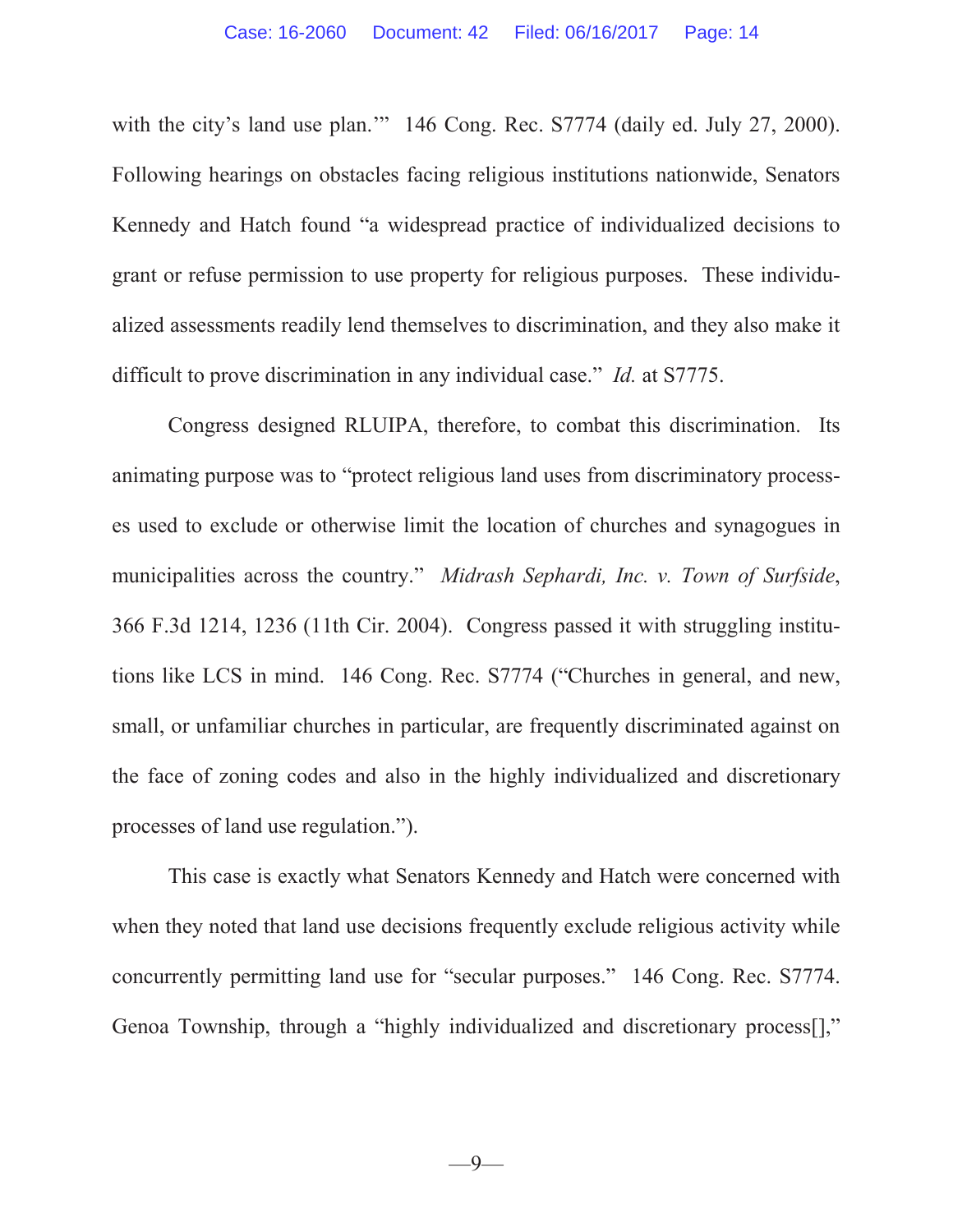*id.*, denied LCS's right to exercise its religion on its property.<sup>1</sup> Yet, at the same time, the Township allowed a secular driving school, which itself is operating without all required permits, to continue using the very same property. Transcript of Deposition of Kelly VanMarter, RE 43-7, Page ID # 1305, 1309-1310.

# **II. The Panel Erred By Ruling That Courts May Not Consider Evidence Probative of Religious Animus When Determining Whether a Land Use Decision Imposes a Substantial Burden.**

Despite RLUIPA's clear purpose to prevent the use of local land use decisions as a pretext for discrimination against religious institutions, the panel concluded that "evidence that the municipality's decisionmaking process was arbitrary, capricious, or discriminatory" is "irrelevant" to the substantial burden inquiry. Opinion Affirming the Judgment of the District Court, D. 41-2, Page ID # 11. This ruling conflicts with the law in every other circuit that has considered this question. The Court should grant rehearing *en banc* to correct this mistake.

# **A. Every Circuit Presented with Evidence of Subtle Discrimination Has Found It Probative of Substantial Burden.**

The panel's decision "conflicts with the authoritative decisions of [every] other United States Courts of Appeals that have addressed th[is] issue[.]" Fed. R. App. P. 35(b)(1)(B). Most notably, the Seventh Circuit in *Sts. Constantine and Helen Greek Orthodox Church, Inc. v. City of New Berlin* explained that "the 'sub-

 $1$  LCS had a leasehold interest in the property, and RLUIPA explicitly applies to leasehold interests. *See* 42 U.S.C. § 2000cc-5(5).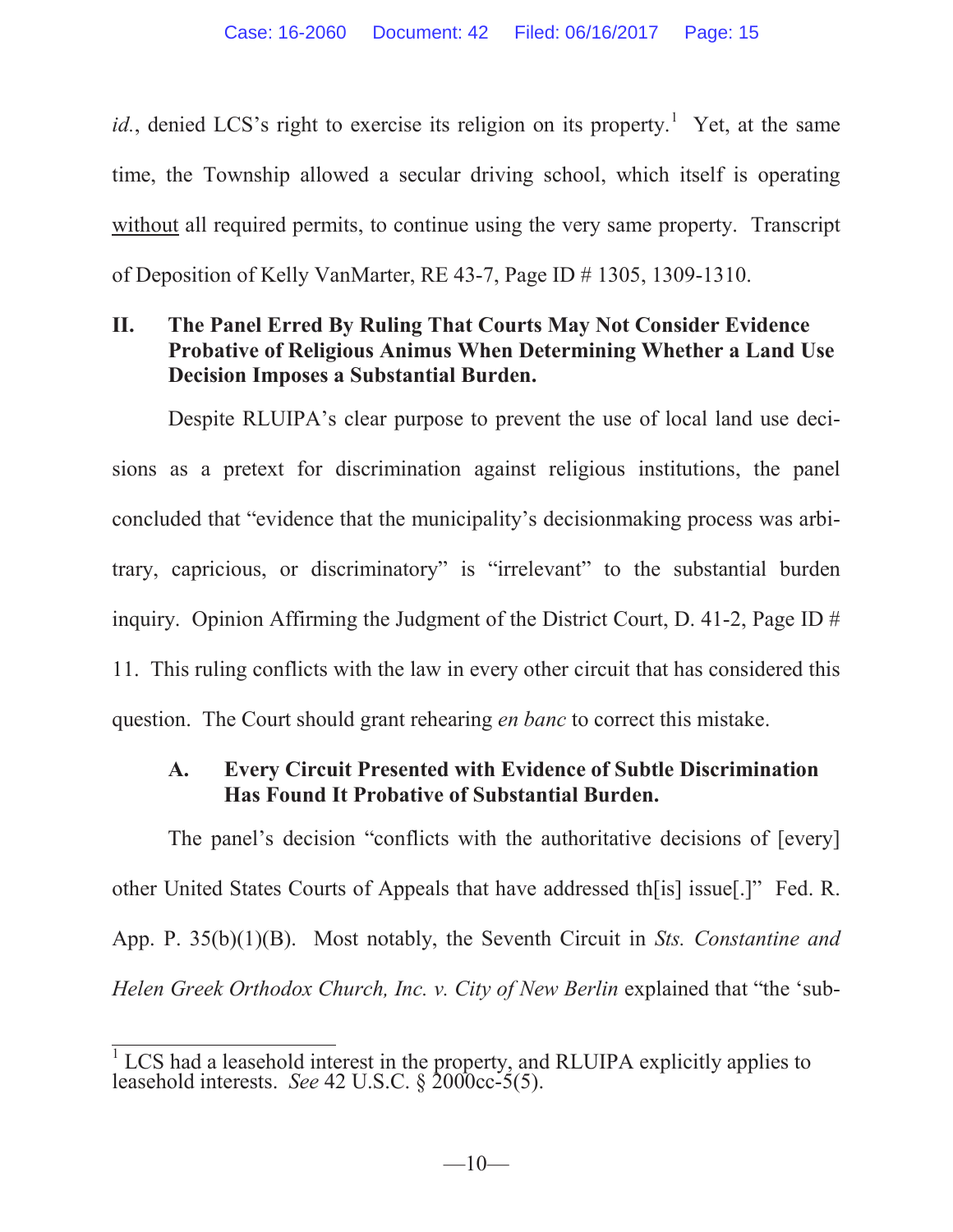stantial burden' provision backstops the explicit prohibition of religious discrimination in the later section of the Act, much as the disparate-impact theory of employment discrimination backstops the prohibition of intentional discrimination." 396 F.3d 895, 900 (7th Cir. 2005) (internal citation omitted). If "a decision maker cannot justify" a land use decision, "the inference arises that hostility to religion . . . influenced the decision." *Id.* The Seventh Circuit proceeded to consider evidence similar to the case at hand, including that the decision maker disregarded the recommendations of its own experts, leading the court to find a substantial burden on religious exercise. *Id.* at 898, 901.

The First, Second, and Ninth Circuits are of accord, and the Seventh Circuit has reaffirmed this principle. *See Roman Catholic Bishop of Springfield v. City of Springfield*, 724 F.3d 78 (1st Cir. 2013); *Fortress Bible Church v. Feiner*, 694 F.3d 208 (2d Cir. 2012); *Westchester Day Sch. v. Vill. of Mamaroneck*, 504 F.3d 338 (2d Cir. 2007); *Petra Presbyterian Church v. Vill. of Northbrook*, 489 F.3d 846 (7th Cir. 2007); *Guru Nanak Sikh Soc'y of Yuba City v. County of Sutter*, 456 F.3d 978 (9th Cir. 2006).

For example, in *Guru Nanak Sikh*, the Ninth Circuit faced decision makers who, like the Township Board here, "inconsistently applied" specific policies and ignored findings of fact "without explanation." 456 F.3d at 990-91. That court reasoned that "RLUIPA's substantial burden test aims to protect religious groups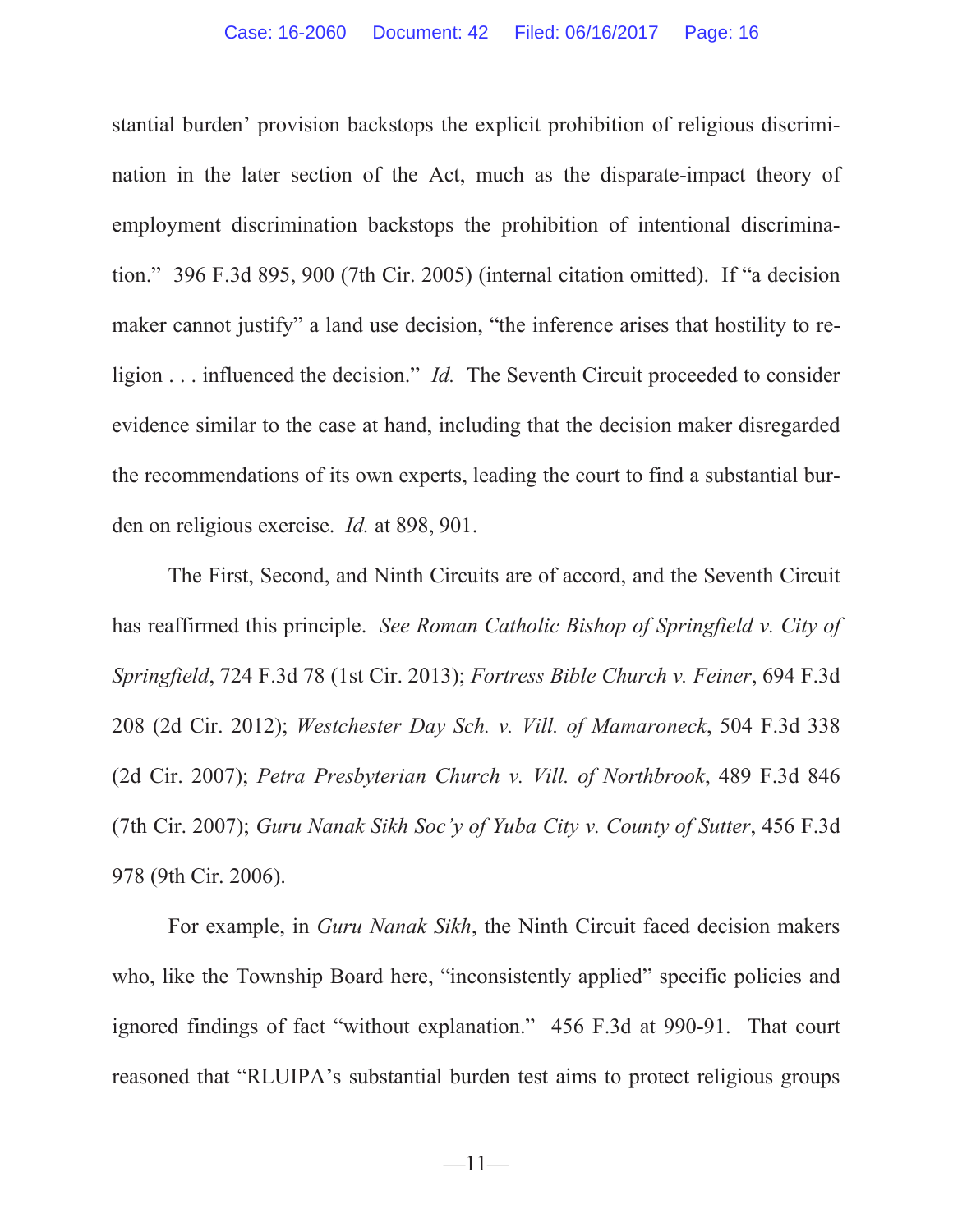from 'subtle forms of discrimination when, as in the case of the grant or denial of zoning variances, a state delegates essentially standardless discretion to nonprofessionals operating without procedural safeguards.'" *Id.* at 992 n. 20 (citing *Sts. Constantine*, 396 F.3d at 900). The Ninth Circuit found a substantial burden on that basis. *Id.* at 992.

So too in *Westchester* where the Second Circuit concluded that "[t]he arbitrary application of laws to religious organizations may reflect bias or discrimination against religion." 504 F.3d at 350. That the application of the law by the decision maker was arbitrary and capricious was relevant to the "particular substantial burden claim." *Id.* at 351. The Second Circuit was suspicious when, as here, "[m]any of these grounds [for a ruling adverse to a religious institution] were conceived after the [decision maker] closed its hearing process." *Id.* at 346.

Courts of appeal reached similar holdings in *Roman Catholic*, 724 F.3d 78, *Fortress Bible*, 694 F.3d 208, and *Petra Presbyterian*, 489 F.3d 846. No other court of appeals has held, as did the panel below, that evidence of discriminatory intent is "irrelevant" to the question of whether a local land use decision imposed a "substantial burden" on religious practice under RLUIPA.

# **B. The Panel Erred in Deviating from Other Circuits' Settled Law.**

The panel held that the existence of a separate prohibition on religious discrimination in RLUIPA prevents courts from considering evidence of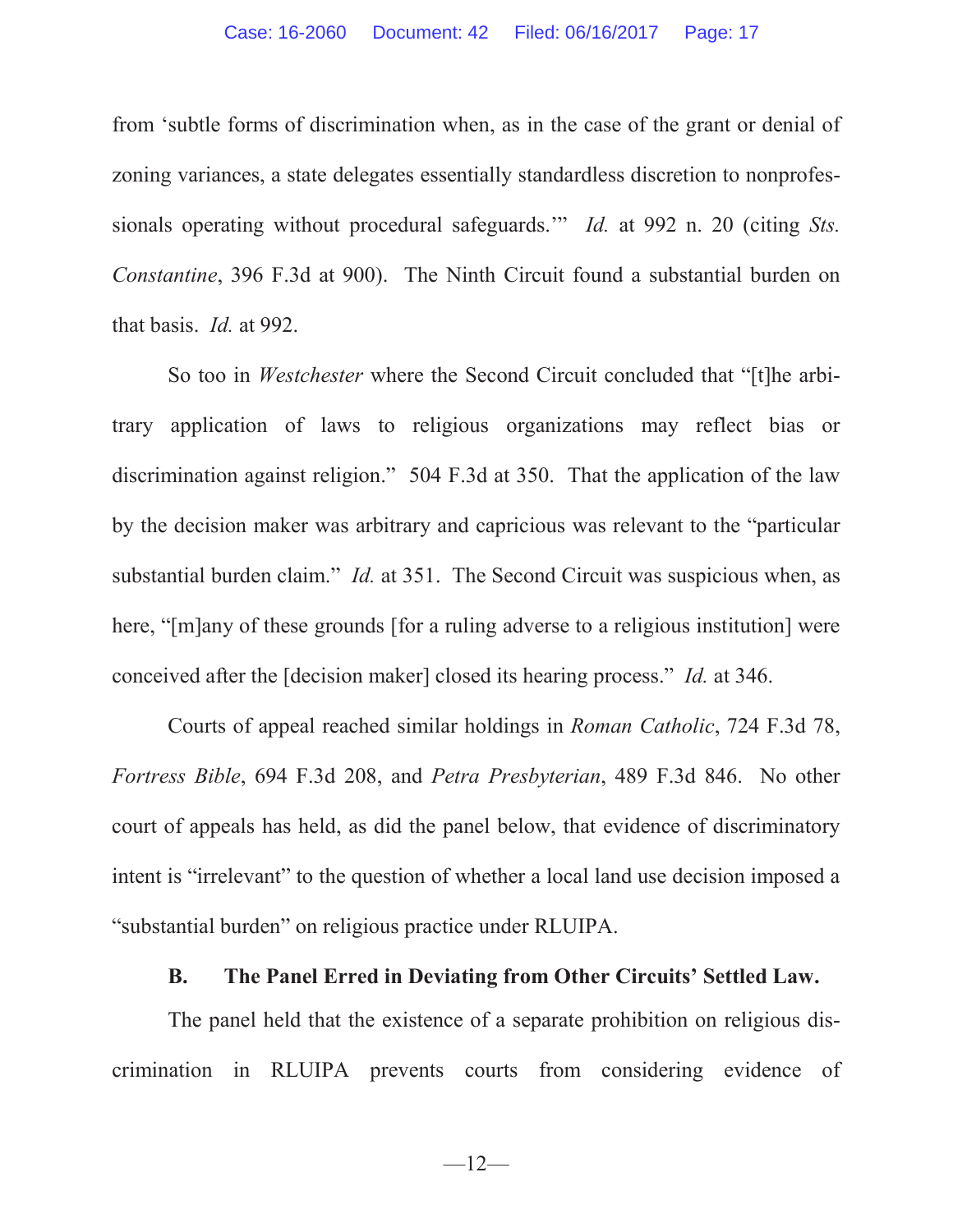discrimination in the substantial burden context, relying principally on a strained reading of *Bethel World Outreach Ministries v. Montgomery County Council*, 706 F.3d 548 (4th Cir. 2013). Opinion Affirming the Judgment of the District Court, D. 41-2, Page ID # 11-12. However, *Bethel* held only that "a religious organization asserting that a land use regulation has imposed a substantial burden on its religious exercise need not show that the land use regulation targeted it." *Bethel*, 706 F.3d at 557 (emphasis added). LCS does not contest this. But it simply does not follow that evidence of targeting or other discrimination cannot support a finding of substantial burden.

Other circuits have ruled that, contrary to the panel's holding, evidence of subtle discrimination is relevant to "substantial burden," whether or not RLUIPA's separate, explicit statutory ban on discriminatory local regulations is triggered. As the First Circuit held in *Roman Catholic*, "even when the evidence does not necessarily show the explicit discrimination 'on the basis of religion' contemplated by" § 2000cc(b)(1) of RLUIPA, a court may consider "an 'inference' of hostility to a religious organization" "[u]nder the substantial burden framework[.]" 724 F.3d at 97 (citing *Sts. Constantine,* 396 F.3d at 900). Other circuits that addressed this point agreed. *See Fortress Bible*, 694 F.3d 208; *Westchester*, 504 F.3d 338; *Petra Presbyterian*, 489 F.3d 846; *Guru Nanak Sikh*, 456 F.3d 978; *Sts. Constantine*, 396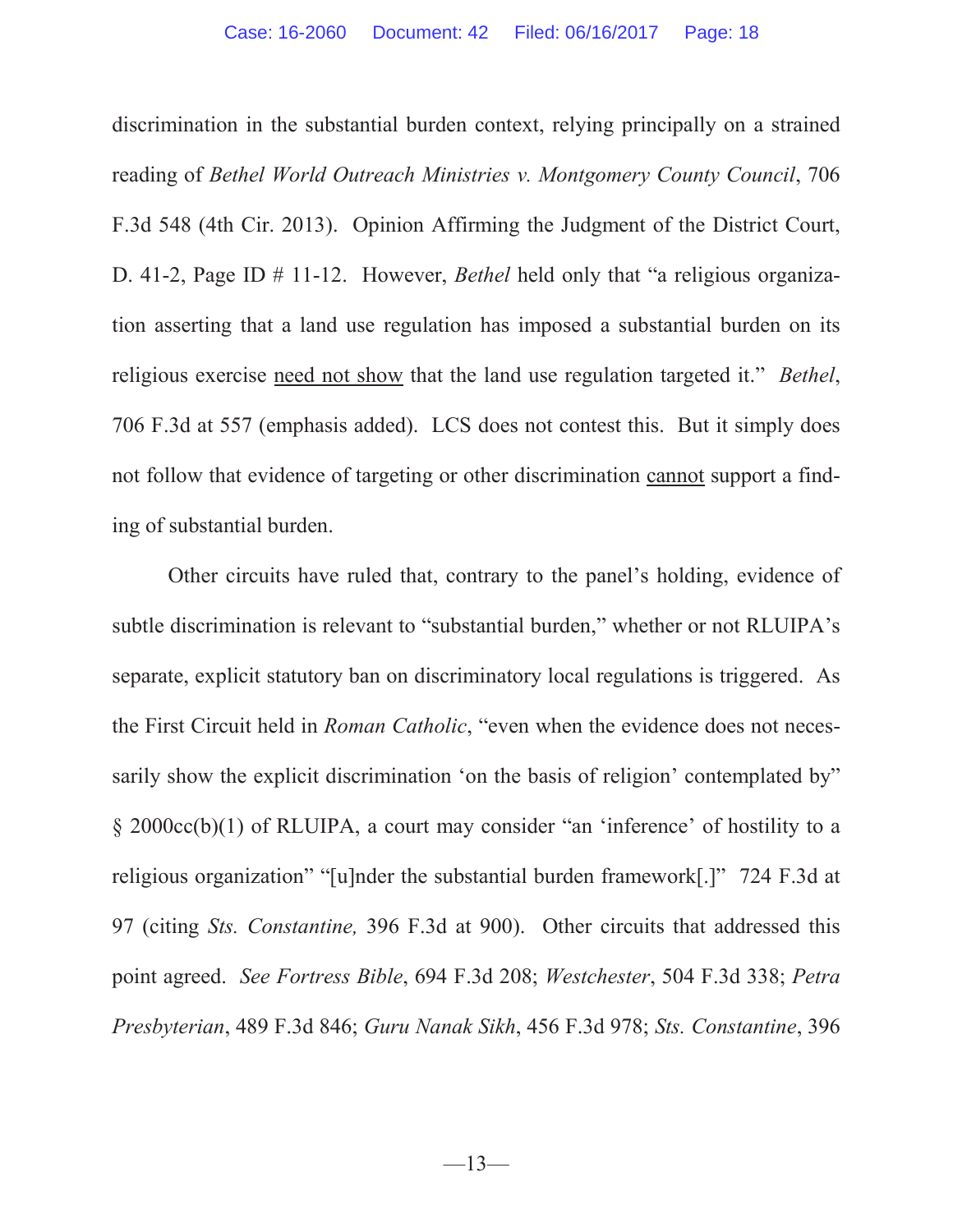F.3d 895. The Sixth Circuit is the only outlier. Therefore, this court should grant rehearing *en banc* to bring its jurisprudence in line with its sister circuits.

# **III. While the Panel Is Dismissive of "Arbitrary" Geographic Boundaries, the Supreme Court Confirms That Geographic Boundaries Are Relevant to Inquiries Similar to the Substantial Burden Analysis.**

The panel decision held that it is not a substantial burden on a particular religious exercise for a town to effectively exclude that religious exercise from its jurisdiction. The panel wrote that "the boundaries of jurisdictions on the localgovernment level are often arbitrary in practice." Opinion Affirming the Judgment of the District Court, D. 41-2, Page ID # 21. This statement, though, misses the critical legal issue. Jurisdictional boundaries, like those of Genoa Charter Township, represent divisions in political authority. And when such an authority can point only to alternatives for a protected activity that are outside the jurisdiction, the inference of discrimination is strong. *See Islamic Ctr. of Miss., Inc. v. City of Starkville*, 840 F.2d 293, 299 (5th Cir. 1988) ("By making a mosque relatively inaccessible within the city limits to Muslims who lack automobile transportation, the City burdens their exercise of their religion."). Courts, including the Supreme Court, have acknowledged this principle in contexts similar to the substantial burden inquiry, and the Sixth Circuit should apply that principle here.

In *Schad v. Borough of Mt. Ephraim*, the Supreme Court noted, "[one] is not to have the exercise of his liberty of expression in appropriate places abridged on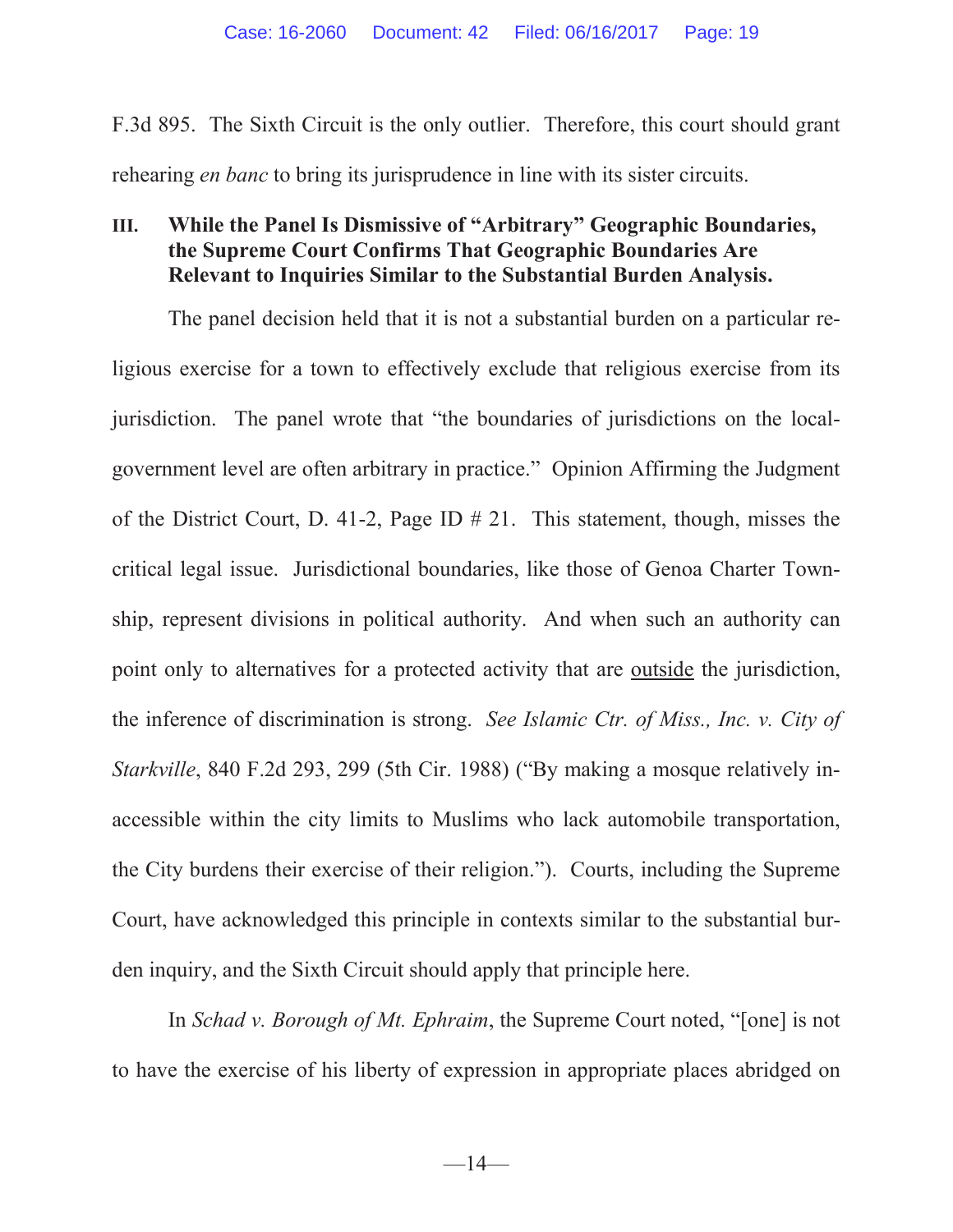the plea that it may be exercised in some other place." 452 U.S. 61, 76-77 (1981) (internal citation omitted). And courts have since applied this principle in the free exercise context. *See Islamic Ctr. of Miss., Inc.*, 840 F.2d 293; *Barr v. City of Sinton*, 295 S.W.3d 287 (Tex. 2009).

Yet the panel ruled to the contrary.<sup>2</sup> This court should correct this mistake and allow lower courts to consider the discriminatory effect of excusing a burden on religious practice on the basis that it may be carried out, but only in someone else's backyard. Because the panel decision treats excluding a religious institution from a particular jurisdiction as not reflecting evidence of religious discrimination, rehearing *en banc* is required to harmonize Sixth Circuit jurisprudence with settled law in other circuits.

# **CONCLUSION**

For the foregoing reasons, this Court should grant rehearing *en banc*.

<sup>2</sup> The panel tacitly acknowledged the relevance of effectively excluding a religious organization from local borders by (erroneously) distinguishing *Islamic Ctr.* from the case at hand on the grounds that the Islamic Center of Mississippi had been "completely banned" from the town. Opinion Affirming the Judgment of the District Court, D. 41-2, Page ID  $\#$  19.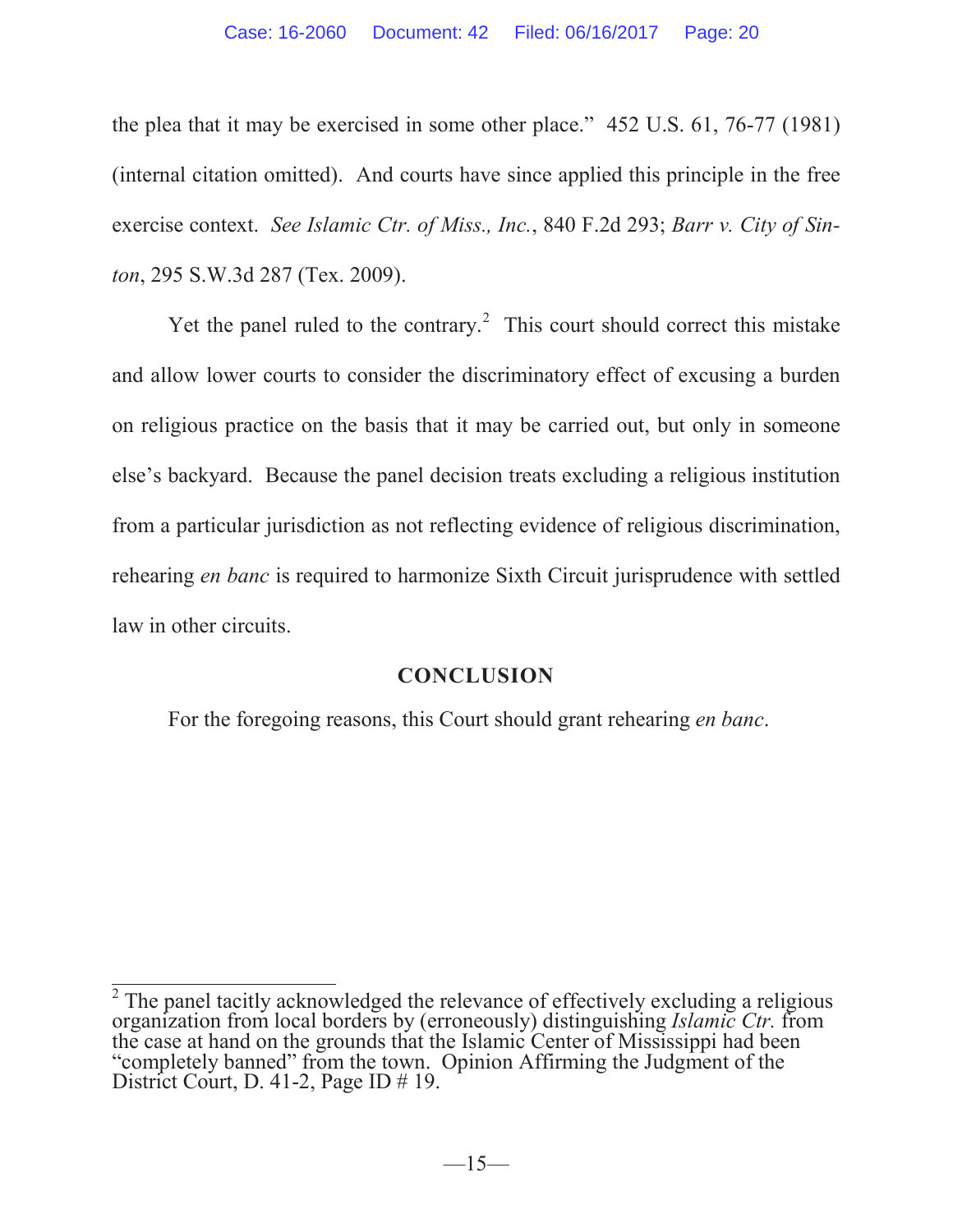Respectfully submitted,

/s/ Robert K. Kelner

Robert K. Kelner Andrew Leff COVINGTON & BURLING LLP One CityCenter 850 Tenth Street, N.W. Washington, DC 20001-4956 Telephone: (202) 662-6000 Facsimile: (202) 662-6291 rkelner@cov.com

Hiram S. Sasser, III Stephanie N. Phillips FIRST LIBERTY INSTITUTE 2001 West Plano Parkway, Suite 1600 Plano, TX 75075 Telephone: (972) 941-4444 Facsimile: (972) 941-4457 hsasser@firstliberty.org

*Counsel for Plaintiff-Appellant Livingston Christian Schools*

June 16, 2017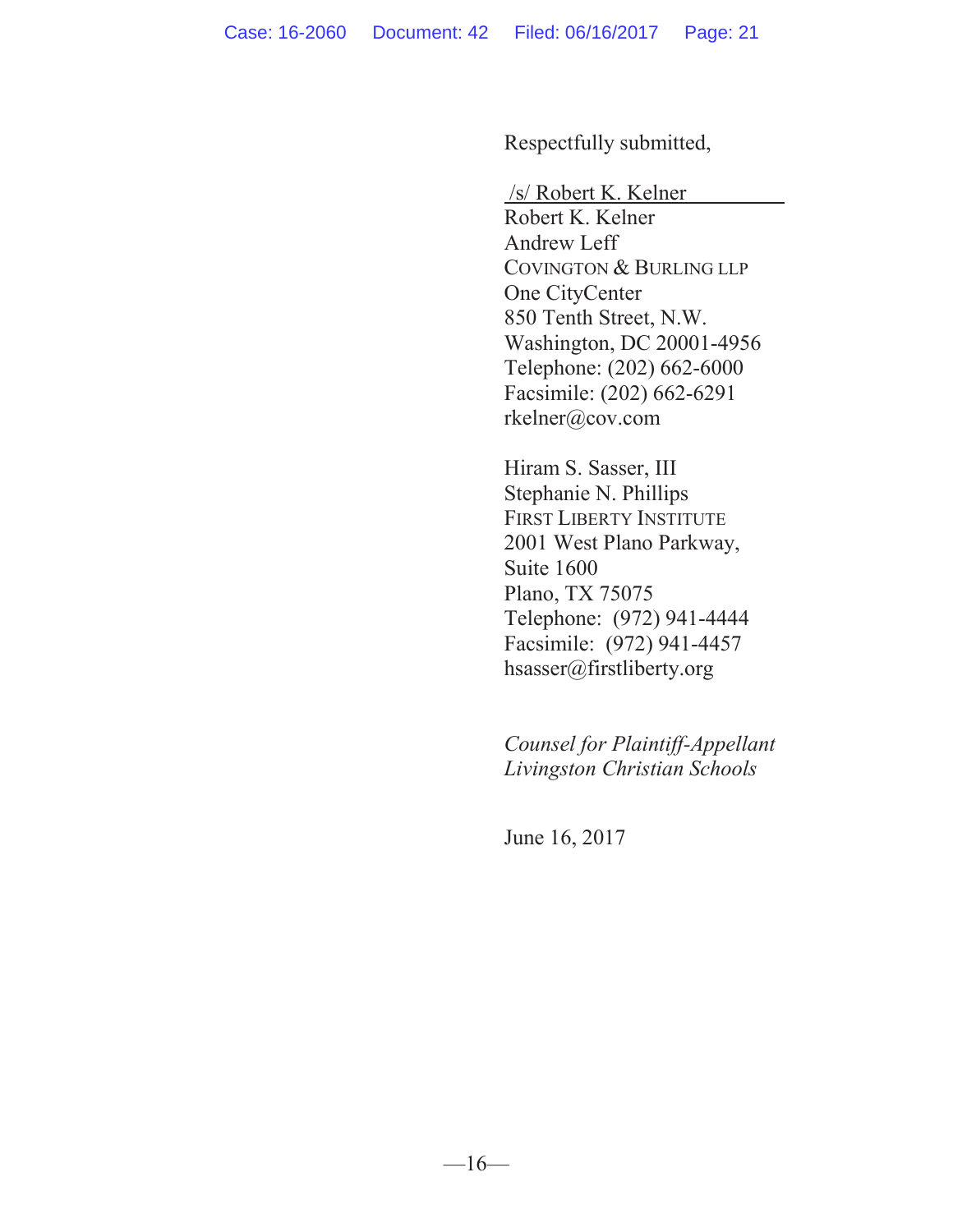# **CERTIFICATE OF COMPLIANCE**

This petition complies with the type-volume limitations of Federal Rule of Appellate Procedure  $35(b)(2)(A)$  because it contains 3,619 words, excluding the parts of the petition exempted by Rule  $32(a)(7)(B)(iii)$ . This petition complies with the typeface requirements of Rule  $32(a)(5)$  and the type style requirements of Rule 32(a)(6) because it has been prepared in a proportionally spaced typeface using Microsoft Word 2010 in Times New Roman 14 point font.

> /s/ Robert K. Kelner Robert K. Kelner *Counsel for Plaintiff-Appellant Livingston Christian Schools*

June 16, 2017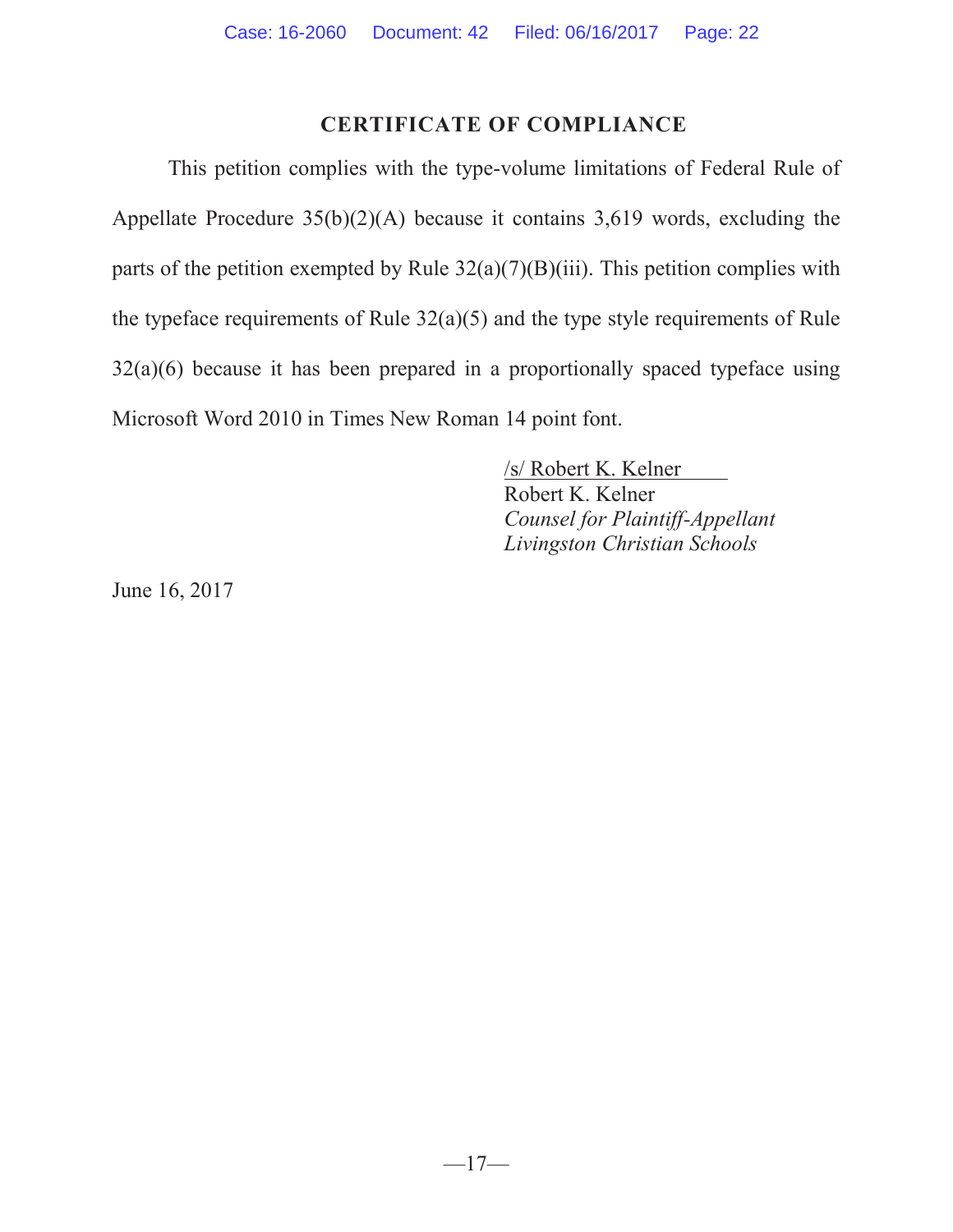Case: 16-2060 Document: 42 Filed: 06/16/2017 Page: 23

# **OPINION**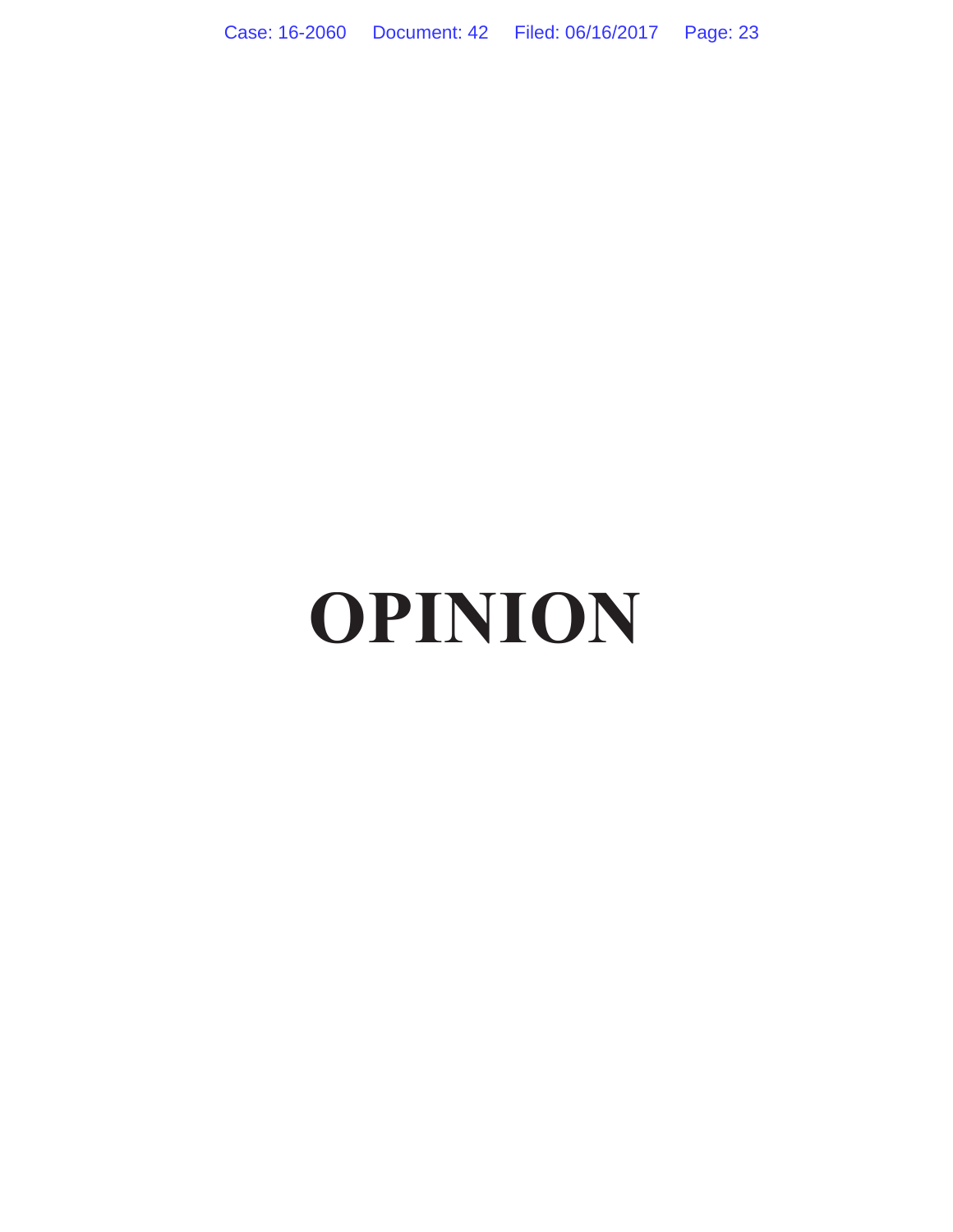File Name: 17a0117p.06

## **UNITED STATES COURT OF APPEALS**

#### FOR THE SIXTH CIRCUIT

'n  $\mathbf{I}$  $\mathbf{I}$ Ň  $\mathbf{I}$  $\mathbf{I}$  $\mathbf{I}$ Ň ŋ

>

LIVINGSTON CHRISTIAN SCHOOLS,

*Plaintiff-Appellant*,

No. 16-2060

*v*.

GENOA CHARTER TOWNSHIP,

*Defendant-Appellee*.

Appeal from the United States District Court for the Eastern District of Michigan at Detroit. No. 2:15-cv-12793—George C. Steeh, District Judge.

Argued: April 26, 2017

Decided and Filed: June 2, 2017

Before: MERRITT, GILMAN, and DONALD, Circuit Judges.

#### **COUNSEL**

 $\mathcal{L}_\text{max}$ 

**ARGUED:** Robert K. Kelner, COVINGTON & BURLING, LLP, Washington, D.C., for Appellant. T. Joseph Seward, SEWARD PECK & HENDERSON, Royal Oak, Michigan, for Appellee. **ON BRIEF:** Robert K. Kelner, COVINGTON & BURLING, LLP, Washington, D.C., Hiram S. Sasser III, Stephanie N. Taub, FIRST LIBERTY INSTITUTE, Plano, Texas, for Appellant. T. Joseph Seward, Lindsey A. Peck, SEWARD PECK & HENDERSON, Royal Oak, Michigan, Carol A. Rosati, Anne McClorey McLaughlin, JOHNSON ROSATI SCHULTZ & JOPPICH, Farmington Hills, Michigan, for Appellee.

#### **OPINION**

 $\frac{1}{2}$ 

 $\frac{1}{2}$ 

RONALD LEE GILMAN, Circuit Judge. Livingston Christian Schools (LCS) is a private, nondenominational Christian school with a mission of providing a religiously oriented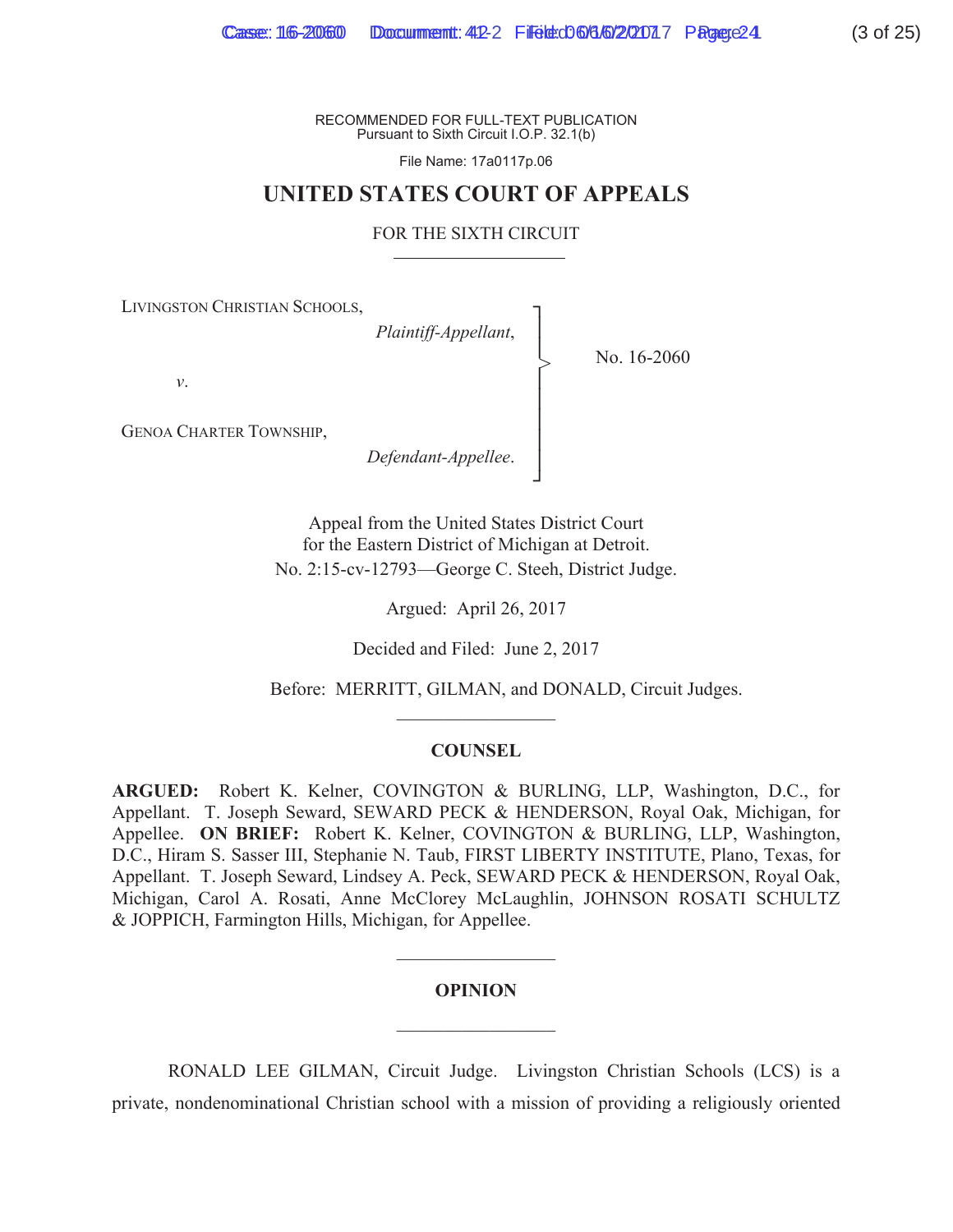education to students in Livingston County, Michigan. After operating for several years in the town of Pinckney, LCS sought to relocate. LCS entered into a lease agreement with Brighton Nazarene Church (the Church), located in Genoa Charter Township (the Township), so that LCS could operate its school on the Church's property. Shortly thereafter, the Township informed LCS that an amended special-use permit would be required before the Church property could be used for the school. The Church then applied for such a permit (hereinafter referred to as the "special-use permit") on LSC's behalf. In a four-to-three vote, the Township Board denied the application.

 The Board's action prompted LCS to file a complaint against the Township in the United States District Court for the Eastern District of Michigan. LCS alleged that the denial of the application for a special-use permit violated the Religious Land Use and Institutionalized Persons Act (RLUIPA), 42 U.S.C. § 2000cc *et seq*. The Township moved for summary judgment in its favor, which the district court granted. For the reasons set forth below, we **AFFIRM** the judgment of the district court.

## **I. BACKGROUND**

## **A. Factual background**

## *1. LCS's attempt to relocate its operations to the Church*

 LCS describes its mission as providing a Christian education "for the Livingston County Community." From 2006 to 2015, LCS carried out this mission at a building in Pinckney (the Pinckney property). Pinckney is located in the southernmost portion of Livingston County, which is outside of the Township.

 A declaration by LCS's treasurer, Scott Panning, notes that Pinckney is "without easy access to the interstate or major commuter roads," that the Pinckney area is less populated than the central area of Livingston County, and that Pinckney's population is declining. In addition, Panning explained that the building on the Pinckney property needed extensive, costly maintenance.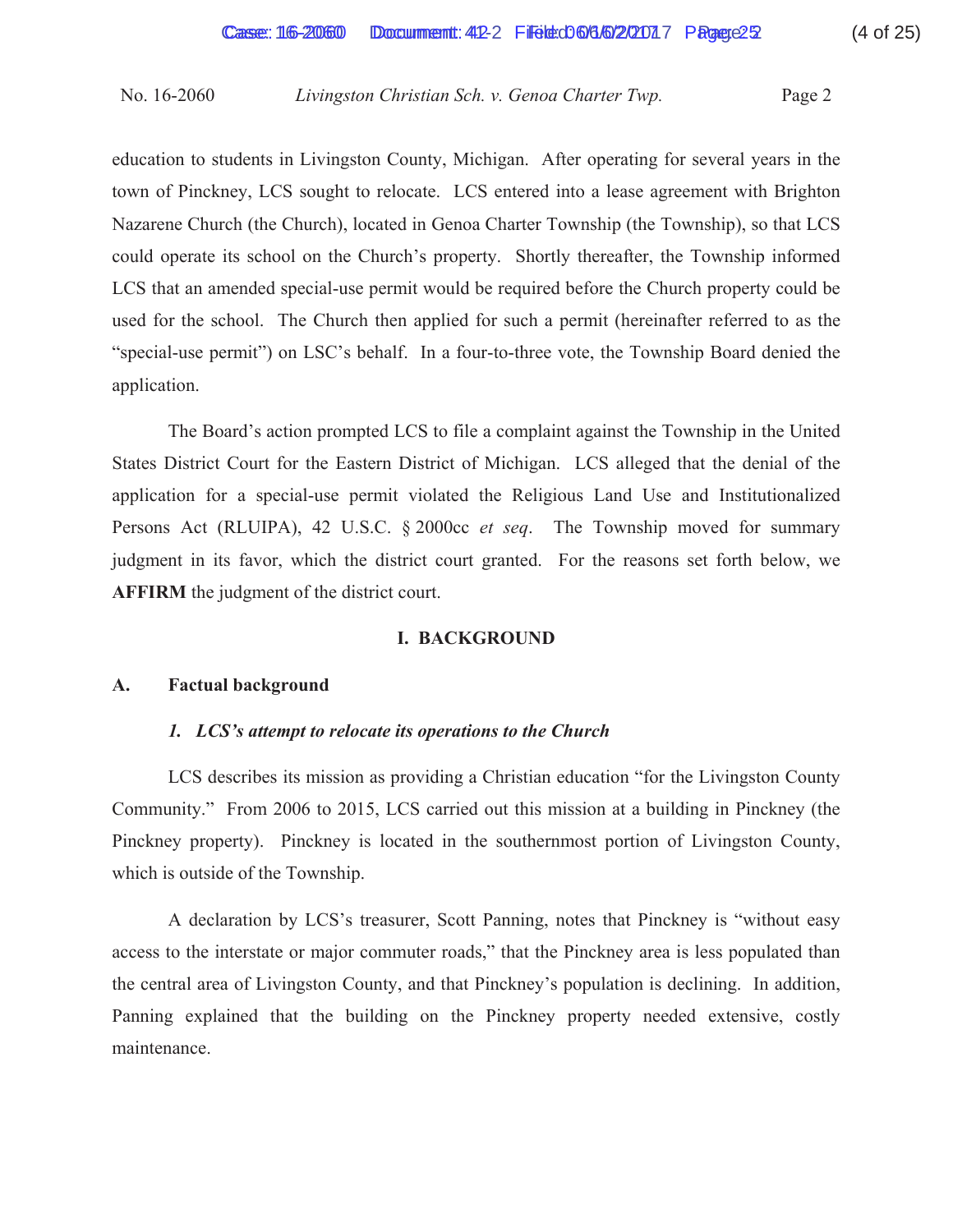LCS asserts that these problems have led to financial difficulties. At a meeting in November 2012, the LCS Board decided that remaining at the Pinckney property on a long-term basis "will end in the dissolution of the school due to lack of enrollment and income." So LCS resolved to search for another location. LCS wanted to relocate to either "the Brighton or Howell area," both of which are within Livingston County. There are both cities and townships by the names of Brighton and Howell; LCS did not specify whether the "area" that it had in mind refers to the city, the township, or both. *See Municipalities*, Livingston County, Michigan, https://www.livgov.com/Pages/Municipalities.aspx (last visited May 31, 2017). Several options within these areas were explored, but LCS asserts that only the Church property was suitable.

 LCS then entered into an agreement to lease the Church's building for use as a school. According to Panning, LCS was unaware when signing the lease agreement that the Church would need to amend its special-use permit to allow LCS to so operate. After entering into the lease agreement, LCS prepaid the Church \$70,000 in rent and began advertising its new location to prospective students.

 The Township eventually heard about LCS's plans to operate at the Church and informed the Church that the existing special-use permit would have to be amended in order for LCS to use the Church's building as a school. In March 2015, the Church applied for the permit. Two public hearings were held, where several neighbors of the Church expressed concerns about the application. The primary complaints were that (1) LCS's operations would worsen already heavy traffic, and (2) the Church had a history of failing to comply with its previous special-use permits by using its property in ways that neighboring residents found disruptive.

 After the second meeting, the Township's Planning Commission reviewed the application and a traffic study submitted by the Church. The Planning Commission then recommended that the Township Board approve the Church's application with several conditions attached.

 Despite the Planning Commission's recommendation, the Township Board voted to deny the special-use permit in a four-to-three decision at the July 2015 Board meeting. The July meeting minutes did not explain the reasons for the denial, but the August 3, 2015 meeting minutes did. These reasons included traffic concerns, inconsistency with the single-family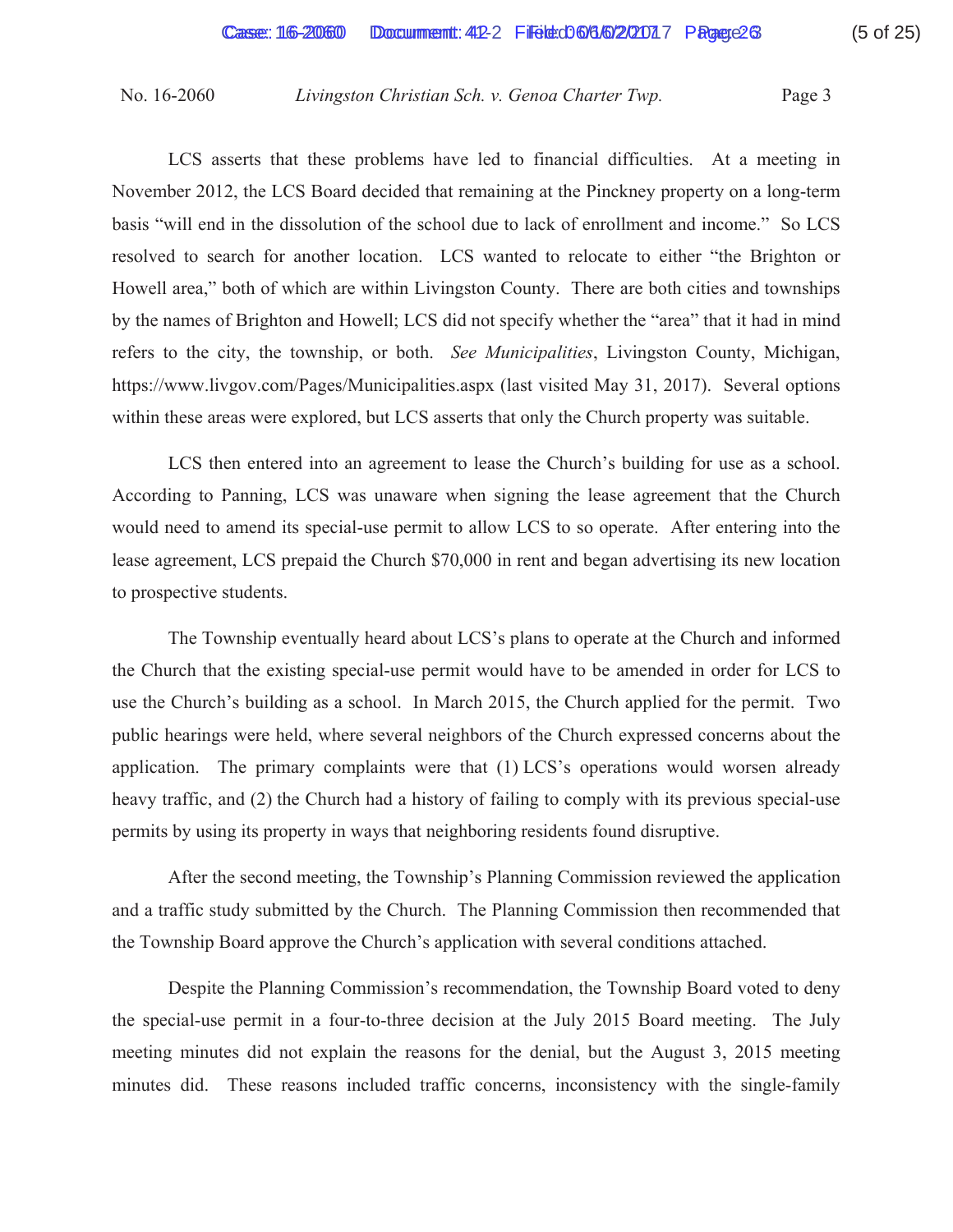residential zoning of the surrounding area, the failure of the Planning Commission's proposed conditional approval to mitigate these problems, and the Church's history of noncompliance with the zoning ordinance and with the conditions on the Church's prior special-use permits.

# *2. LCS's use of other properties*

 After the denial of the special-use permit, LCS entered into a short-term lease with the Whitmore Lake School District in August 2015, which allowed LCS to use the District's former public middle-school building located in neighboring Washtenaw County for LCS's school. Counsel for LCS explained at oral argument that LCS is currently using the Whitmore Lake property under what is essentially a year-to-year lease. But the Whitmore Lake School District has informed LCS that the School District might reoccupy the school building at some point in the future. LCS asserts that the Whitmore Lake property is therefore not a viable long-term option for its school. According to LCS, the Whitmore Lake property is also inadequate for several additional reasons. One is that the property is inconveniently located for LCS's students. The conditions of the lease, moreover, inhibit LCS's efforts to recruit prospective students, to effectively run sports programs, to keep the property secure, and to serve lunch to its students.

 In addition to leasing the Whitmore Lake property, LCS is the owner of the Pinckney property from which it sought to relocate in 2015. Even though LCS owns the Pinckney property, it decided not to continue its operations there when the special-use permit for the Church property was denied. LCS has instead leased the Pinckney property to the Light of the World Academy (LOTWA), a publicly funded charter school, for a term of seven years. The lease was executed on August 20, 2015, after the Township officially denied the Church's application for a special-use permit on August 3, 2015 and after LCS filed its original complaint on August 7, 2015.

# **B. Procedural background**

 In its original complaint, LCS alleged that the Township's denial of the special-use permit violated RLUIPA's substantial-burden provision, 42 U.S.C. § 2000cc(a)(1). LCS later amended its complaint to add alleged violations of the First and Fourteenth Amendments. But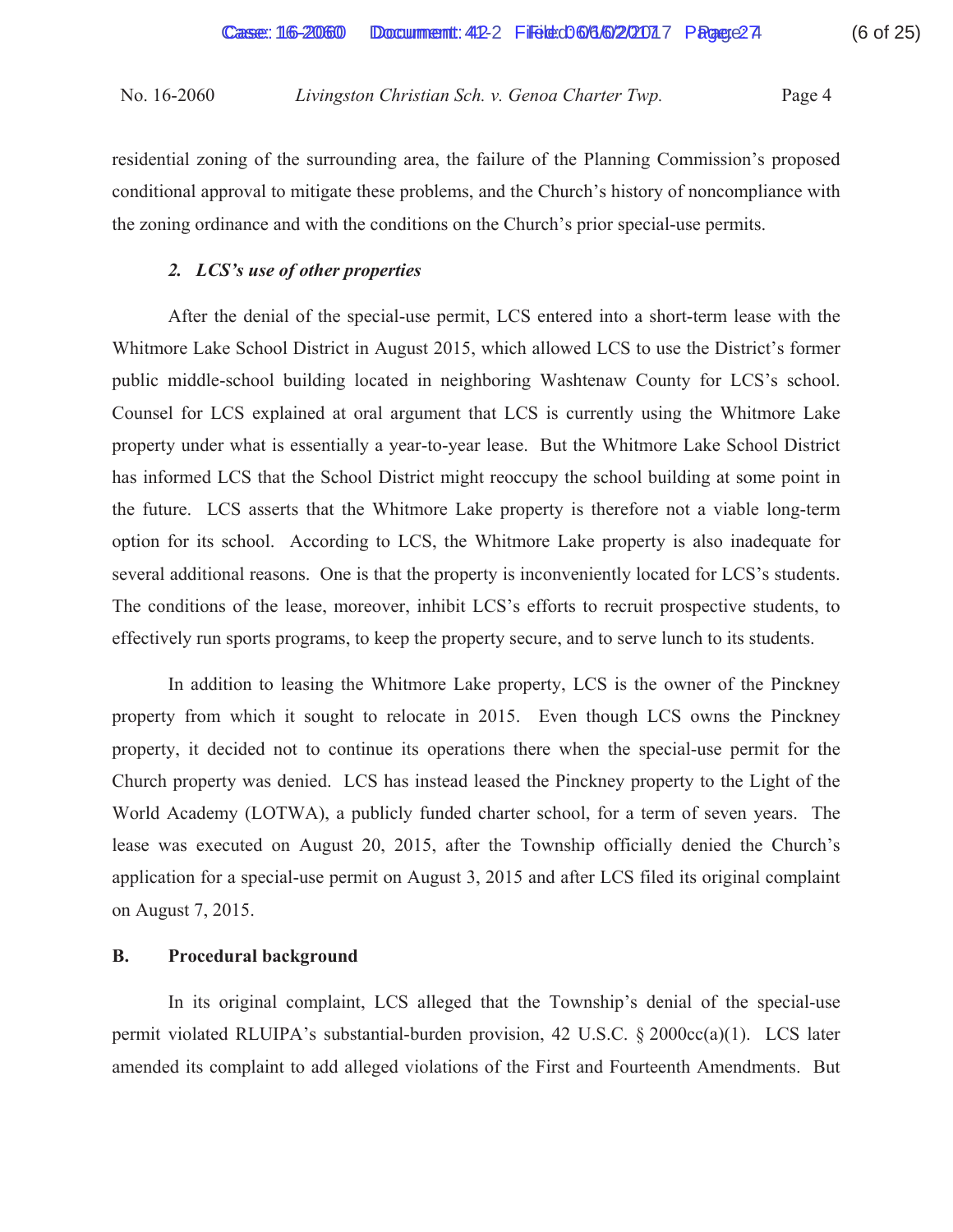neither of these constitutional claims are before us on appeal because LCS has not raised these issues in its brief.

 LCS filed an emergency motion for a temporary restraining order and a preliminary injunction, which the district court denied. The Township then moved for summary judgment. LCS did not file a cross-motion for summary judgment but, in its response to the Township's motion, LCS informally asked the district court to grant summary judgment in its favor pursuant to Rule  $56(f)(1)$  of the Federal Rules of Civil Procedure. Rule  $56(f)(1)$  allows the district court to grant summary judgment in favor of a nonmoving party "[a]fter giving notice and a reasonable time to respond."

 The district court did not act on LCS's request. It instead granted summary judgment in favor of the Township, concluding that the Township's denial of the application did not impose a substantial burden on LCS because LCS had both the Pinckney and Whitmore Lake properties as adequate alternatives to the Church property. Noting that the parties made essentially the same arguments in the summary-judgment proceedings as in the emergency-motion proceedings, the court "incorporate[d] by reference" its ruling denying LCS's motion for a temporary restraining order and a preliminary injunction.

#### **II. ANALYSIS**

## **A. Standard of review**

We review de novo the district court's grant of summary judgment. *Williams v. AT&T Mobility Servs.*, 847 F.3d 384, 391 (6th Cir. 2017). Summary judgment is proper when there is no genuine dispute of material fact and the moving party is entitled to judgment as a matter of law. Fed. R. Civ. P. 56(a). A genuine dispute of material fact exists "if the evidence is such that a reasonable jury could return a verdict for the nonmoving party." *Anderson v. Liberty Lobby, Inc.*, 477 U.S. 242, 248 (1986). "We must view all evidence in the light most favorable to the nonmoving party in making this determination." *Williams*, 847 F.3d at 391.

 As for the substantial-burden inquiry, the ultimate decision on whether the Township's actions imposed a substantial burden on LCS under RLUIPA is a question of law for us to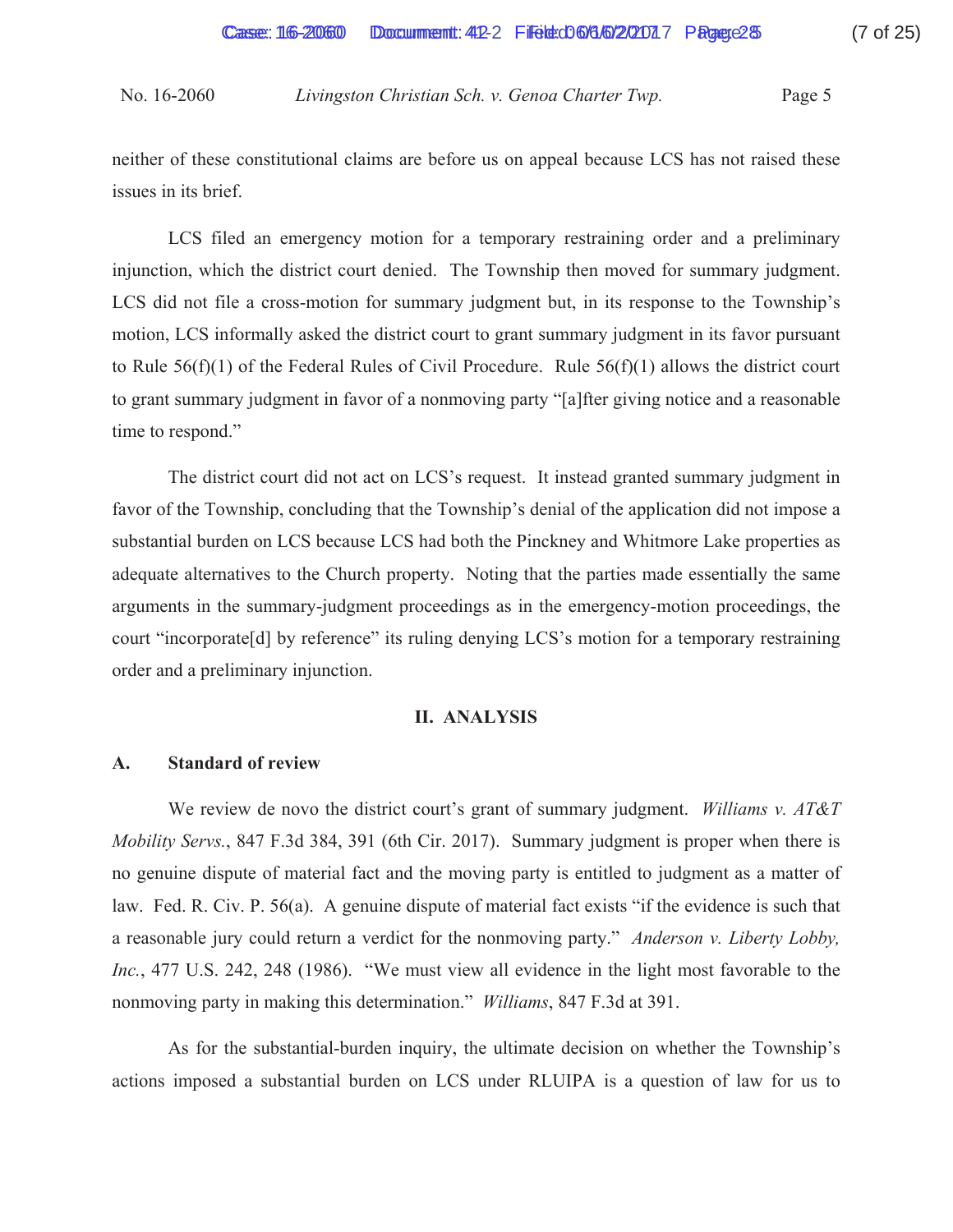decide. *See Roman Catholic Bishop of Springfield v. City of Springfield*, 724 F.3d 78, 93 (1st Cir. 2013) (explaining that the existence of a substantial burden is a question of law because "the corollary question of whether the government's interest is compelling is generally treated as a question of law," and because of the importance of appellate courts conducting de novo reviews of the legal aspects of First Amendment claims, which are "corollaries" of RLUIPA claims). *But see World Outreach Conference Ctr. v. City of Chicago*, 591 F.3d 531, 539 (7th Cir. 2009) (assuming with little reasoning that the substantial-burden inquiry is a factual question, and noting that no other court at that point in time had specified whether this was a question of law or of fact).

## **B. LCS's leasehold interest is protected under RLUIPA.**

RLUIPA explicitly protects "leasehold" interests in property. *See* 42 U.S.C. § 2000cc-5(5). "Leasehold" and "ownership" interests are listed in the same provision and are therefore presumably entitled to the same level of protection. LCS clearly possessed a leasehold interest in the Church property by way of the lease agreement. The Township does not dispute that LCS had such an interest. Rather, the Township argues that the district court correctly concluded that the denial of the special-use permit did not violate RLUIPA because the denial did not effectively bar all religious exercise on the Church's property.

But the religious institution at issue here is LCS, not the Church, and the land interest at issue is LCS's leasehold interest, not the Church's ownership interest. In addition, LCS persuasively argues that taking into account the Church's ability to use the property for its own purposes as a factor against LCS's RLUIPA claim would result in treating LCS differently from a religious institution that leased property from a secular landlord. We will therefore consider only LCS's ability to exercise *its* religious mission (and not the Church's) in evaluating whether there was a substantial burden on LCS.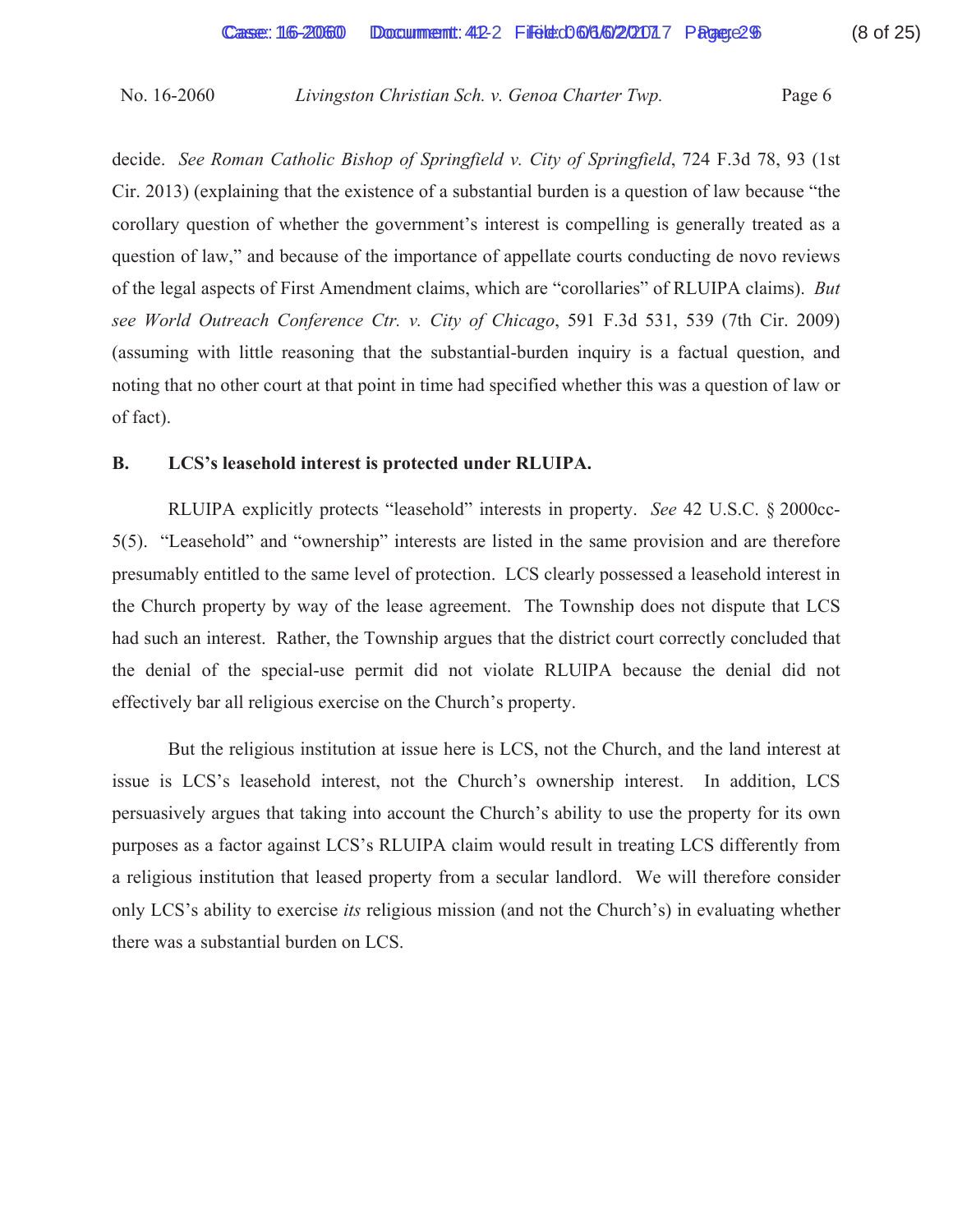## **C. The test for whether a substantial burden exists**

 RLUIPA does not define the term "substantial burden." Its only reference to the term is contained in the following provision:

No government shall impose or implement a land use regulation in a manner that imposes a substantial burden on the religious exercise of a person, including a religious assembly or institution, unless the government demonstrates that the imposition of the burden  $\dots$  (A) is in furtherance of a compelling governmental interest; and (B) is the least restrictive means of furthering that compelling governmental interest.

42 U.S.C. § 2000cc. Nor has the Supreme Court had occasion to focus on the substantial-burden inquiry under RLUIPA in the land-use context, although it has done so in the institutionalizedpersons context. *See Holt v. Hobbs*, 135 S. Ct. 853, 862 (2015) (holding that a prison's policy forbidding a prisoner to grow a beard of a certain length, which the prisoner sincerely believed was required by his religion, substantially burdened the prisoner even though the prison permitted him to engage in other religious practices, such as following a specified diet and keeping a prayer rug in his cell). Even in *Holt*, the Supreme Court did not articulate a definition of "substantial burden," but rather explained that the ability to engage in other religious practices did not prevent a prisoner from making a substantial-burden claim as to the rule against growing a half-inch beard. We will therefore turn to caselaw from this court and other circuits regarding the substantial-burden inquiry.

## *1. Sixth Circuit cases*

 There are only two cases in this circuit, both of which are unpublished, that address the question of whether a land-use regulation imposed a substantial burden under RLUIPA. The first is *DiLaura v. Township of Ann Arbor*, 112 F. App'x 445 (6th Cir. 2004), where this court affirmed the district court's conclusion that a substantial burden existed based on a zoning ordinance that required the plaintiffs, who wanted to establish an overnight religious retreat, to operate as a bed-and-breakfast establishment. *Id.* at 446. In *DiLaura*, the court noted that restrictions on such establishments prevented the plaintiffs from serving Communion wine and meals other than breakfast. The plaintiffs would also have been required to charge their guests a fee for lodging. Because the plaintiffs' plan was to operate a prayer retreat that would provide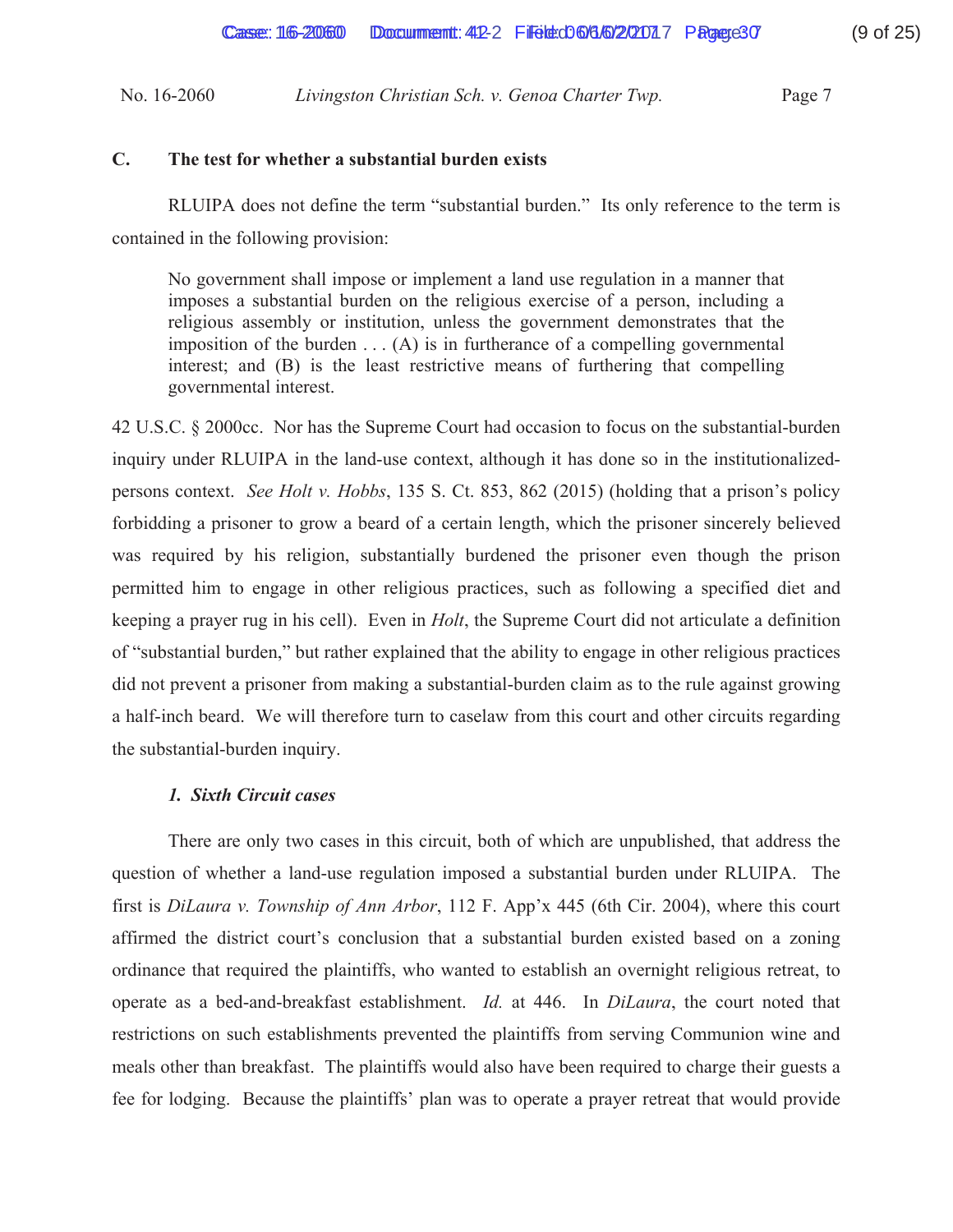free lodging, and to serve lunch, dinner, and Communion wine, the court found that the plaintiffs would be "effectively barred . . . from using the property in the exercise of their religion" if their property were designated as a bed and breakfast. *Id.* The court did not provide any other explanation for its holding or articulate a test for whether a substantial burden existed.

 The other Sixth Circuit case is *Living Water Church of God v. Charter Township of Meridian*, 258 F. App'x 729 (6th Cir. 2007), where this court reversed the district court's conclusion that a substantial burden existed. 258 F. App'x at 742. In *Living Water*, the plaintiff was a church that wanted to construct an additional building on its property for use both as a religious school and as extra space for the church. *Id.* at 731. A special-use permit that was needed for the building was granted insofar as it allowed a school on the residentially zoned property. *Id.* at 732. But the permit restricted the church to a total of 25,000 square feet of floor space amongst all of its buildings, thwarting the church's efforts to construct a single building of almost 35,000 square feet. *Id.* at 731–32.

 The court in *Living Water* explicitly "decline[d] to set a bright line test" to determine whether a substantial burden exists, but announced "a framework to apply to the facts before us." *Id.* at 737. That framework asks: "[D]oes the government action place substantial pressure on a religious institution to violate its religious beliefs or effectively bar a religious institution from using its property in the exercise of its religion?" *Id.* The court also stated that a land-use regulation "may make religious exercise more expensive or difficult" without necessarily imposing a substantial burden. *Id.* Applying this framework, the court concluded that the church had not been substantially burdened because the church remained free to construct a school building. *Id.* at 738–39. The court concluded that there was no evidence in the record that a new building of the permitted size would be so inadequate as to constitute a substantial burden. *Id.* at 739. Although the court acknowledged testimony that the church would be burdened by incurring additional expenses to develop plans for a smaller building, and by not having space for a gymnasium, the court concluded that these were "mere inconvenience[s]." *Id.*

In a concurring opinion, Judge Moore cautioned that *Living Water*'s framework was "inadvisable" because the effective-bar prong was "so broad as to swallow the substantial-burden inquiry." *Id.* at 742 (Moore, J., concurring). We agree. The language of the effective-bar prong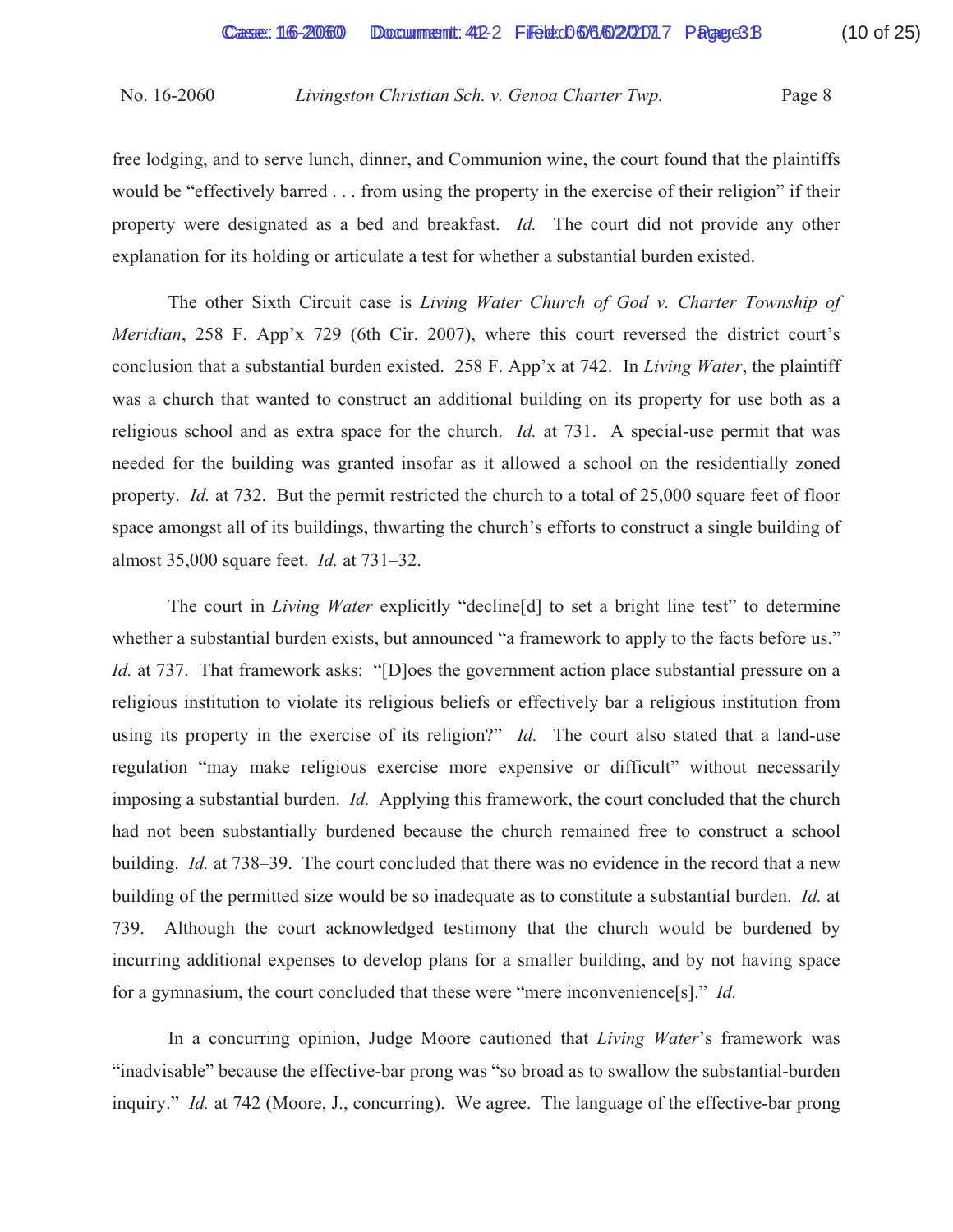would mean that, any time that a land-use regulation completely barred the religious use of a property, a substantial burden would automatically exist. *See, e.g.*, *Andon, LLC v. City of Newport News*, 813 F.3d 510, 516 (4th Cir. 2016) (explaining that any framework that would essentially create an "automatic exemption" from land-use regulations for religious plaintiffs would contravene RLUIPA's intent).

Moreover, the effective-bar prong of *Living Water* fails to take into account circumstances that other circuits have considered in the substantial-burden inquiry, such as whether a religious institution has ready alternatives to carry out its mission, or whether the religious institution's inability to use available land was self-imposed. *See* Part II.C.3. below. Judge Moore also noted that no other circuit had adopted the effective-bar language. *Living Water*, 258 F. App'x at 742 (Moore, J., concurring). Nor are we aware of any other circuit that has done so since *Living Water* was decided.

Finally, the court in *Living Water* was apparently trying to avoid creating a precedent, specifically crafting "a framework to apply to the facts before us." 258 F. App'x at 737. The factual context in the present case is materially different from that in *Living Water*. We therefore decline to follow the *Living Water* framework and will instead focus directly on RLUIPA's test of whether the "land-use regulation . . . imposes a substantial burden on the religious exercise of [the] institution." 42 U.S.C. § 2000cc.

## *2. The meaning of "substantial burden" under RLUIPA*

One principle that clearly emerges from both *Living Water* and our sister circuits' decisions is that not just any imposition on religious exercise will constitute a violation of RLUIPA. Instead, a burden must have some degree of severity to be considered "substantial." *See, e.g.*, *Int'l Church of the Foursquare Gospel v. City of San Leandro*, 673 F.3d 1059, 1067 (9th Cir. 2011) (explaining that a substantial burden "must impose a significantly great restriction or onus upon [religious] exercise" (quoting *San Jose Christian Coll. v. City of Morgan Hill*, 360 F.3d 1024, 1034 (9th Cir. 2004))); *Midrash Sephardi, Inc. v. Town of Surfside*, 366 F.3d 1214, 1227 (11th Cir. 2004) (concluding that a substantial burden is "more than an inconvenience"). As this court recognized in *Living Water*, taking seriously the requirement that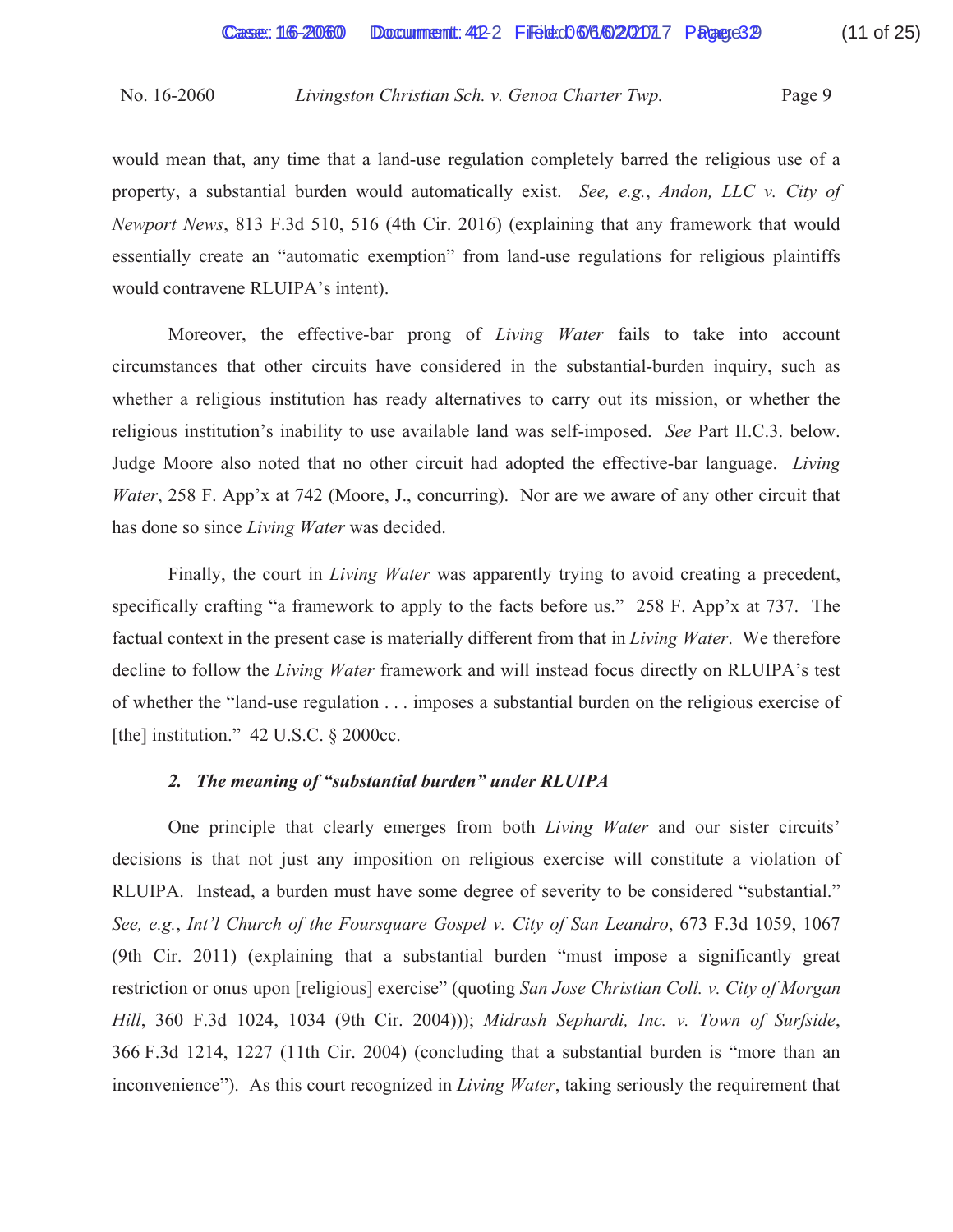a burden be "substantial" is necessary in order to avoid an interpretation of RLUIPA that would exempt religious institutions from all land-use regulations. 258 F. App'x at 729, 736 ("If the term 'substantial burden' is not to be read out of the statute, RLUIPA cannot stand for the proposition that a construction plan is immune from a town's zoning ordinance simply because the institution undertaking the construction pursues a religious mission.").

 Other circuits have persuasively explained that land-use regulations do not typically compel plaintiffs to "violate their beliefs" in the way that, for example, prison rules might require an inmate to engage in conduct that goes against his or her religious tenets. *See, e.g.*, *Bethel World Outreach Ministries v. Montgomery Cty. Council*, 706 F.3d 548, 555–57 (4th Cir. 2013) (explaining that the government does not have "absolute control" over religious institutions in the land-use context in the same way that a prison has control over inmates, so that land-use decisions will "rarely" force a religious institution to violate its beliefs). But land-use regulations can prohibit a plaintiff from engaging in desired religious behaviors, causing some courts to define a substantial burden as something that places significant pressure on an institutional plaintiff to modify its behavior. *See id.* at 555.

## *3. Several factors from our sister circuits' caselaw are helpful in determining whether LCS was substantially burdened by the Township's action.*

 Our sister circuits have identified several factors that are helpful in determining whether a land-use regulation has imposed a substantial burden on a religious institution. One factor, which the district court properly considered here, is whether the religious institution has a feasible alternative location from which it can carry on its mission. *See Westchester Day Sch. v. Vill. of Mamaroneck*, 504 F.3d 338, 352 (2d Cir. 2007). Whether the religious institution will suffer "substantial 'delay, uncertainty, and expense'" due to the imposition of the regulation is another factor. *Id.* at 349 (quoting *Saints Constantine & Helen Greek Orthodox Church, Inc. v. City of New Berlin*, 396 F.3d 895, 901 (7th Cir. 2005).

 The plaintiff's own actions have also been found relevant in determining whether a burden is considered substantial. Several circuits have held that, when a plaintiff has imposed a burden upon itself, the government cannot be liable for a RLUIPA substantial-burden violation. For example, when an institutional plaintiff has obtained an interest in land without a reasonable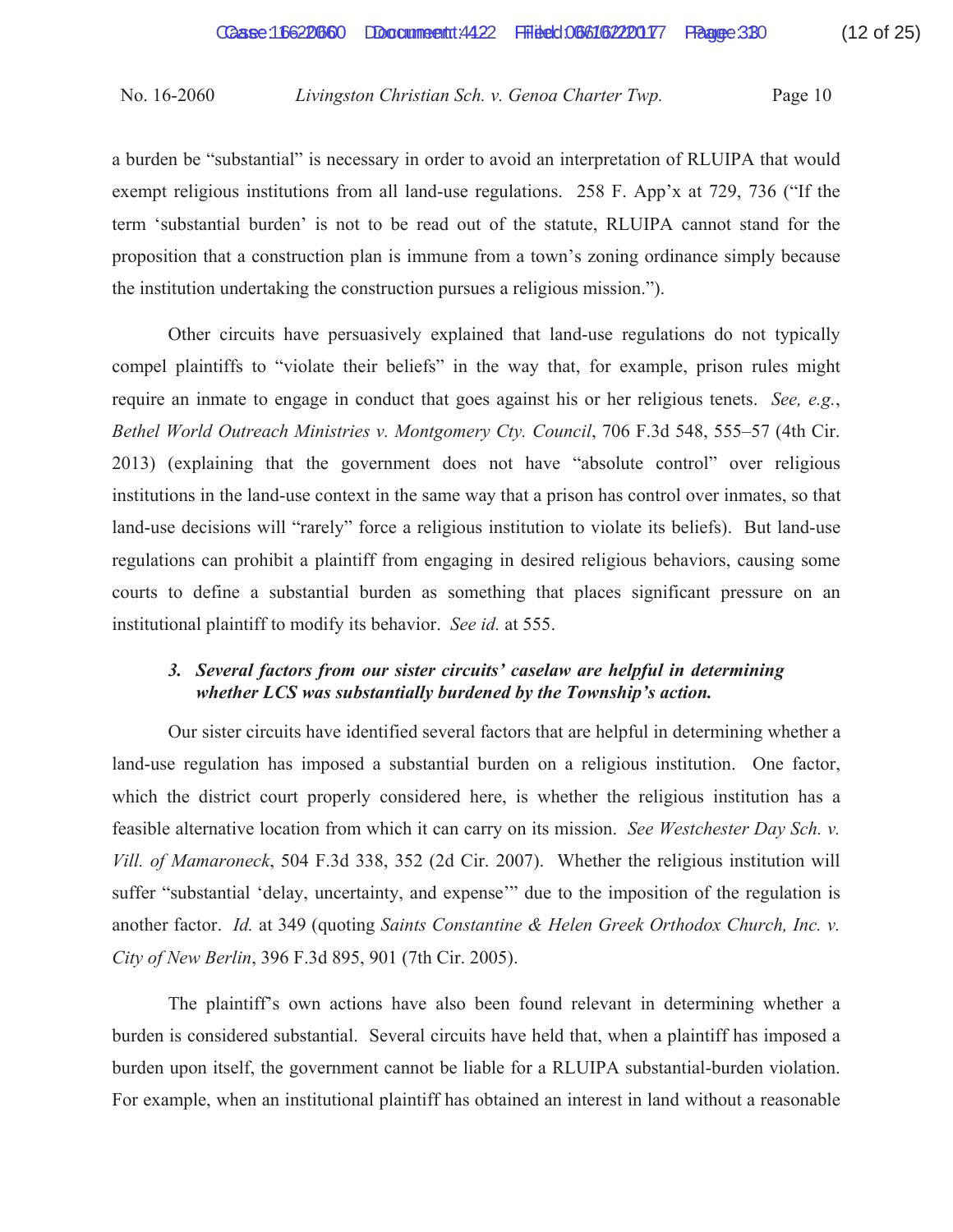expectation of being able to use that land for religious purposes, the hardship that it suffered when the land-use regulations were enforced against it has been deemed an insubstantial burden. *See, e.g.*, *Andon*, 813 F.3d at 515 (concluding that a burden was not substantial because it was self-imposed when the plaintiff entered into a contingent lease agreement for a property despite knowing that the property failed to meet applicable setback requirements and having been informed that the application for a zoning variance would be denied); *Petra Presbyterian Church v. Vill. of Northbrook*, 489 F.3d 846, 851 (7th Cir. 2007) (concluding that the plaintiff was not substantially burdened when it had imposed the burden upon itself by purchasing property in an industrial zone for use as a church after having been informed that its special-use application would be denied because the relevant zoning ordinance banned churches in that zone).

 Whether LCS had a feasible alternative location, whether LCS faced substantial delay, uncertainty, and expense, and whether LCS's burden was self-imposed are helpful factors for us to consider in determining whether the Township's action placed a substantial burden on LCS in this case. We therefore discuss in Part III.D. below how these factors apply to the case before us.

 As a final matter to consider, we note one often-cited factor: whether there is evidence that the municipality's decisionmaking process was arbitrary, capricious, or discriminatory. *See, e.g.*, *Westchester*, 504 F.3d at 350–51; *Guru Nanak Sikh Soc'y v. Cty. of Sutter*, 456 F.3d 978, 989–91 (9th Cir. 2006); *Saints Constantine*, 396 F.3d at 900–01. We deem this factor irrelevant in the present case because LCS has not argued that it faced a substantial burden as a result of any discriminatory decisionmaking by the Township. LCS instead alleges that the Township's decision was discriminatory only with regard to the Township's purported lack of a compelling interest for denying the special-use permit application.

 In any event, although several other circuits have taken evidence of alleged discrimination into account in considering whether there was a substantial burden on religious exercise, we decline to adopt this approach. Evidence of improper decisionmaking is more appropriately considered when evaluating whether a governmental action was narrowly tailored to serve a compelling state interest—an inquiry that the court should undertake only after finding that a substantial burden exists. *See Living Water Church of God v. Charter Twp. of Meridian*, 258 F. App'x 729, 741 (6th Cir. 2007) (declining to consider evidence of arbitrary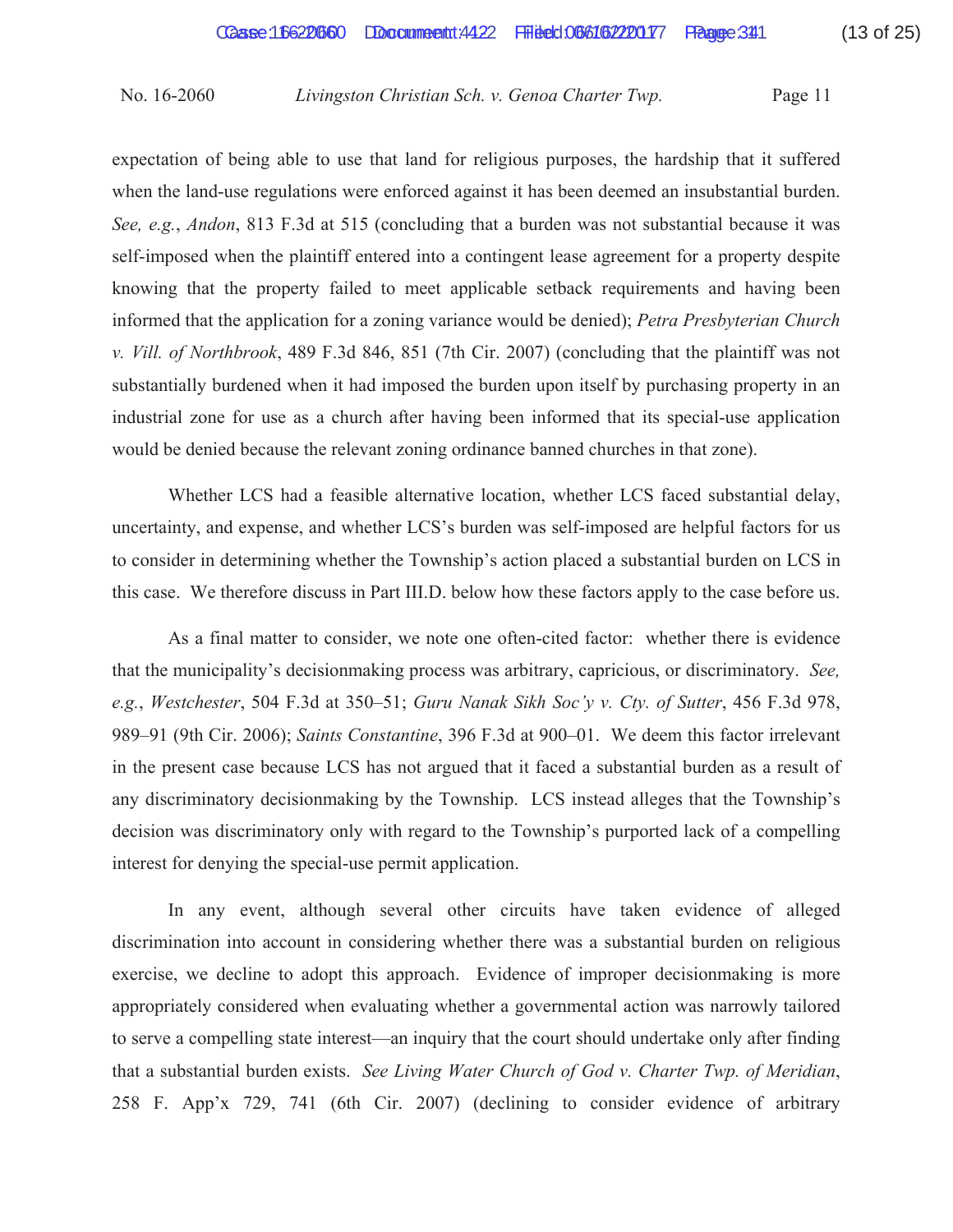decisionmaking by the municipality where the church had failed to first show that a substantial burden existed, noting that proof of the municipality's motive is not relevant to the substantialburden inquiry).

 RLUIPA, moreover, contains a separate prohibition on discrimination in the implementation of land-use regulations, which does not require that the regulation impose a substantial burden. *See* 42 U.S.C. § 2000cc(b)(1)–(2) (prohibiting governmental entities from "impos[ing] or implement[ing] a land use regulation in a manner that" either "treats a religious assembly or institution on less than equal terms with a nonreligious assembly or institution" or "discriminates against any assembly or institution on the basis of religion or religious denomination"). Finding a substantial burden due to evidence of discrimination would obviate the need for § 2000cc(b)(1)–(2). *See Bethel World Outreach Ministries*, 706 F.3d at 557 (concluding that requiring proof of religious discrimination in order to make out a substantialburden claim "would render the nondiscrimination provision superfluous").

## **D. The district court's grant of summary judgment to the Township was proper because, as a matter of law, LCS failed to put forth sufficient evidence to establish that the Pinckney property was an inadequate location for its religious mission.**

LCS argues that the district court erred in granting summary judgment to the Township on the basis that the Pinckney and Whitmore Lake properties were "ready alternatives" for LCS. Several of our sister circuits have addressed the issue of when the availability of other properties defeats a substantial-burden claim. Where plaintiffs have had access to other properties close to the property affected by the challenged land-use regulation, the courts have generally found that no substantial burden exists. *See World Outreach Conference Ctr. v. City of Chicago*, 591 F.3d 531, 539 (7th Cir. 2009) (concluding that there was no substantial burden when the plaintiff was denied permission to demolish a historic building on its property and construct a new building, given that the plaintiff owned other empty space on its campus where it could construct the building); *Lighthouse Inst. for Evangelism, Inc. v. City of Long Branch*, 100 F. App'x 70, 73, 77 (3d Cir. 2004) (concluding that the plaintiff had not demonstrated a likelihood of success on a substantial-burden claim when the plaintiff was denied a variance for property that it had purchased, reasoning that the plaintiff was able to fully operate at a rented location just across the street from the property at issue); *see also Midrash Sephardi, Inc. v. Town of Surfside*,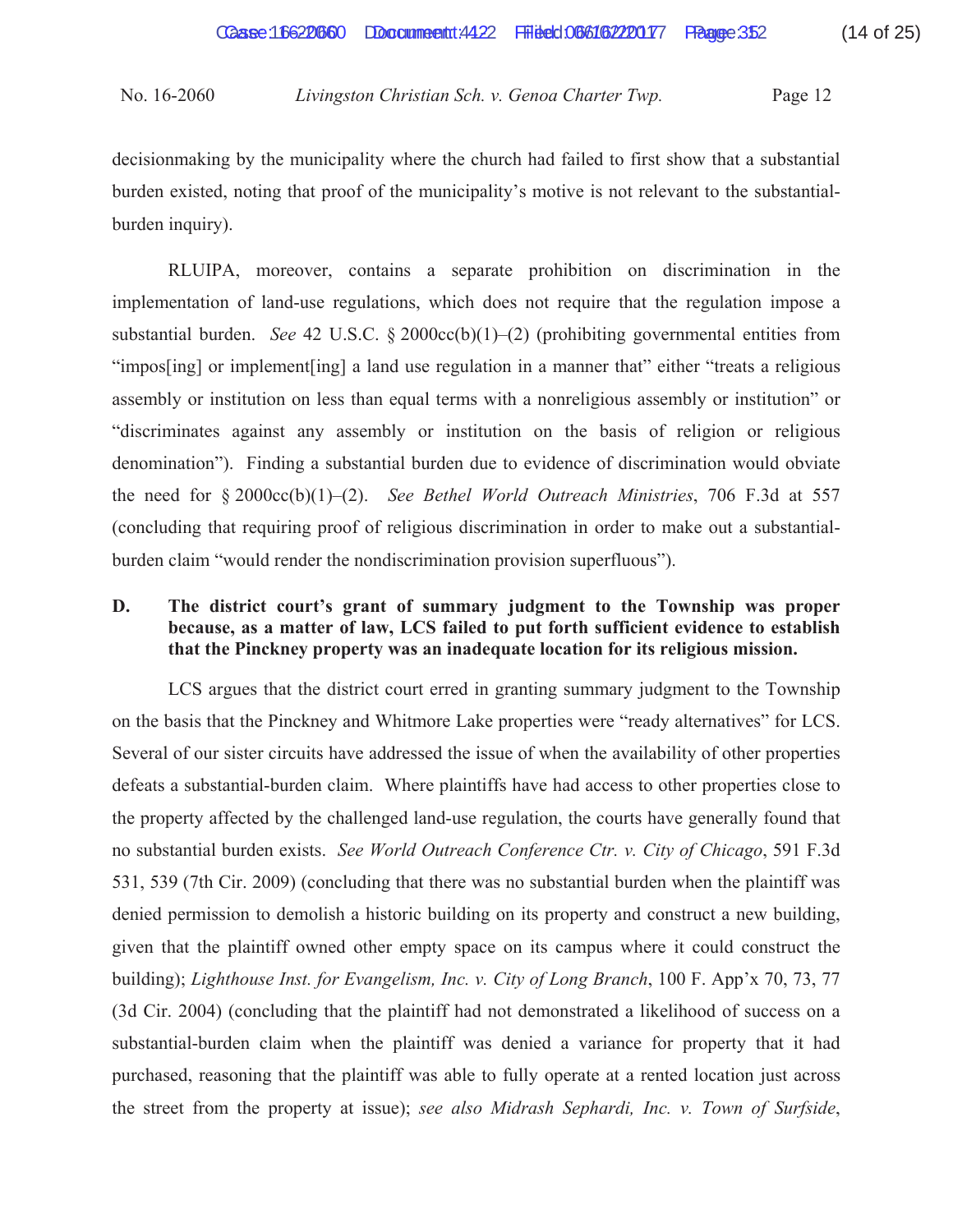366 F.3d 1214, 1227–28 (11th Cir. 2004) (concluding that walking a few additional blocks was not a substantial burden where the zoning ordinance required the plaintiff, an Orthodox Jewish synagogue whose members' beliefs forbade them from using motorized vehicles on the Sabbath, to be located a few blocks away from its desired location).

 On the other hand, RLUIPA plaintiffs have survived a motion for summary judgment where they have raised a genuine dispute as to whether their current location was adequate for their religious mission. *See, e.g.*, *Bethel World Outreach Ministries*, 706 F.3d at 558 (holding that the plaintiff church had put forth sufficient evidence to survive summary judgment where the already-existing facilities were so overcrowded that the church had to hold four services each Sunday, to shorten each one, to change its Communion and "Altar Call" practices, and to turn people away); *Int'l Church of the Foursquare Gospel v. City of San Leandro*, 673 F.3d 1059, 1068–69 (9th Cir. 2011) (holding that the plaintiff church had demonstrated that its current facility was inadequate because the church's "core beliefs" required it to assemble in one worship service, yet it had to hold three Sunday services in its existing facility); *Westchester Day Sch. v. Vill. of Mamaroneck*, 504 F.3d 338, 352 (2d Cir. 2007) (holding that there was a substantial burden on the plaintiff school, in part because the school had demonstrated that it was expanding and that its existing buildings did not have sufficient space).

 In each of the cases ruling in the plaintiffs' favor, the plaintiffs had demonstrated that they were unable to carry out some core function of their religious activities due to the inadequacy of their current facilities. The school in *Westchester Day School*, for example, presented evidence from architects and other experts that existing buildings did not have enough space to incorporate planned expansions for new classrooms, labs, art and music rooms, and other facilities, all of which would be used for educational purposes that integrated religious teachings. 504 F.3d at 346, 352. In *Bethel*, the church likewise put forth evidence that Communion and Altar Call practices had to be modified, and that worshippers had to be turned away, due to the fact that the services were overcrowded. 706 F.3d at 558. The church in *Foursquare* also demonstrated that its current facilities did not provide sufficient space for the congregation to worship in one service, preventing the unity of worship that was central to its beliefs. 673 F.3d at 1069. When such central religious beliefs are in question, courts must be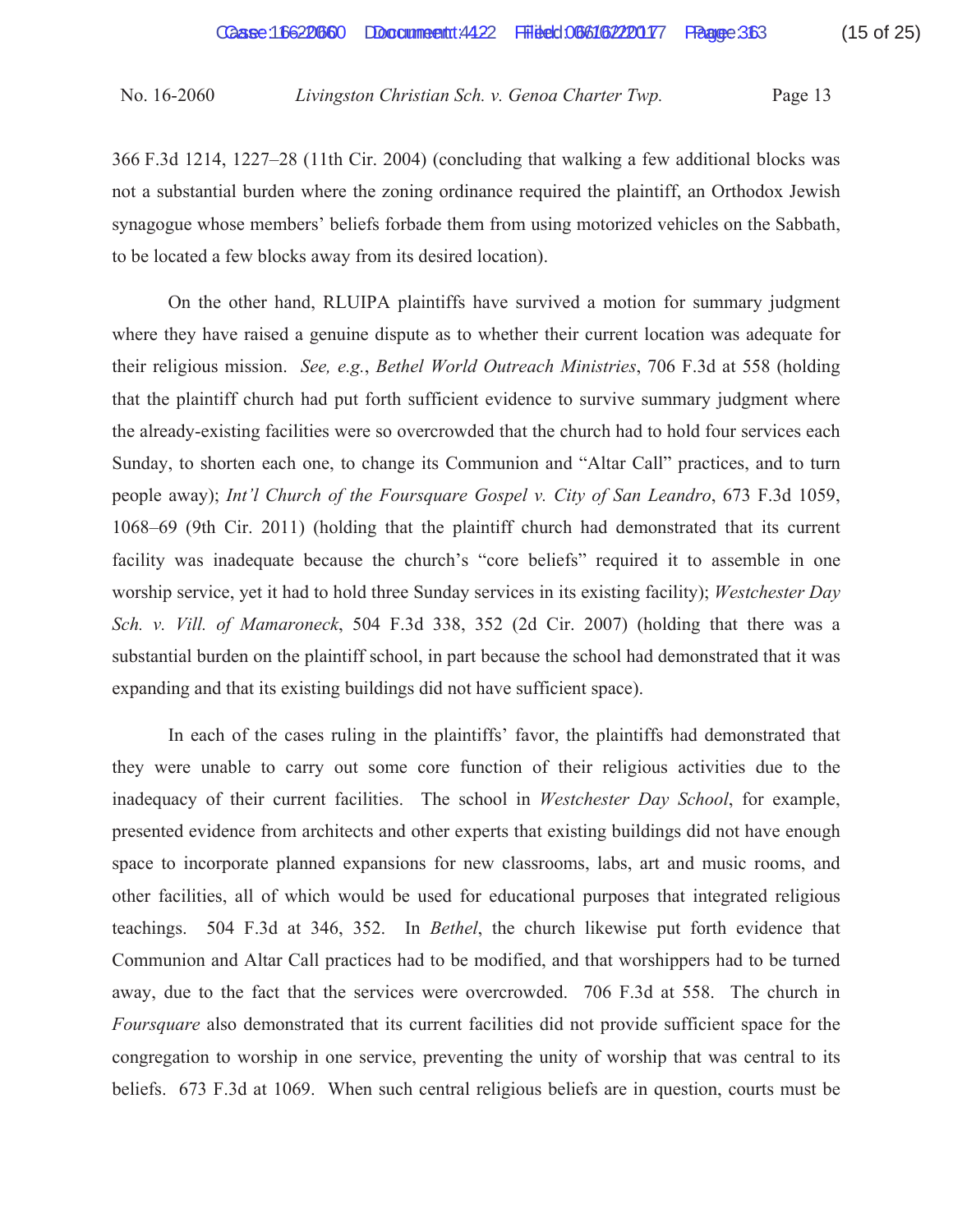especially deferential to testimony from the religious institution about the truth of that belief. *Id.* (explaining that the plaintiff had clearly alleged that its "core beliefs" were at stake, and that the Supreme Court has cautioned that "while a court can arbiter the sincerity of an individual's religious beliefs, courts should not inquire into the truth or falsity of stated religious beliefs").

 Unlike the plaintiffs in the aforementioned cases, LCS put forth only conclusory evidence that the Pinckney property is inadequate, and LCS did not allege that any of its core religious functions cannot be carried out at Pinckney. LCS submitted declarations from its principal and its treasurer as evidence of dwindling enrollment. These declarations state that "the fulfillment of [LCS's] religious mission of operating a Christian school to serve the entire Livingston County community necessitated a move from the Pinckney Property . . . to a facility more centrally located in Livingston County"; that LCS's enrollment increased due to the anticipated move to the Church and decreased upon denial of the permit; that the Pinckney property is "without easy access to the interstate or major commuter roads," making attracting students difficult; that Pinckney is "much less populated than the central area of Livingston County"; that Pinckney's population has recently declined; that the Pinckney property "required extensive maintenance and was in need of expensive repairs"; and that the Church was a superior alternative to the Pinckney property because LCS would be able to attract families affiliated with the Church.

 LCS also submitted its Board's meeting minutes stating the Board's fear that remaining at the Pinckney property would eventually cause LCS to go out of business. In addition, LCS argues that the Pinckney property is inadequate because LOTWA had to switch its model from being a private religious school to being a publicly funded charter school in order to operate there. Excerpts of a deposition of LOTWA's president, Laura Burwell, are offered in support of this claim.

 Although the above evidence provides a modicum of support for the proposition that the Pinckney property's location is inadequate, it is not sufficient to meet LCS's burden of surviving the Township's motion for summary judgment. The meeting minutes and other statements fearing that LCS will eventually be forced to close are little more than speculation because they are not substantiated by facts in the record. *See Alexander v. CareSource*, 576 F.3d 551, 560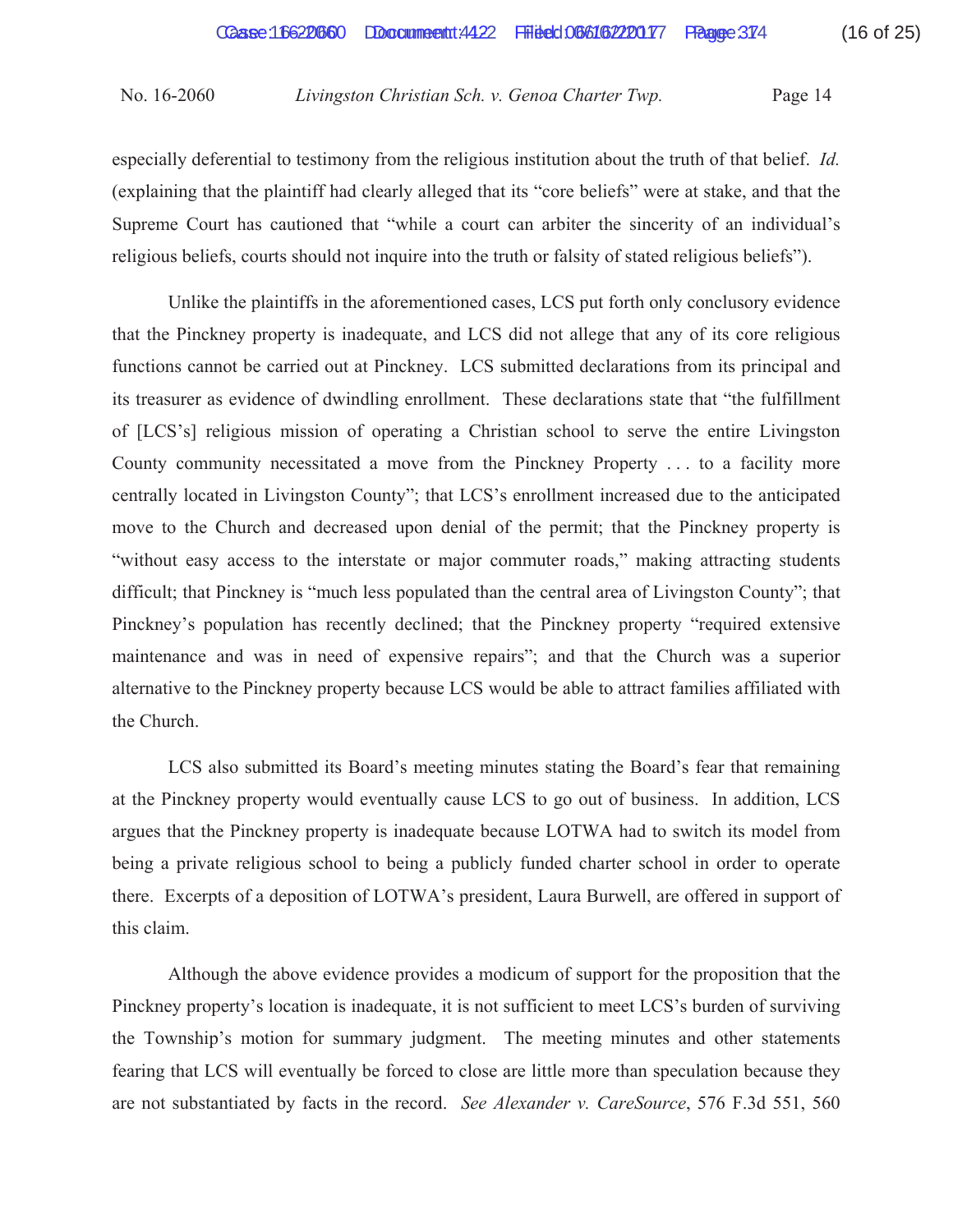(6th Cir. 2009) ("Conclusory statements unadorned with supporting facts are insufficient to establish a factual dispute that will defeat summary judgment."). As this court stated in *Living Water*, whether a substantial burden exists must be evaluated at the present moment, not based on speculation about whether such a burden might arise in the future. *Living Water Church of God v. Charter Twp. of Meridian*, 258 F. App'x 729, 738 (6th Cir. 2007).

 When faced with the burden of producing sufficient evidence to demonstrate that a genuine dispute of material fact existed, LCS had the obligation to provide evidence to substantiate its claims. LCS conceded at oral argument that it failed to provide its financial records to document the extent of its present loss of funds. Likewise, LCS acknowledged that it had not provided enrollment statistics to demonstrate the alleged drop in student enrollment that prompted LCS to relocate. The declarations provided by LCS did establish that 139 students were enrolled during LCS's last year at Pinckney, that 59 new students had enrolled after the announcement of LCS's move to the Church, and that 18 new students and 15 returning students unenrolled after the special-use permit was denied. But the declarations provide no historical enrollment data to indicate how LCS performed before its last year at Pinckney.

 Moreover, LCS failed to produce evidence that would be admissible at trial about *why* the alleged drop in enrollment occurred. To make out a substantial-burden claim under RLUIPA, LCS must demonstrate that the land-use regulation implemented by the Township—the denial of the Church's special-use permit application—imposed a substantial burden on LCS. *See*  42 U.S.C. § 2000cc. LCS cannot prevail if the burden of declining enrollment was caused by something other than its inability to relocate to the Church. *See Andon, LLC v. City of Newport News*, 813 F.3d 510, 515 (4th Cir. 2016) (explaining that burdens are not substantial if they are self-imposed).

 Although LCS could have introduced evidence regarding the reasons for its drop in enrollment by providing declarations or depositions from the families of students who unenrolled after the Church's special-use permit was denied, LCS did not do so. Panning's declaration states that Pinckney's remote location was the reason for the declining enrollment. But this explanation of the students' alleged reasons for unenrolling is based on hearsay. The statement would therefore be inadmissible at trial if offered to prove that the actual cause of the declining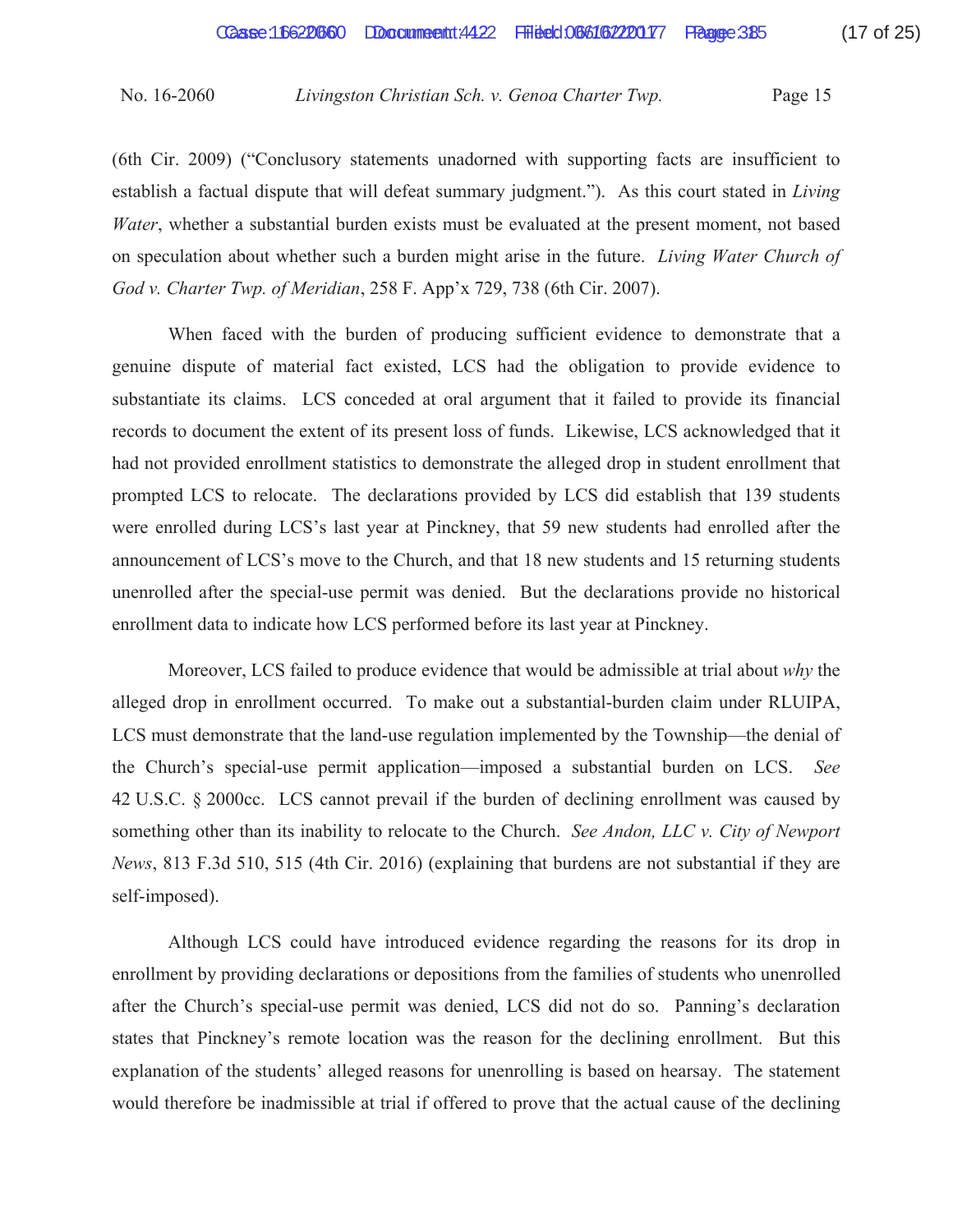enrollment was Pinckney's remote location. *See* Fed. R. Civ. P. 56(c) (providing that an affidavit or declaration may be used as evidence at the summary-judgment stage only if it is "made on personal knowledge" and "set[s] out facts that would be admissible in evidence"); *Alpert v. United States*, 481 F.3d 404, 408–09 (6th Cir. 2007) (explaining that statements in an affidavit that amounted to hearsay cannot be considered at the summary-judgment stage).

 Similarly, the evidence about LOTWA's decision to become a publicly funded charter school instead of remaining a religious school is insufficient because it does not explain the reason for *LCS*'s financial difficulties. Even the testimony of LOTWA's president Burwell, on which LCS heavily relies for its argument that the Pinckney property is unsuitable, indicates that LOTWA's experience cannot be compared to LCS's. Burwell stated in her deposition that LOTWA became a charter school because it was "having a difficult time keeping our enrollment numbers up at a tuition-based school" after relocating to Pinckney. When asked whether she knew why the Pinckney property did not fit LCS's needs, however, Burwell stated that "I don't know if Livingston Christian had the same experience." The record contains only five nonconsecutive pages of Burwell's deposition and provides no other context about LOTWA's finances, enrollment statistics, or student demographics that might allow for a persuasive comparison of LOTWA to LCS.

 And even if we were to assume that LCS's characterization of Pinckney as a remote, inaccessible area is supported by record evidence that would be admissible at trial, we conclude as a matter of law that remaining at the Pinckney property would not have imposed a substantial burden on LCS. The Pinckney property, located at 550 E. Hamburg St., Pinckney, Michigan, is a 12.1-mile drive from the Church, located at 7669 Brighton Road, Brighton, Michigan. *See*  maps.google.com. Because LCS insists that the Church would have been a more convenient location for many students, the Pinckney property's distance from the Church is relevant. In addition, the Pinckney property is 11.1 miles from what the Township pinpoints as the geographic center of Livingston County, whereas the Church is 9.9 miles from that geographic center. We may take judicial notice of maps showing the distances between these locations. *See Carpenter v. Norfolk & W. Ry. Co.*, 145 F.3d 1330 (Table), 1998 WL 199723, at \*4 (6th Cir. 1998) (explaining that the trial court can "take judicial notice of general time/distance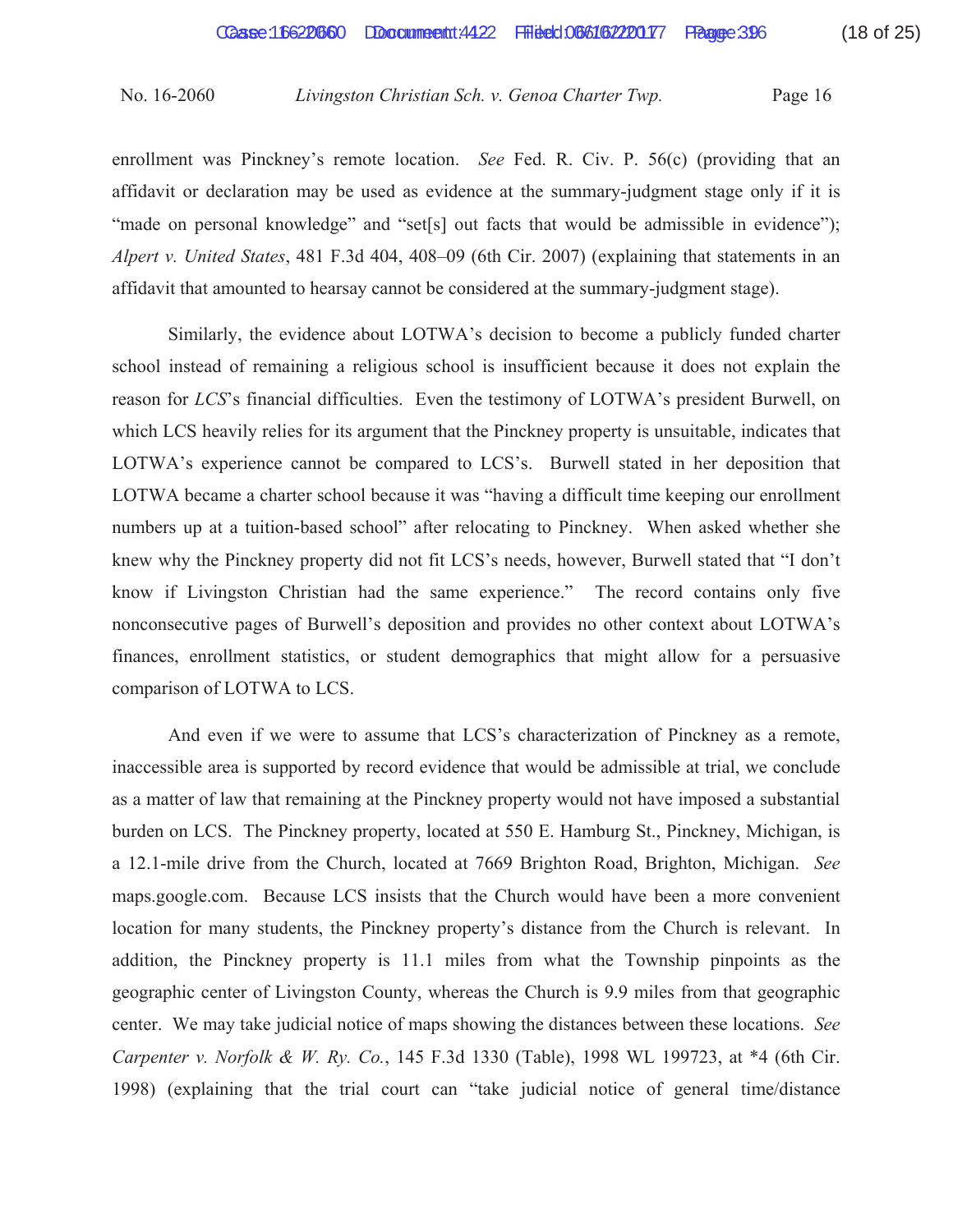calculations"); Fed. R. Evid. 201, Advisory Comm. Notes (f) (noting that judicial notice "may be taken at any stage of the proceedings, whether in the trial court or on appeal"). Treating the center of Livingston County as the area from which LCS hopes to attract more students, locating its school at the Pinckney property instead of the Church property would increase travel distance by a mere 1.2 miles.

 And even if the proper distance to consider is the distance between the Church and the Pinckney property, the additional travel distance is only 12.1 miles. Requiring students to travel an additional 12.1 miles is somewhat of a burden, but we conclude as a matter of law that this is not so significant as to "impose[] a substantial burden on the religious exercise of [LCS]." *See* RLUIPA, 42 U.S.C. § 2000cc. As discussed above, the Eleventh Circuit has held that walking an additional several blocks would not impose a substantial burden on religious adherents whose beliefs bar motor-vehicle travel on the Sabbath. *Midrash Sephardi, Inc. v. Town of Surfside*, 366 F.3d 1214, 1227–28 (11th Cir. 2004). The *Midrash Sephardi* court even took into account the mobility difficulties that some members of the synagogue might have and the fact that walking in the Florida summer heat might pose additional problems—but not enough to impose a substantial burden. *Id.*

Likewise, families with especially tight budgets or busy schedules might find burdensome the additional expenses and time constraints of approximately 12.1 more miles of car travel each way, but this does not mean that such additional expense and time is so great as to constitute a substantial burden on LCS's religious mission. This is more analogous to a "mere inconvenience" that would not be deemed a substantial burden under *Living Water*. *See* 258 F. App'x 729, 739 (6th Cir. 2007).

 We also note that LCS has not alleged that any functions of its religious school were unable to be carried out on the Pinckney property. LCS focuses on increasing enrollment and raising revenue, but has not identified any religious activity—or even any traditionally secular one—that could not be performed at the Pinckney property. The present case is therefore distinguishable from *Bethel* and *Westchester Day School*, both of which are discussed in more detail above. Even though the expansion in *Westchester* was designed to serve an existing school population that, like LCS, was not growing, the school in *Westchester* established that the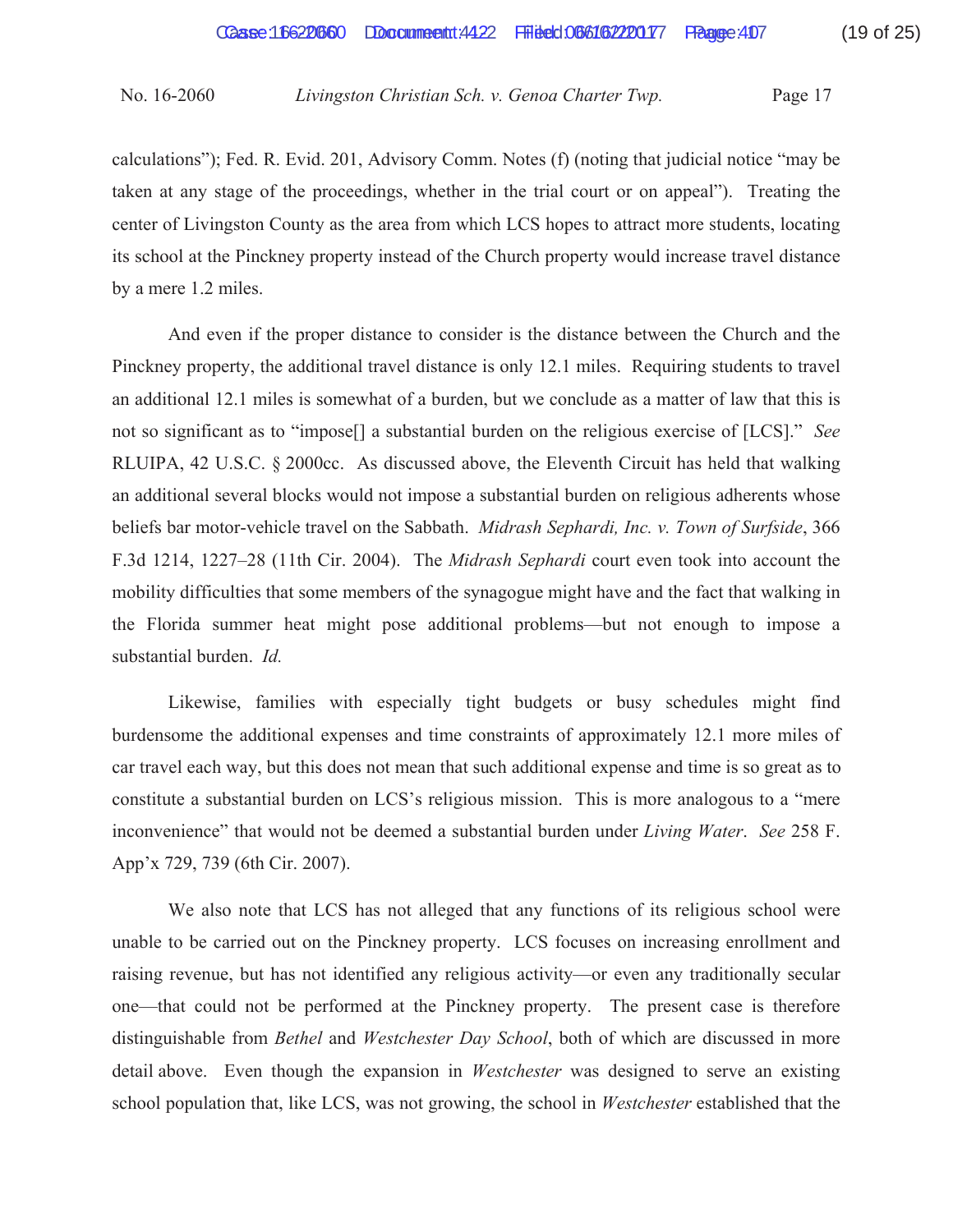renovations would serve a religious-education mission that could not be performed using its existing space. *See Westchester Day Sch. v. Vill. of Mamaroneck*, 504 F.2d 338, 345–46 (2d Cir. 2007) (explaining how the school's philosophy tied Orthodox Jewish teachings into each and every aspect of the school curriculum, and how the expansion would further this mission). There is no such evidence in the present case.

 Finally, we note that no credence should be given to any argument that LCS faces a substantial burden because LOTWA now occupies the Pinckney property, thus preventing LCS from returning there. Any such argument would have no merit because LCS leased the Pinckney property to LOTWA only after the special-use permit application by the Church was denied and after this litigation commenced. The fact that LCS cannot now use the Pinckney property due to the seven-year lease is therefore due to LCS's own actions. As discussed above, a burden is not substantial when the plaintiff imposes that burden upon itself. *See, e.g.*, *Andon, LLC v. City of Newport News*, 813 F.3d 510, 515 (4th Cir. 2016); *Petra Presbyterian Church v. Vill. of Northbrook*, 489 F.3d 846, 851 (7th Cir. 2007).

## **E. As a matter of law, LCS was not substantially burdened even if we assume that LCS could establish that no alternative properties were available within Genoa Township.**

 LCS alternatively argues that it is substantially burdened because there are allegedly no alternative facilities within Genoa Township where LCS can operate its school. If LCS were correct that a substantial burden results whenever a religious institution cannot find a suitable location within a particular local jurisdiction, then LCS's present inability to use the Pinckney property and its concern about the long-term use of the Whitmore Lake property would be irrelevant because both of those properties are located outside the Township.

 We will assume, solely for the purpose of resolving this issue, that there are no alternative facilities available to LCS within the Township's borders. Nevertheless, we conclude as a matter of law that LCS is not substantially burdened by the absence of such other properties because LCS has the Pinckney property as an adequate alternative.

 LCS cites *Islamic Center of Mississippi, Inc. v. City of Starkville*, 840 F.2d 293, 300 (5th Cir. 1988), for its argument that being unable to locate anywhere within the Township is itself a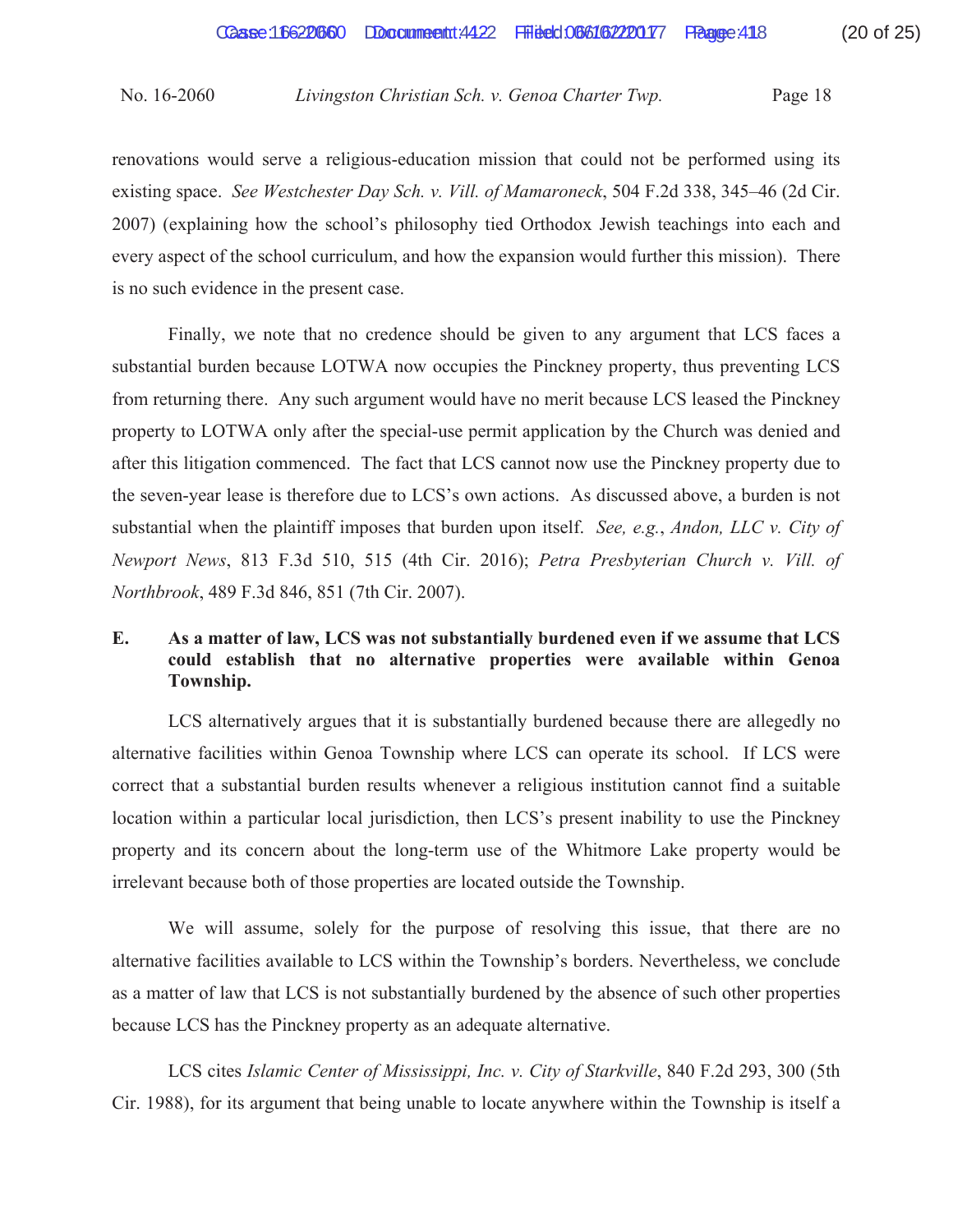substantial burden. But that case involved a free-exercise challenge to a zoning ordinance that prohibited all churches within the city limits unless an exception was obtained. Under the zoning ordinance, the city had allowed exceptions to 25 Christian churches, but denied an exception to an Islamic Center. The court stated that "the availability of other sites outside city limits does not permit a city to forbid the exercise of a constitutionally protected right within its limits." *Id.* at 300 (citing *Schad v. Borough of Mount Ephraim*, 452 U.S. 61, 76–77 (1981) (holding that a local government could not constitutionally ban all live entertainment from its borders by relying on the argument that live entertainment was available in neighboring jurisdictions)). In so ruling, the court focused on the extensive evidence of religious discrimination against the Islamic Center and the fact that the city's denial of the exception was not narrowly tailored to an important governmental interest. *Id.* at 300–03.

 The language that LCS relies on in *Islamic Center* and *Schad* is from a different context than the present case—a First Amendment challenge to laws that categorically prohibited religious assemblies or certain types of speech within a jurisdiction's borders. In the present case, unlike in *Islamic Center*, there is no evidence that the Township's zoning ordinance has completely banned religiously oriented schools from its borders (or banned them unless they can obtain zoning exceptions).

 And even if the Township's denial of the special-use permit has effectively barred LCS from the Township's borders, such a consequence does not automatically establish a RLUIPA violation. Our research has revealed only a few circuit cases that address this issue in the RLUIPA context. And most such cases involve challenges to land-use regulations that prohibit plaintiffs from using land in a certain area of a jurisdiction, not in the entire jurisdiction.

 The most analogous case is *Andon, LLC v. City of Newport News*, 813 F.3d 510, 515–16 (4th Cir. 2016), in which the Fourth Circuit concluded that there was no substantial burden even though the plaintiff could not find another suitable location within the particular jurisdiction in question. *Andon*'s holding relied primarily on the fact that the plaintiff's burden was selfimposed, as discussed above. But the Fourth Circuit also stated that the unavailability of other land in the particular jurisdiction "will not by itself support a substantial burden claim." *Id.* at 516.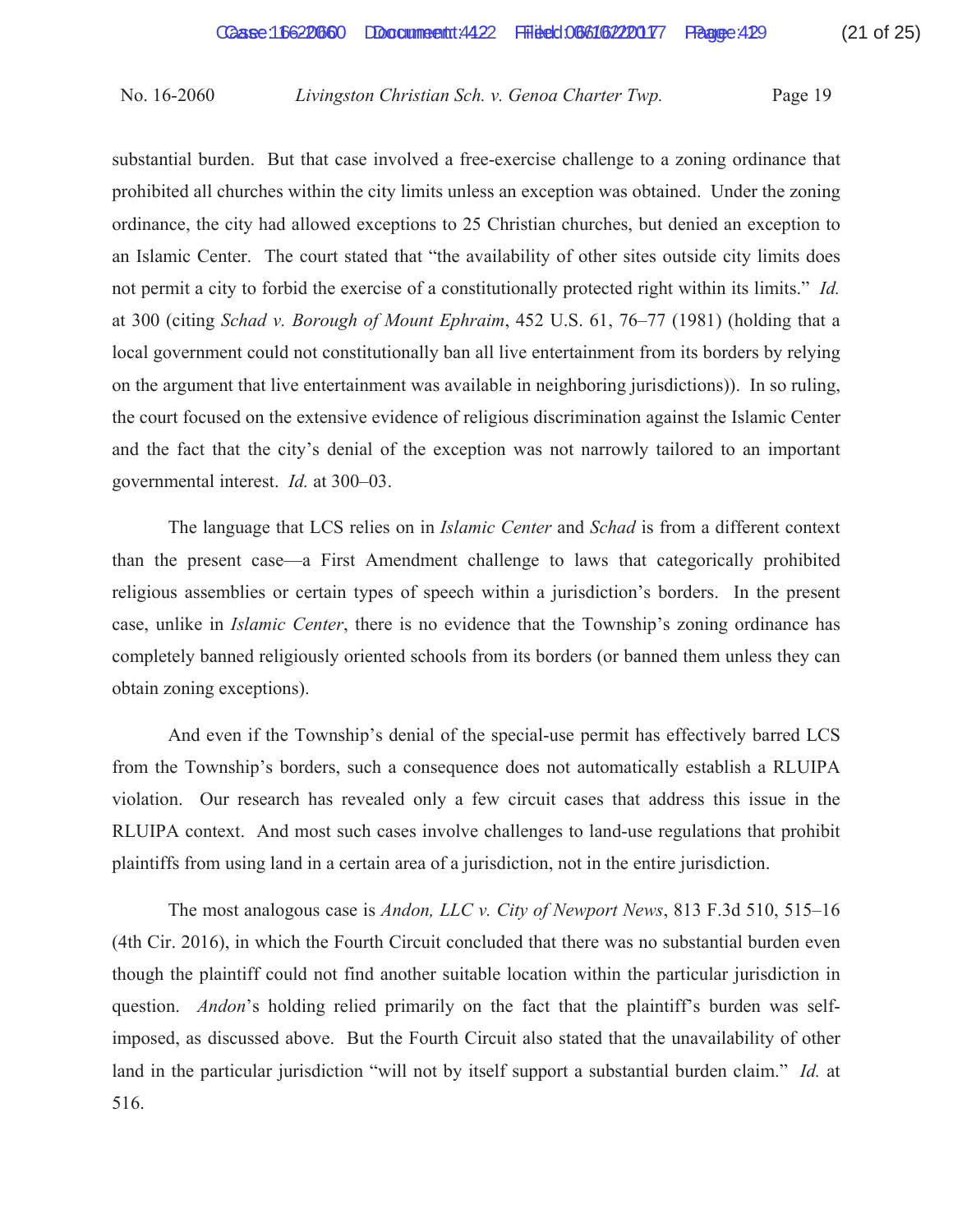Similarly, the Seventh Circuit has held that a land-use regulation does not impose a substantial burden simply because of a "lack of affordable land" in Chicago or for other reasons "incidental to any high-density urban land use." *Civil Liberties for Urban Believers (CLUB) v. City of Chicago*, 342 F.3d 752, 761 (7th Cir. 2003). *CLUB*, however, involved a substantialburden challenge to a zoning ordinance on its face, not a challenge to a specific land-use decision. *Id.* at 755–56, 763. And the court noted that the plaintiffs had in fact been able to locate in other parts of Chicago. *Id.* at 761.

 Because RLUIPA has been held to allow the courts to consider the reasonableness of a plaintiff's expectations in being able to use the land in question for religious purposes, the courts should also be allowed to consider other factors relevant to the substantial-burden inquiry—such as whether the plaintiff had easy access to properties in a neighboring jurisdiction (as LCS had at the Pinckney property). Allowing a plaintiff to make out a substantial-burden claim where the plaintiff has burdened itself or in fact has easy access to suitable property in a neighboring jurisdiction is beyond the protection of RLUIPA. And as the Seventh Circuit has explained, the unavailability of land within a particular jurisdiction can result from the reality of competitive real-estate markets, not the municipality's actions. *See CLUB*, 342 F.3d at 762.

 The circumstances of the present case indicate that LCS was not substantially burdened within the meaning of RLUIPA despite the alleged unavailability of other land within Genoa Township. LCS had the Pinckney property as a ready alternative, to which LCS could have returned with little or no expense if it had not leased that property to LOTWA after this litigation commenced. And LCS's stated mission is to serve Livingston County as a whole, not Genoa Township in particular.

 Genoa Township is relatively small—it has a total area of 36.3 square miles out of Livingston County's total 565.25 square miles. *See Genoa Township Profile*, Genoa Township, https://genoa.org/community/profile (last visited May 31, 2017); *QuickFacts, Livingston County, Michigan*, U.S. Census Bureau, https://www.census.gov/quickfacts/table/PST045216/26093 (last visited May 31, 2017)*.* The Township is located between Brighton and Howell—two "areas" that LCS has stated would suffice for its school, but that are located at least in part outside of Genoa Township. *See Municipalities*, Livingston County, Michigan,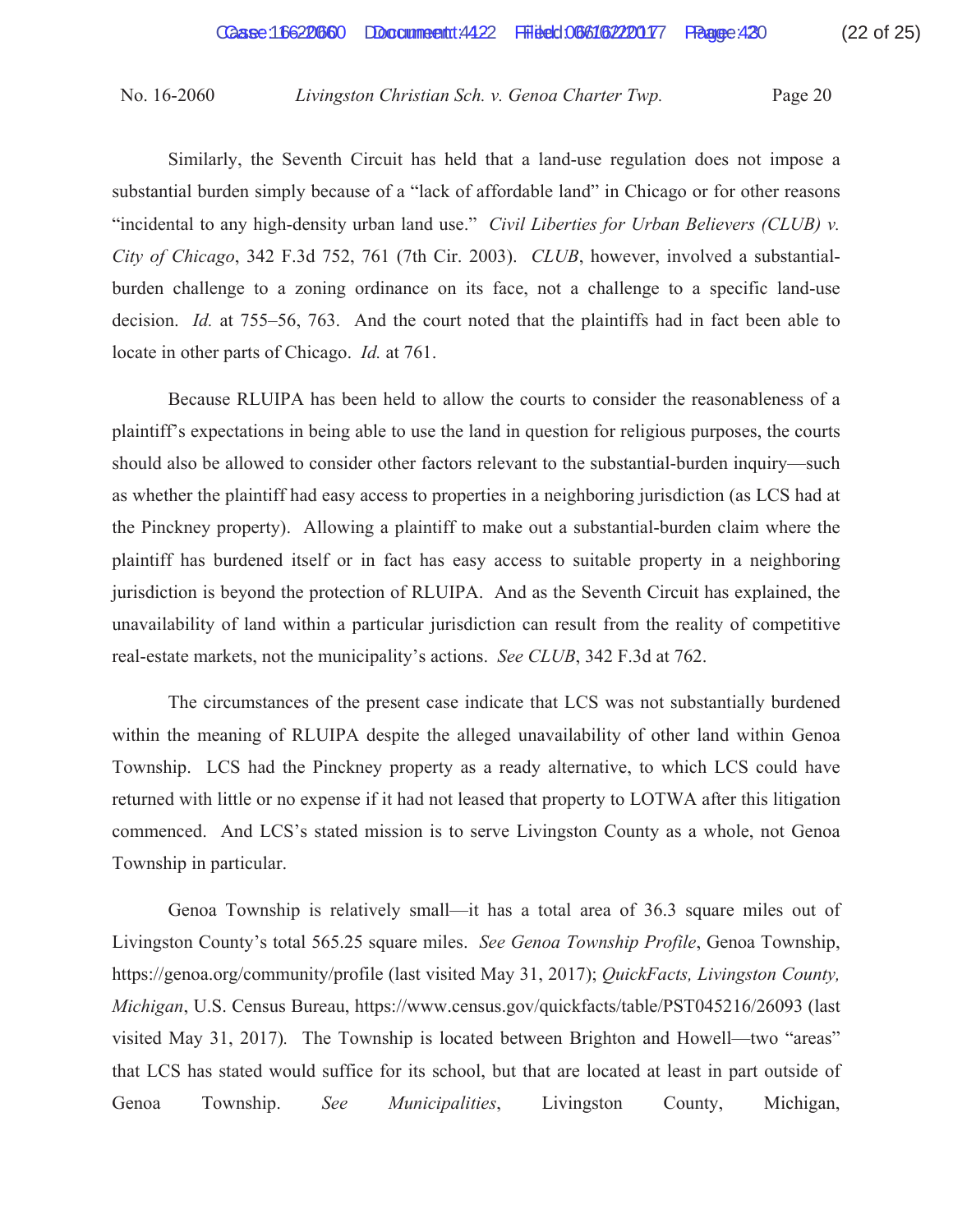https://www.livgov.com/Pages/Municipalities.aspx (last visited May 31, 2017). We take judicial notice of the geographic map of Livingston County and the corresponding square-mileage calculations.

 Moreover, the boundaries of jurisdictions on the local-government level are often arbitrary in practice. Holding that a religious institution is substantially burdened any time that it cannot locate within such a small area—even if it could locate just across the border of the town limits—would be tantamount to giving religious institutions a free pass from zoning laws. *See Living Water Church of God v. Charter Twp. of Meridian*, 258 F. App'x at 729, 736–37 (6th Cir. 2007) (explaining that RLUIPA cannot be construed so as to give religious institutions immunity from zoning laws); *see also, e.g.*, *Roman Catholic Bishop of Springfield v. City of Springfield*, 724 F.3d 78, 96 (1st Cir. 2013) (noting that RLUIPA "does not provide religious institutions with immunity from land use regulation") (quoting 146 Cong. Rec. S7776 (daily ed. July 27, 2000) (joint statement of Sens. Hatch and Kennedy)). In sum, RLUIPA does not automatically require every minor municipality to have at least one religious school within its borders.

 We therefore conclude that the proper inquiry should be more functional and factually driven. When a religious institution has an available alternative outside of a desired jurisdiction, and where the distance from the desired location to the alternative property is reasonably close, the artificial boundaries of a particular jurisdiction become less important. The record here does not indicate that traveling the roughly dozen miles to Pinckney would be unduly burdensome to LCS's students. Nor does the record demonstrate that LCS's religious beliefs required it to locate within Genoa Township specifically. LCS instead seeks to serve Livingston County as a whole. Under these circumstances, we hold as a matter of law that LCS was not substantially burdened simply because it could not relocate within Genoa Township.

 Our decision should not be taken to mean that a religious institution can never establish a RLUIPA claim based on the inability to locate within a particular jurisdiction. We simply hold that the determination of whether a substantial burden exists due to geographical limitations is factual in nature. A religious institution, for example, might have a mission of catering specifically to lower-income individuals located in an urban center, which might be thwarted by relocating to a suburb that lacked public transportation. *See Islamic Center of Miss., Inc. v. City*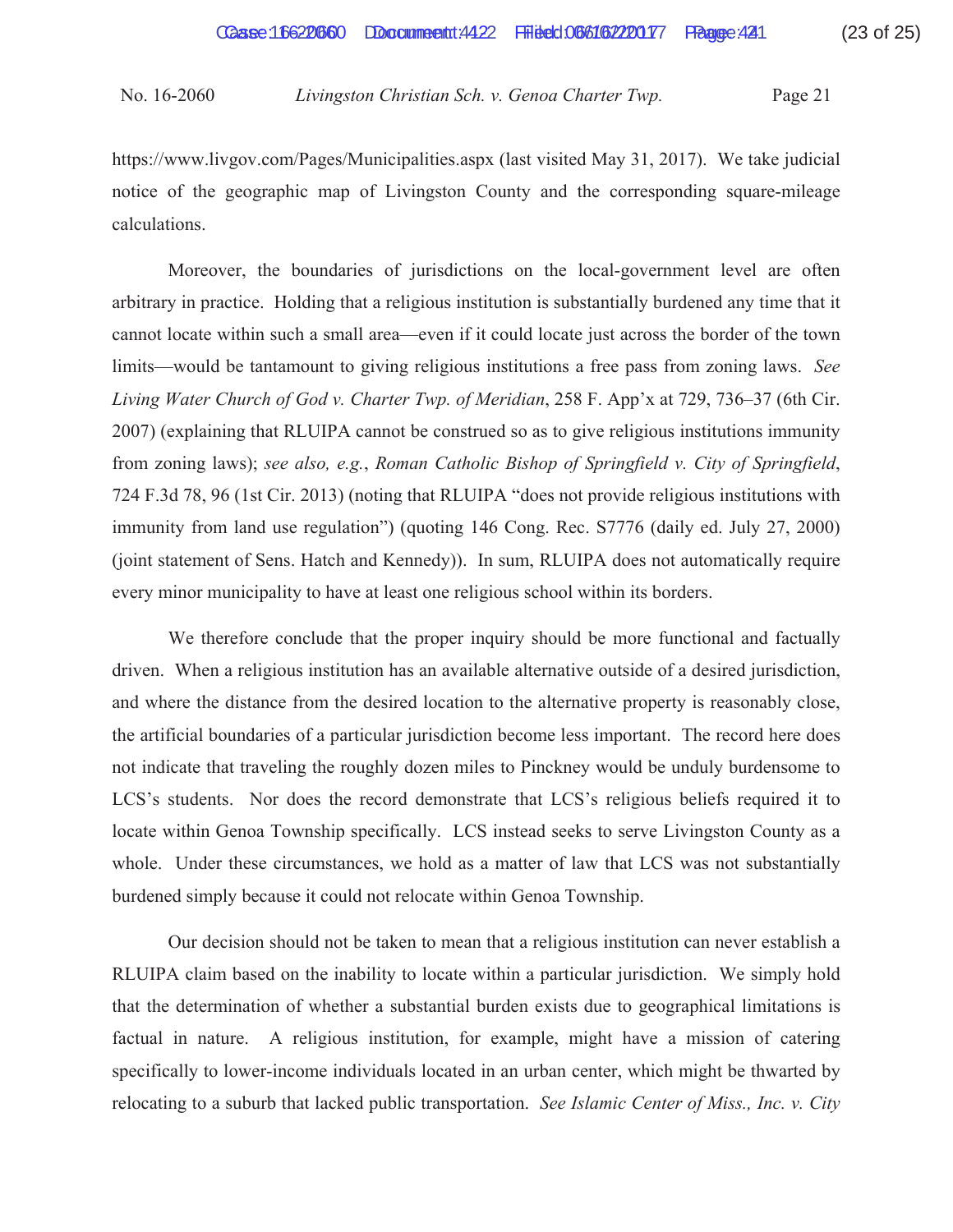*of Starkville*, 840 F.2d 293, 299 (5th Cir. 1988) (noting that members of a mosque, many of whom were students living in an urban area located near a university campus, would be substantially burdened if they had to travel to the mosque using an automobile). But the circumstances in the present case simply do not constitute a substantial burden on LCS.

## **III. CONCLUSION**

For all of the reasons set forth above, we **AFFIRM** the judgment of the district court.